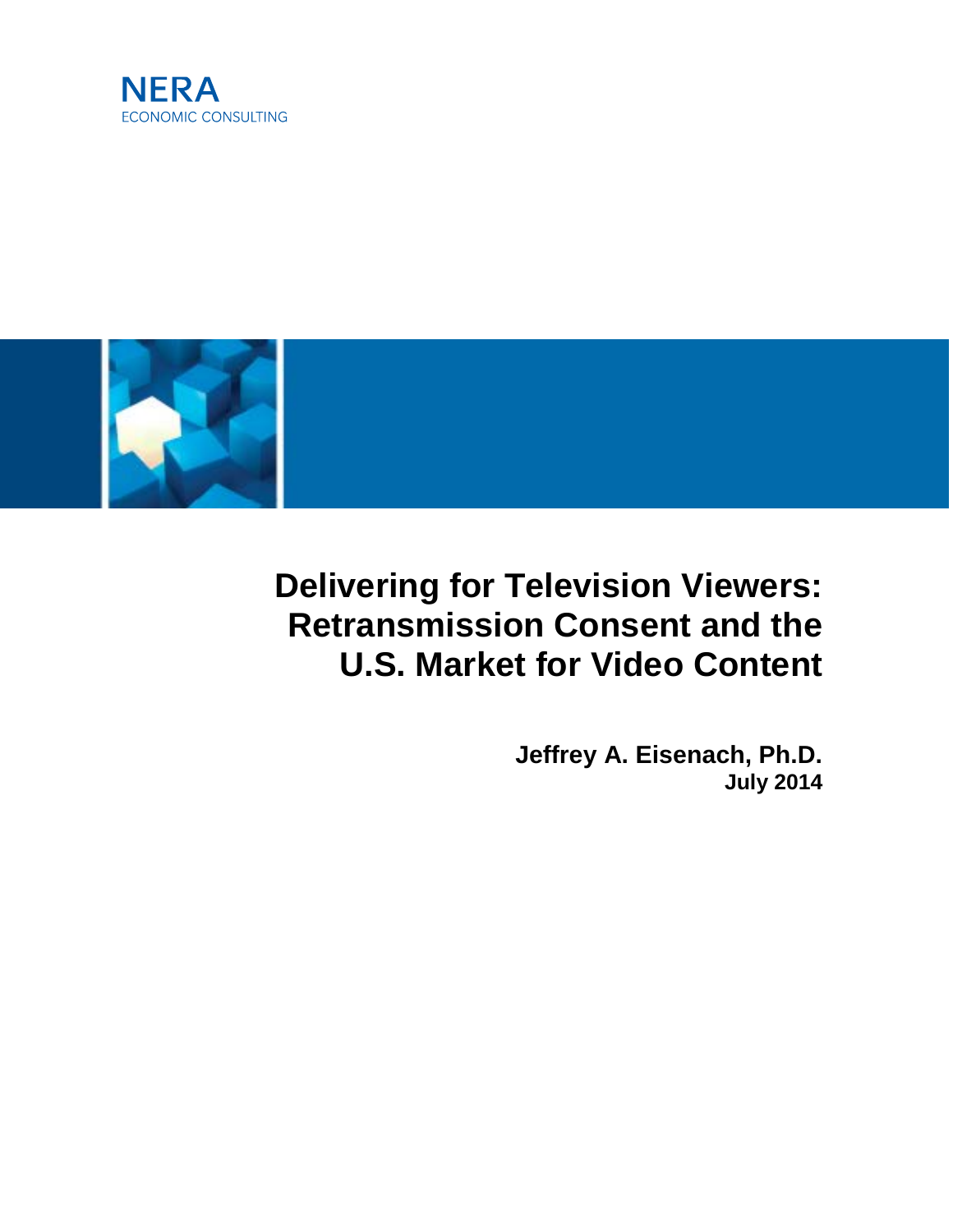## **About the Author**

Dr. Eisenach is a Senior Vice President and Co-Chair of NERA's Communications, Media, and Internet Practice. He is also an Adjunct Professor at George Mason University Law School, where he teaches Regulated Industries, and a Visiting Scholar at the American Enterprise Institute, where he focuses on policies affecting the information technology sector, innovation, and entrepreneurship. Previously, Dr. Eisenach served in senior policy positions at the US Federal Trade Commission and the White House Office of Management and Budget, and on the faculties of Harvard University's Kennedy School of Government and Virginia Polytechnic Institute and State University.

Dr. Eisenach's consulting practice focuses on economic analysis of competition, regulatory, and consumer protection issues. He has submitted expert reports and testified in litigation matters, as well as in regulatory proceedings before the Federal Communications Commission, the Federal Trade Commission, several state public utility commissions, and regulatory bodies in Australia, Canada, and South America. He has also testified before the US Congress on multiple occasions. In 2006 he served as an expert witness for the US Department of Justice in ACLU v. Gonzalez, the landmark litigation on the constitutionality of the Child Online Protection Act.

Dr. Eisenach writes extensively on a wide range of issues, including industrial organization, communications policy and the Internet, government regulations, labor economics, and public finance. He is the author or co-author of a number of books, including The Digital Economy Fact Book, The Telecom Revolution: An American Opportunity, and America's Fiscal Future: Controlling the Federal Deficit in the 1990s. In addition, he has edited or co-edited five books, including Communications Deregulation and FCC Reform: What Comes Next? and Competition, Innovation and the Microsoft Monopoly: Antitrust in the Digital Marketplace. His articles have appeared in a range of scholarly journals as well as in such popular outlets as Forbes, Investors Business Daily, The Wall Street Journal, The Washington Post, and The Washington Times.

Dr. Eisenach is grateful to Mr. Dirk Van Leeuwen and Mr. Carey Ransone, both of NERA, for assistance in preparing this report, and to ITV plc, Free TV Australia and Verband Privater Rundfunk und Telemedien e.V. (VPRT) for sponsorship.

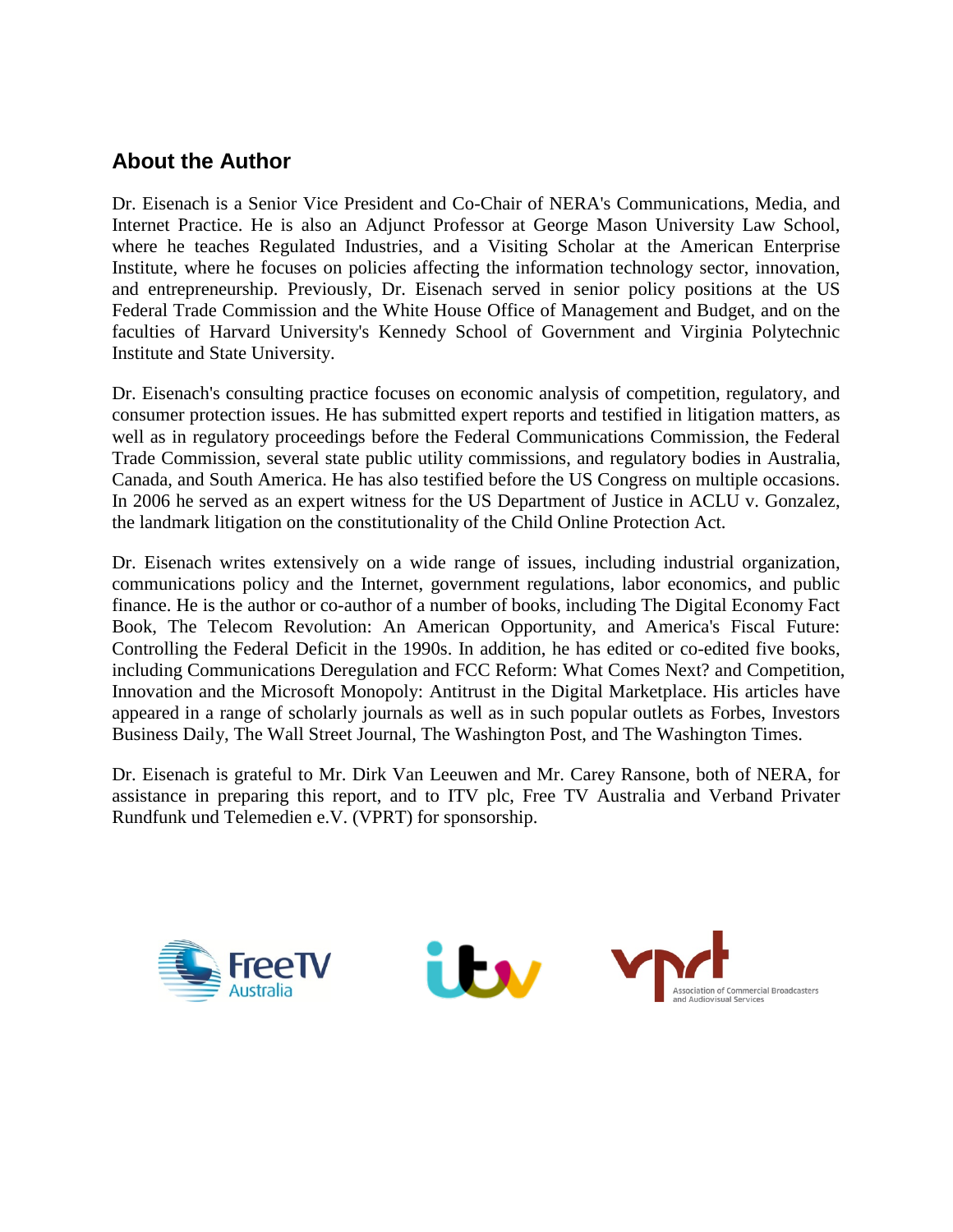# **Contents**

| $\mathbf{L}$ |          |                                                                  |  |
|--------------|----------|------------------------------------------------------------------|--|
| Ш.           |          |                                                                  |  |
|              | В.       |                                                                  |  |
| III.         |          |                                                                  |  |
|              | А.<br>В. |                                                                  |  |
| IV.          | В.       | THE IMPACT OF RETRANSMISSION CONSENT IN THE U.S. VIDEO MARKET 10 |  |
| V.           |          | CRITICISMS OF RETRANSMISSION CONSENT BY MVPD OPERATORS  39       |  |
| VI.          |          |                                                                  |  |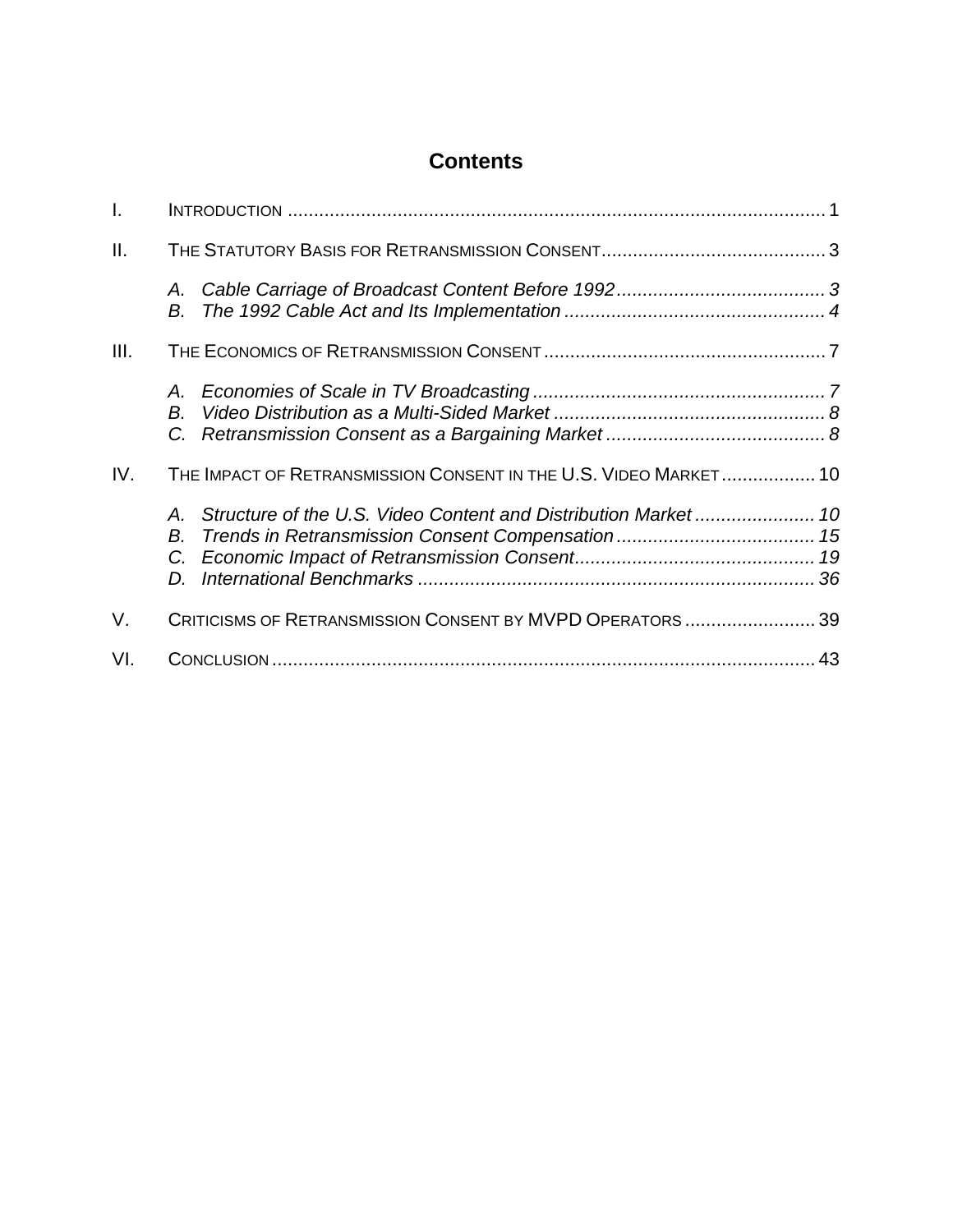$\overline{a}$ 

### **DELIVERING FOR TELEVISION VIEWERS: RETRANSMISSION CONSENT AND THE U.S. MARKET FOR VIDEO CONTENT**

#### **Executive Summary**

Video content markets around the world are undergoing a period of profound change with an increasing number of delivery platforms fragmenting markets and challenging free-to-air broadcasting models. In the United States, the retransmission consent scheme recognizes the role broadcasters' play in investing in and delivering high-quality services to viewers and enables them to be compensated for delivering that content to competing platforms.

Retransmission consent is the system under which over-the-air television broadcasters can either opt for compulsory carriage of their channels by pay TV distributors<sup>[1](#page-3-0)</sup> or negotiate for compensation from pay TV distributors in return for permission to carry their signals. Prior to 1992, U.S. broadcasters had no such right: Cable television companies were allowed to carry broadcast signals for free. In passing the Cable Television Consumer Protection Act of 1992, however, Congress specifically recognized that allowing broadcasters to obtain compensation for their signals was both fair and economically efficient. In particular, Congress concluded that the inability of broadcasters to be compensated for their signals had created:

*a distortion in the video marketplace which threatens the future of over-the-air broadcasting…. [by supporting] a system under which broadcasters in effect subsidize the establishment of their chief competitors.* [2](#page-3-1)

For the first decade after retransmission consent was implemented, cable TV operators refused to pay cash compensation to broadcasters. But with the entry of satellite distributors and, later, telephone companies into TV distribution, broadcasters were successful in winning cash payments from distributors as competition in the TV distribution market increased and market power was eroded. In 2013, broadcasters received approximately \$3.3 billion in retransmission consent payments. To be clear, this sum is exclusively for payments to broadcasters for free-to-air content, and does not include compensation paid to cable programming networks.

This study examines the effects of retransmission consent on the U.S. market for video content. It concludes that the system has played a significant role in revitalizing the over-the-air television sector and contributed to what many in the U.S. are referring to as a "golden age of television." Specifically, as detailed herein:

- Retransmission consent compensation accounted for nearly 15 percent of total broadcast television revenue in 2013, and is projected to account for 25 percent by 2019.
- Retransmission consent is crucial to the economic viability of television broadcasters: it has been estimated that the elimination of retransmission consent would cut the average profit margins of

<span id="page-3-0"></span> $1$  As discussed detail below, in the U.S., the term "pay TV distributors" refers to firms that own cable, satellite or telephone-based infrastructure used to distribute TV programming to paying subscribers.

<span id="page-3-1"></span><sup>&</sup>lt;sup>2</sup> See Cable Television Consumer Protection and Competition Act of 1992 (S. Rep. No. 102-92, 102d Cong., 1st Sess., 1991; 1992 U.S.C.C.A.N. 1133) (hereafter *Senate Report*) at 1168.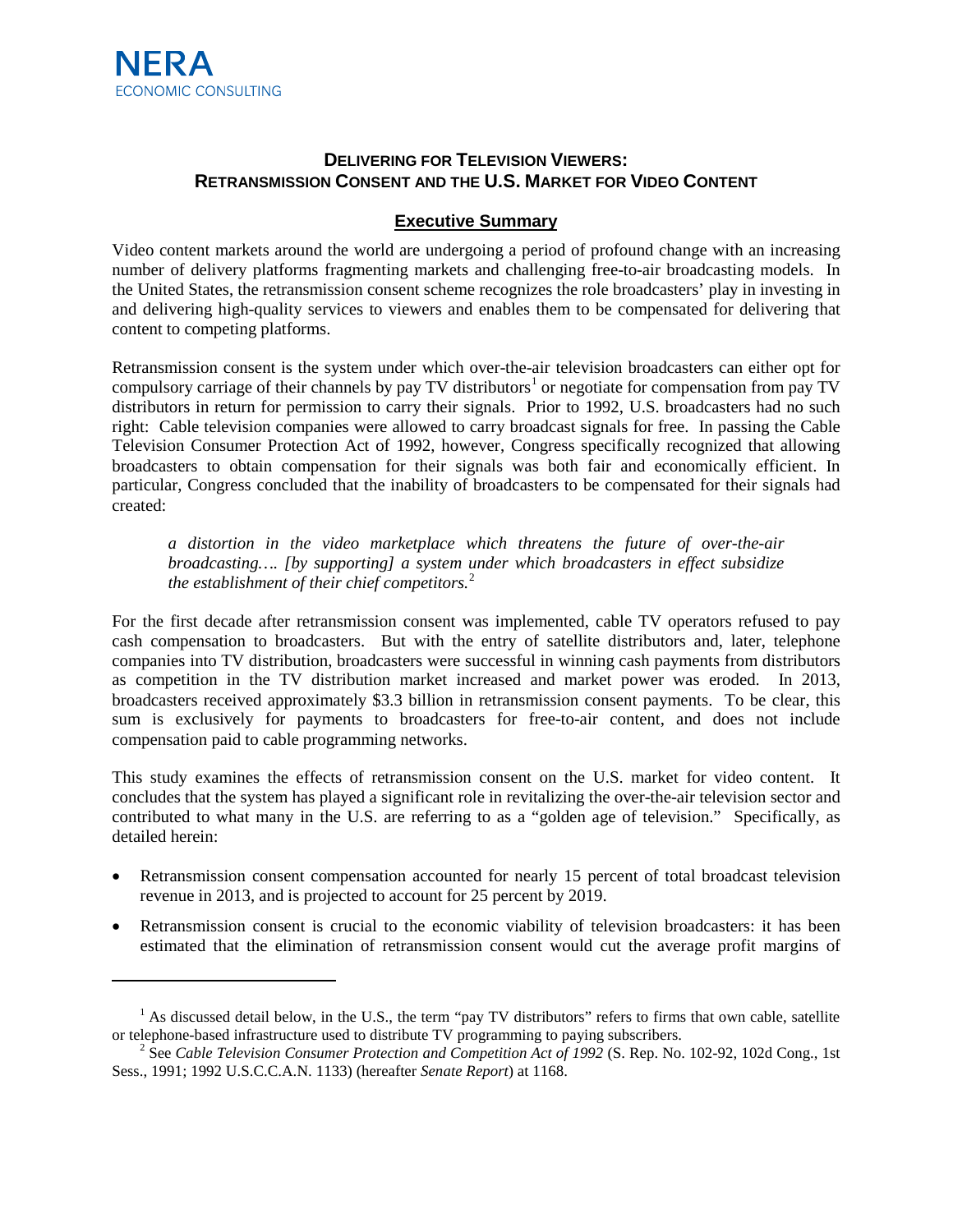broadcast television stations by nearly 80 percent, from 14.8 percent to 3.1 percent, and ultimately force many broadcasters to exit the industry. As TV advertising revenues continue to come under pressure from new media, retransmission consent is increasingly important.

• Retransmission consent compensation accounts for more than one-third of all spending on broadcast television programming, allowing broadcasters to increase program quality and compete more effectively with pay TV networks for high quality programming, including winning back widely viewed sporting events such as NFL football games. It has also resulted in a significant increase in spending on (and number of hours of) news and other public interest programming. As Fox Networks explained in a regulatory submission to the Federal Communications Commission (FCC):

*Today, the broadcast business is facing new challenges and it is apparent that without creating a second revenue stream, broadcasters will no longer be able to acquire major sports events and the popular entertainment programming that consumers value and to produce local news.* [3](#page-4-0)

- Retransmission consent helped to fund the changeover to high-definition programming and the launch of hundreds of new "multi-cast" television services made possible by digital broadcasting technology, as well as the airing of major sports events on free-to-air television. Retransmission fees have provided the financial capability for over-the-air broadcasters to invest in content and innovation and thus compete effectively in a highly competitive market for video content.
- As important as retransmission consent is to broadcasters, it accounts for less than three percent of cable operators' revenues and has little or no impact on pay TV prices.
- The U.S. television sector has outperformed the rest of the developed world much of which does not have retransmission consent or any equivalent mechanism – in terms of viewership, revenues and other key metrics, without relying on significant public subsidies.

The combination of a minimal impact on pay TV prices together with the consistent delivery of high levels of investment in quality U.S. TV content demonstrates that the retransmission regime has served the public interest. As a result, it continues to command broad bi-partisan support in the U.S. Congress. As the Chairman of the House of Representatives Telecommunications Subcommittee put it in a December 2013 speech:

*Americans enjoy quality and choice in video programming that is the envy of consumers in the rest of the world.… At the heart of this volume of video programming and choice lies retransmission consent: a recognition of the value of video programming.*[4](#page-4-1)

Based on these conclusions and the other results reported herein, the U.S. retransmission consent regime provides a useful example for other countries interested in promoting a vibrant, competitive market for digital video content and distribution.

<span id="page-4-0"></span><sup>&</sup>lt;sup>3</sup> See Fox Networks, *Re: Fox/Cablevision Retransmission Consent Negotiations* (Letter from Fox to the FCC) (October 25, 2010) (hereafter *Fox Letter to FCC*) (available at http://transition.fcc.gov/fox-letter-2010-25-10.

<span id="page-4-1"></span><sup>&</sup>lt;sup>4</sup> See Doug Halonen, "Rep. Walden: Not So Fast on Retrans Reform," TVNewsCheck (December 4, 2013) (hereafter Halonen (2013)) (available at http://www.tvnewscheck.com/article/72429/rep-walden-not-so-fast-onretrans-reform).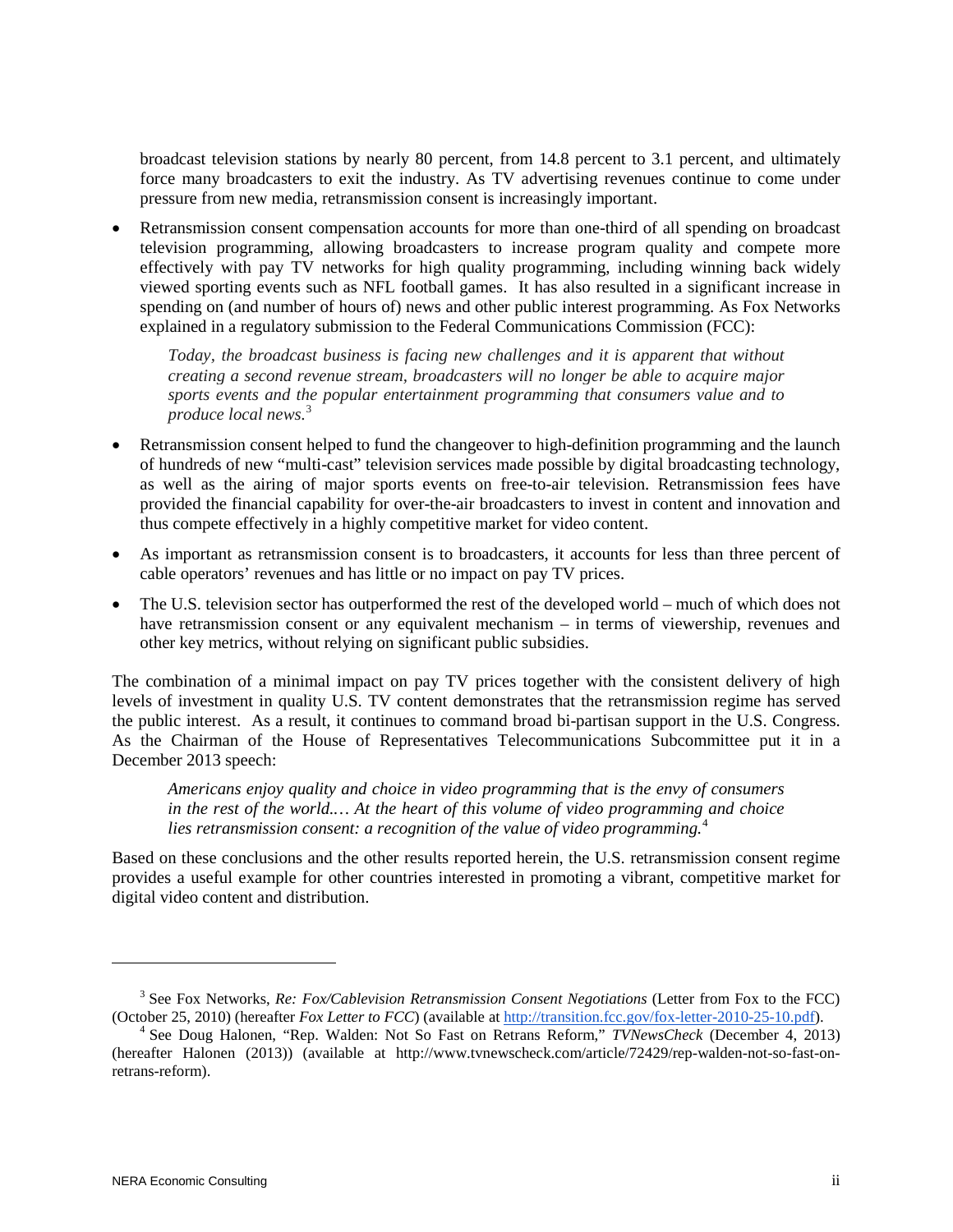## **I. Introduction**

In many countries, broadcast television content is subject to a compulsory license or other forms of copyright exemption which prevent television broadcasters from charging cable operators and other video distributors for the right to resell broadcast programming to their subscribers. The economic impact of such exclusions is easy to predict: because there is less revenue than would be generated under a fully functioning market, less television broadcast content is produced than would be economically efficient, and the ability of broadcasters to invest in innovative, highquality programming is reduced.

The U.S. operated under such a system until 1992, when Congress enacted the Cable Television Consumer Protection Act ("Cable Act"), giving television broadcasters the right to negotiate with cable systems for reasonable compensation ("retransmission consent"), or alternatively, to require cable systems to carry their signals on an uncompensated basis ("must carry"). Initially, retransmission compensation took the form of in-kind services, but beginning in 2005 distributors (including cable, satellite and telephone company-based services – referred to herein as multichannel video programming distributors, or "MVPDs") – began offering cash. In 2013, retransmission consent payments to U.S. broadcasters totaled over \$3.3 billion.

By allowing television broadcasters to capture more of the value created by their programming, retransmission consent has generated a new revenue stream that has contributed significantly to the overall health of the U.S. broadcasting industry specifically and the market for television content in general, and has played a role in creating what some are calling a "golden age of television" in the U.S. – high quality, diverse, innovative programming, leading ultimately to an increase in overall viewership despite growing competition from the Internet and other nontraditional sources. The success of retransmission consent in the U.S. demonstrates that allowing broadcasters to be compensated for their investments in programming is good economics and generates benefits for the entire digital video ecosystem.

As television broadcasters around the world confront growing competition, the distortionary effects of forcing them to provide content to competing distribution platforms on an uncompensated basis are becoming more apparent. As a result, interest in reform is growing, and the U.S. retransmission consent regime is being looked at as a possible model. The purpose of this study is to inform such discussions by presenting an independent assessment of the effects of retransmission consent on consumer welfare in the United States. In so doing, the study briefly reviews the history of retransmission consent in the U.S., discusses the economic rationale for such a system, assesses the progress of retransmission consent in practice and its impact on the markets for video content and video content distribution, and addresses some of the arguments advanced by critics. Overall, it concludes that retransmission consent has enhanced consumer welfare by creating a more efficient and robust market for digital content of all types.

The remainder of this paper is organized as follows. Section II provides a brief history of retransmission consent, including the 1992 Cable Act and the evolution of retransmission consent negotiations from "in-kind" compensation towards monetary compensation for broadcast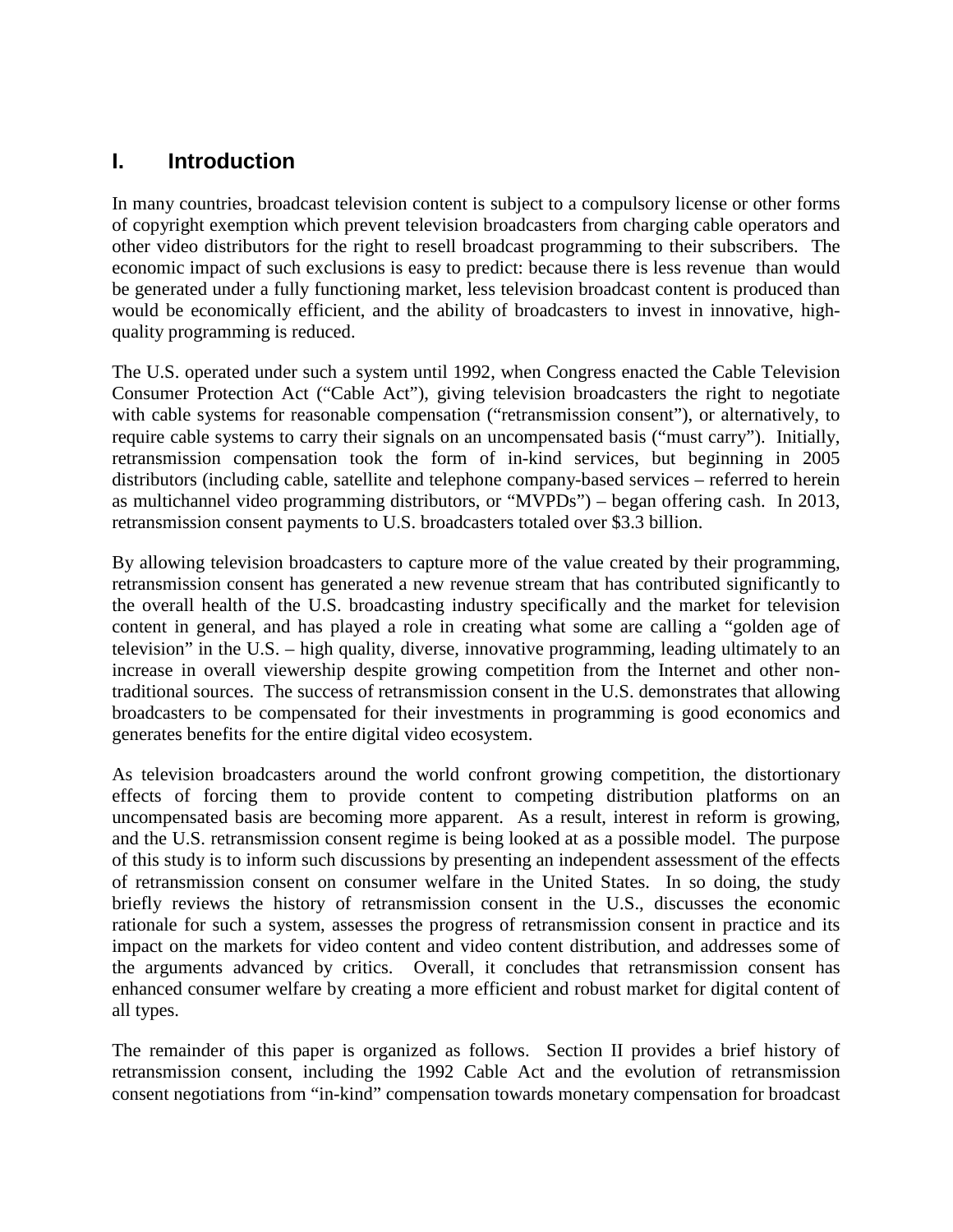carriage. Section III explains the economic rationale for retransmission consent in the context of the market for video programming. Section IV assesses the role retransmission consent plays in the digital video ecosystem. Section V addresses criticisms of retransmission consent as it has operated in the U.S. Section VI presents a brief conclusion.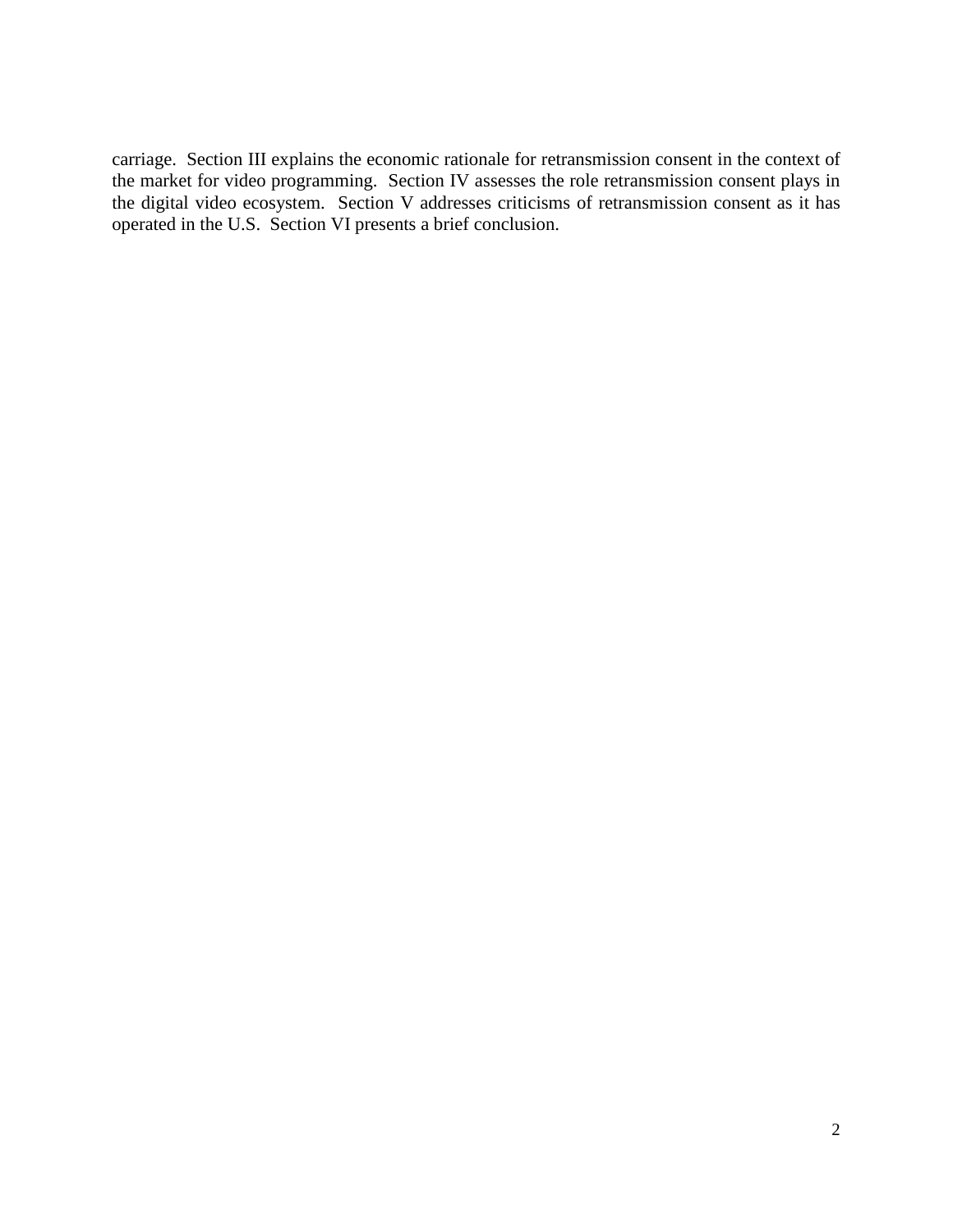## **II. The Statutory Basis for Retransmission Consent**

Prior to 1992, cable operators were not required to compensate broadcasters for carrying their signals. Under a series of decisions by Congress, the courts and the Federal Communications Commission (FCC), broadcasters were denied copyright in their content, and cable operators were allowed to retransmit broadcast signals without broadcasters' permission. In passing the Cable Act of 1992, Congress for the first time gave broadcasters *de facto* property rights by creating the system of retransmission consent, which has remained in place, largely unchanged, ever since. This section briefly reviews the history of cable carriage of broadcast signals before and after 1992.

### *A. Cable Carriage of Broadcast Content Before 1992*

Cable television in the U.S. dates to the late 1940s, when "community antennas" were erected on mountains and hills in rural communities in order to capture television broadcast signals and distribute them to local residents who could not otherwise receive clear broadcast signals.<sup>[5](#page-7-0)</sup> As cable grew from a purely "antenna" service into a mature industry that competes with broadcasters for advertising and other revenues, the issue of compensation for carriage of broadcast signals naturally arose. The issue was initially addressed by the FCC in 1959, when the Commission decided that the Communications Act did not require cable systems to obtain broadcasters' consent to retransmit their signals, [6](#page-7-1) a decision which stood until passage of the Cable Act in 1992. Broadcasters' efforts to win compensation by asserting copyright protection were also unsuccessful, as the Supreme Court issued decisions in 1968 and 1974 concluding that broadcaster signals were not protected by the copyright laws.<sup>[7](#page-7-2)</sup>

Thus, prior to 1992, cable operators were able to charge customers for viewing local broadcast signals without compensating the broadcasters – or even obtaining broadcasters' permission – for the right to retransmit the station's signal. $8$ 

<span id="page-7-0"></span> $<sup>5</sup>$  For a more extensive discussion of the history of retransmission consent and related issues, see Jeffrey A.</sup> Eisenach, *The Economics of Retransmission Consent* (March 2009) (available at [http://papers.ssrn.com/sol3/papers.cfm?abstract\\_id=1424066\)](http://papers.ssrn.com/sol3/papers.cfm?abstract_id=1424066). For an application to Canada, see Stephen M. Armstrong and Jeffrey A. Eisenach, *The Economics of Retransmission Consent Negotiations in the U.S. and Canada* (September 2009) (hereafter Armstrong and Eisenach (2009)).<br><sup>6</sup> See Senate Report citing 26 F.C.C. 403, 429-30 (1959).

<span id="page-7-2"></span><span id="page-7-1"></span><sup>&</sup>lt;sup>6</sup> See *Senate Report* citing 26 F.C.C. 403, 429-30 (1959).<br><sup>7</sup> See, e.g., Register of Copyrights, *Satellite Home Viewer Extension and Reauthorization Act, Section 109 Report* (June 30, 2008) (hereafter *Section 109 Report*) at 2 (citing *Fortnightly Corp. v. United Artists Television*, 392 U.S. 390 (1968) and *Teleprompter Corp. v. Columbia Broad. Sys., Inc.,* 415 U.S. 394 (1974)). The issue of copyright protection was revisited by Congress in its 1976 revision of the Copyright Act. While a compulsory license regime was established for out of market broadcast signals carried by cable operators, copyright protection was not extended to local signals. See *Section 109 Report* at 3-4.<br><sup>8</sup> As discussed further below, part of the rationale for the lack of compensation was that the primary function of

<span id="page-7-3"></span>cable in those days was to make it possible for consumers who did not receive clear over the air signals to receive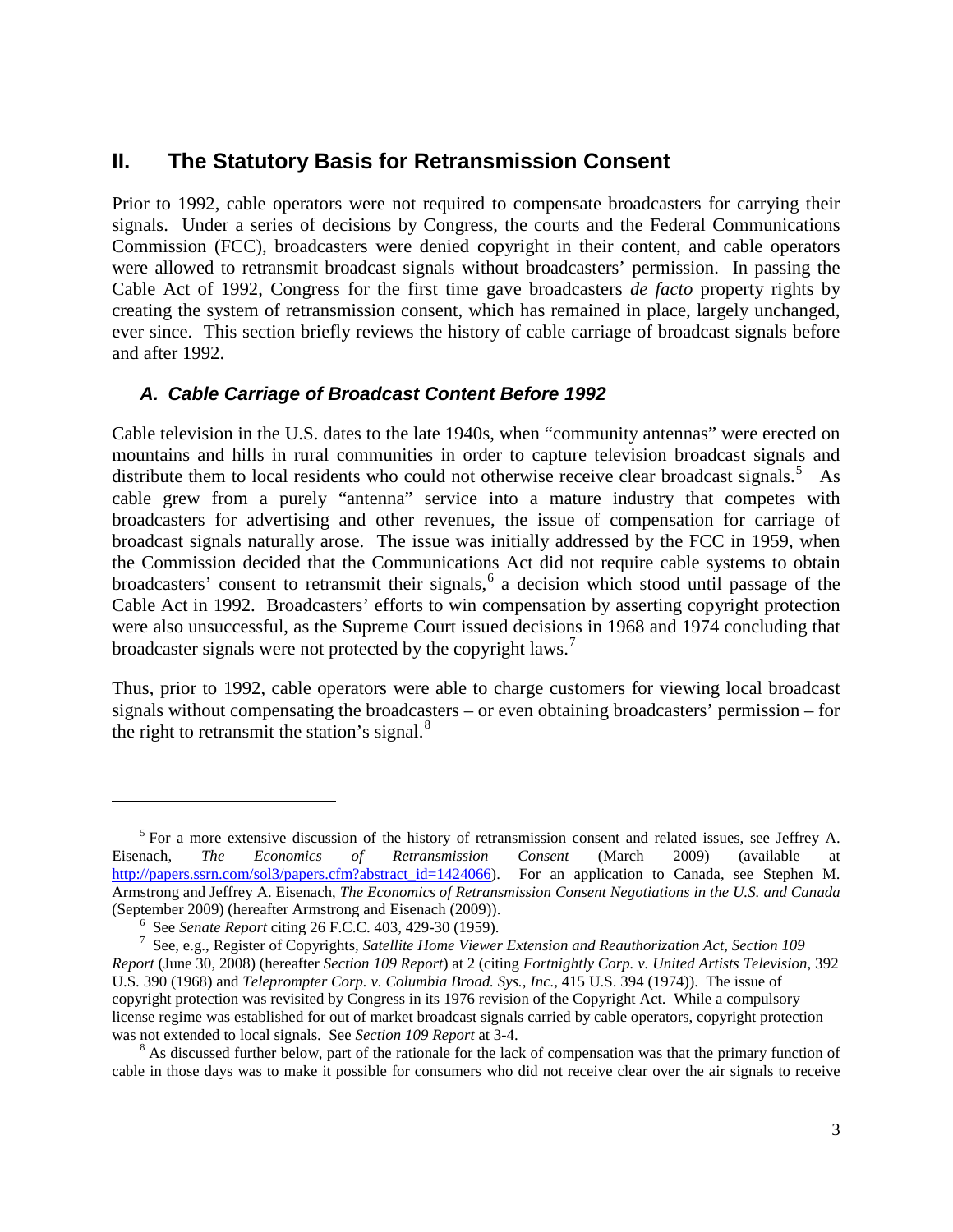While cable operators were not required to pay for their use of broadcast signals, beginning in 1[9](#page-8-0)66 they were required, under the FCC's "must carry" rules, to carry them.<sup>9</sup> The must carry rules, however, were invalidated by the Supreme Court in  $1985$ . <sup>[10](#page-8-1)</sup> Until the must carry requirement was reinstated in the 1992 Cable Act, cable operators were not obligated to carry local broadcast stations on their systems, and many did not.<sup>[11](#page-8-2)</sup> The rationale for the must carry obligation is that it is in public interest for all television viewers, including subscribers to MVPD services, to have ready access to free over-the-air broadcast content. As the retransmission consent regime has evolved since 1992, nearly all commercial stations have transitioned from must-carry to retransmission consent, but public and educational stations (which are not eligible for retransmission consent), and some commercial stations, continue to rely on must carry.<sup>[12](#page-8-3)</sup>

Direct broadcast satellite (DBS) distribution services emerged in the 1970s and 1980s. In 1988, in the Satellite Home Viewer Act, Congress permitted (and established a compulsory copyright license for) DBS operators to retransmit programming from distant, out-of-market broadcast network stations, but limited that right to serving otherwise *unserved* households, i.e., those where the DBS operator does not offer local broadcast channels and who are without the ability to receive local broadcast signals using a rooftop antenna.<sup>[13](#page-8-4)</sup>

Thus, as of the late 1980s, cable operators and satellite providers were permitted to retransmit local broadcast programming, and broadcasters had no rights to even negotiate for compensation. Furthermore, after the repeal of the FCC's must-carry rules in 1985, neither cable nor DBS systems were required to carry broadcast programming on their systems.

#### *B. The 1992 Cable Act and Its Implementation*

 $\overline{a}$ 

As cable and DBS grew rapidly in the late 1980s and early 1990s, reaching more than 50 million subscribers in 1990,  $14$  Congress became concerned that the inability of broadcasters to be compensated for their signals was creating "a *distortion in the video marketplace which threatens the future of over-the-air broadcasting…. [by supporting] a system under which* 

broadcast television. Until at least the 1970s, there was little cable-originated programming and virtually all cable programming consisted of retransmitted broadcast signals. See *Section 109 Report* at 2.<br><sup>9</sup> See 2 F.C.C. 2d 725. See also FCC, *Retransmission Consent and Exclusivity Rules: Report to Congress* 

<span id="page-8-0"></span>*Pursuant to Section 208 of the Satellite Home Viewer Extension and Reauthorization Act of 2004* (Sep. 8, 2005) (hereafter *SHVERA Report*) at  $\P$ 7.<br><sup>10</sup> See *SHVERA Report* at  $\P$ 7; see also *Quincy Cable TV, Inc. v. FCC*, 768 F.2d 1434 (D.C. Cir. 1985).<br><sup>11</sup> See *Senate Report* at 1175-77. The Supreme Court ultimately upheld the

<span id="page-8-2"></span><span id="page-8-1"></span>requirements. See *Turner Broadcasting System, Inc., et al. v. Federal Communications Commission*, et al. 520 U.S. 180 (1997).<br><sup>12</sup> Stations which elect must carry report their status to the FCC, but no systematic records are kept of the

<span id="page-8-3"></span>elections. It is generally agreed that virtually all network affiliates and other significant commercial stations now receive retransmission consent compensation. 13 See, e.g., *Section 109 Report* at 83. Also see FCC, *Information Sheet, Television Broadcast Channels on* 

<span id="page-8-5"></span><span id="page-8-4"></span>*Satellite* (October 2006). <sup>14</sup> See SNL Kagan, *Broadband Cable Financial Databook*, 2013 Edition (December 2013) at 8.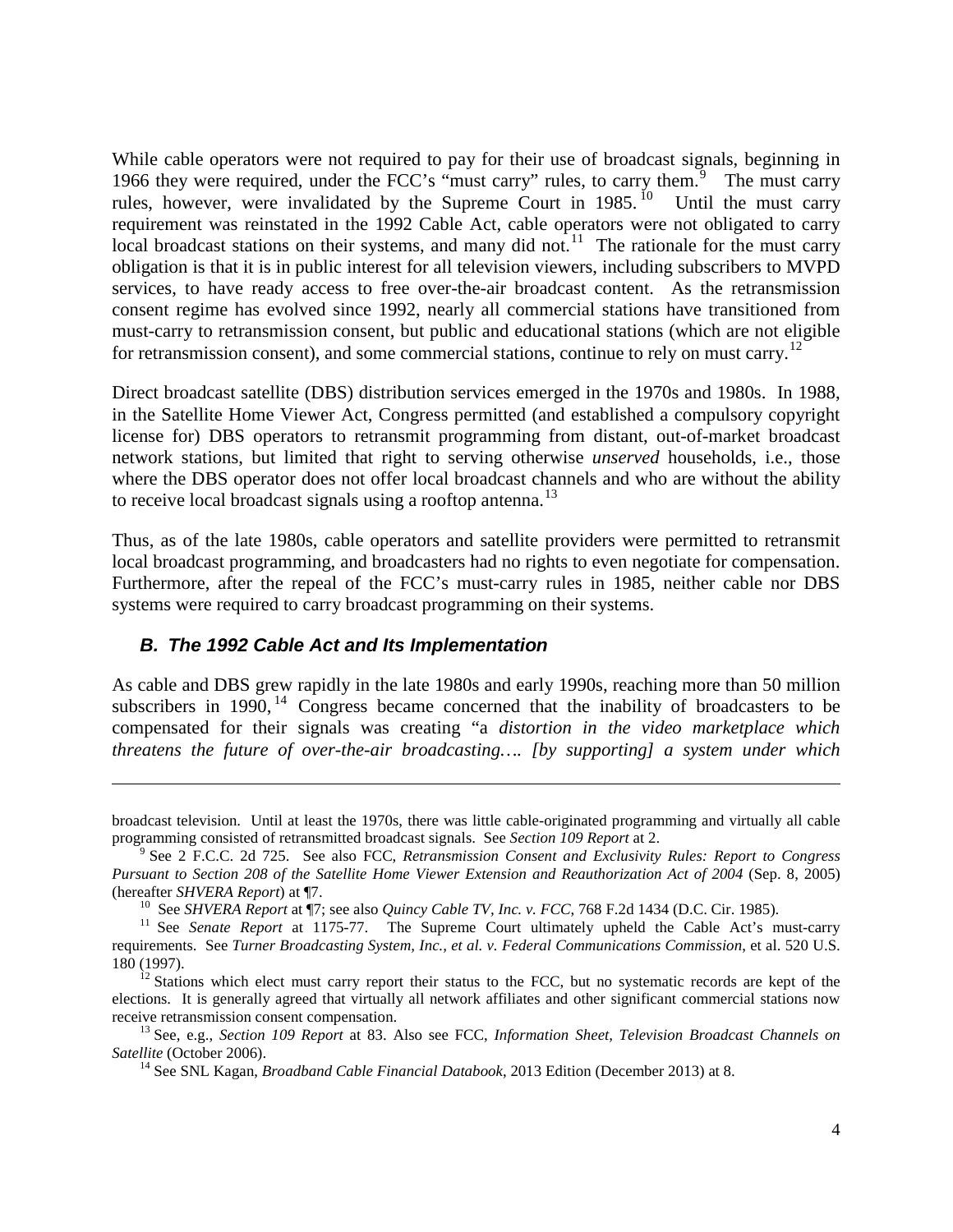*broadcasters in effect subsidize the establishment of their chief competitors*,"[15](#page-9-0) i.e., cable and DBS operators and cable programming networks. It responded by passing the 1992 Cable Act.<sup>[16](#page-9-1)</sup> which created the retransmission consent regime and re-imposed must-carry obligations.

Under the Cable Act, commercial broadcasters must, every three years, elect to be eligible for must carry or, alternatively, choose to negotiate retransmission consent.<sup>[17](#page-9-2)</sup> If they choose must carry, they are guaranteed carriage on cable systems operating within their geographic broadcast footprints, but receive no compensation; if they choose retransmission consent, they are not guaranteed carriage, but have the right to "negotiate in good faith" for compensation.<sup>[18](#page-9-3)</sup>

In passing the Cable Act, Congress specifically recognized that the market for broadcast programming had changed dramatically. The Senate report accompanying the bill noted, for example, that the FCC's 1959 decision to allow free retransmission occurred at a time when "cable systems had few channels and were limited to an antenna function of improving reception of nearby broadcast signals." Thus, it said, the FCC's 1959 decision "did not unreasonably disrupt the rights that broadcasters possess in their signals."<sup>19</sup> However, the report continued:

*That situation… has changed dramatically. Cable systems now include not only local signals, but also distant broadcast signals and the programming of cable networks and premium services. Cable systems compete with broadcasters for national and local advertising revenues. Broadcast signals, particularly local broadcast signals, remain the most popular programming carried on cable systems… It follows logically, therefore, that a very substantial portion of the fees* 

<span id="page-9-1"></span><span id="page-9-0"></span><sup>&</sup>lt;sup>15</sup> See *Senate Report* at 1168.<br><sup>16</sup>See *Cable Television Consumer Protection Act of 1992*, Pub. L. No. 102-385 (1992); the FCC's implementing regulations are at 47 C.F.R § 76.55-62 (cable must carry) and 47 C.F.R. § 76.

<span id="page-9-2"></span>Public television stations, which are non-commercial and are funded in part by the Corporation for Public Broadcasting, only operate in the must carry framework. See e.g., United States Government Accountability Office, *Issues Related to the Structure and Funding of Public Television*, GAO-07-150 (January 2007) at Introduction and 20; and Corporation for Public Broadcasting, *Alternative Sources of Funding for Public Broadcasting Stations* (June 20, 2012) at 33.<br><sup>18</sup> In passing the Cable Act, Congress recognized that satellite operators were treated differently from cable

<span id="page-9-3"></span>operators in the 1976 Copyright Act, and thus did not impose retransmission consent on DBS. It extended retransmission consent to DBS operators in 1999 in the *Satellite Home Viewer Improvement Act* (SHVIA), while at the same time permitting DBS operators to carry local broadcast signals even to households that were not "unserved." DBS operators are not subject to the must carry requirement. However, if they choose to carry any local broadcast stations, they are required to carry all stations that have elected must carry (the "carry one, carry all" rule). See *SHVERA Report* at ¶¶13-14. SHVIA was extended in 2004 by the *Satellite Home Viewer Extension and Reauthorization Act of 2004*, Pub. L. No. 108-447 (2004) (SHVERA); implementing regulations are at 47 C.F.R. §76.66. SHVERA also made several changes in the compulsory license regime affecting distant signal carriage by DBS operators. See *SHVERA Report* at ¶¶15-16.

<span id="page-9-4"></span>See *Senate Report* at 1168.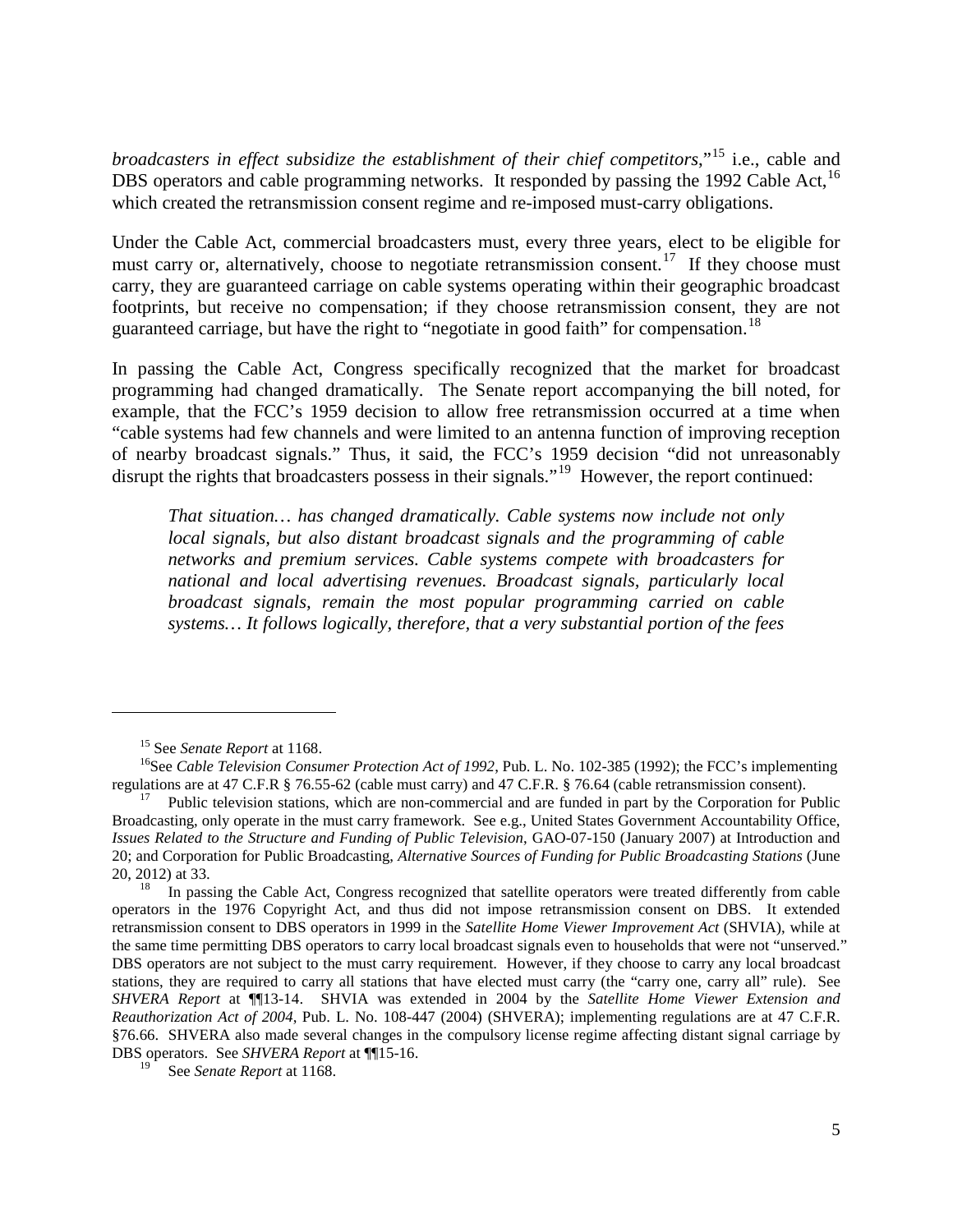*which consumers pay to cable systems is attributable to the value they receive from watching broadcast signals.*[20](#page-10-0)

The effect of retransmission consent, the report concluded, would be to "establish a marketplace for the disposition of the rights to retransmit broadcast signals" without "dictat[ing] the outcome of the ensuing marketplace negotiations" – negotiations which, Congress recognized, might result in monetary compensation, in-kind compensation, or no compensation at all.<sup>[21](#page-10-1)</sup>

Thus, the Cable Act established a market-based mechanism for setting compensation for carriage of broadcast signals by MVPDs, based on voluntary agreements between broadcasters and operators, while at the same time (by re-imposing must carry) ensuring that cable operators and consumers would continue to have access to all broadcast channels.

As discussed below, retransmission consent compensation was initially limited to various forms of in-kind compensation. Broadcasters did not begin receiving cash compensation until 2005.

<span id="page-10-1"></span><span id="page-10-0"></span><sup>20</sup> See *Senate Report* at 1168. <sup>21</sup> See *Senate Report* at 1168-1169.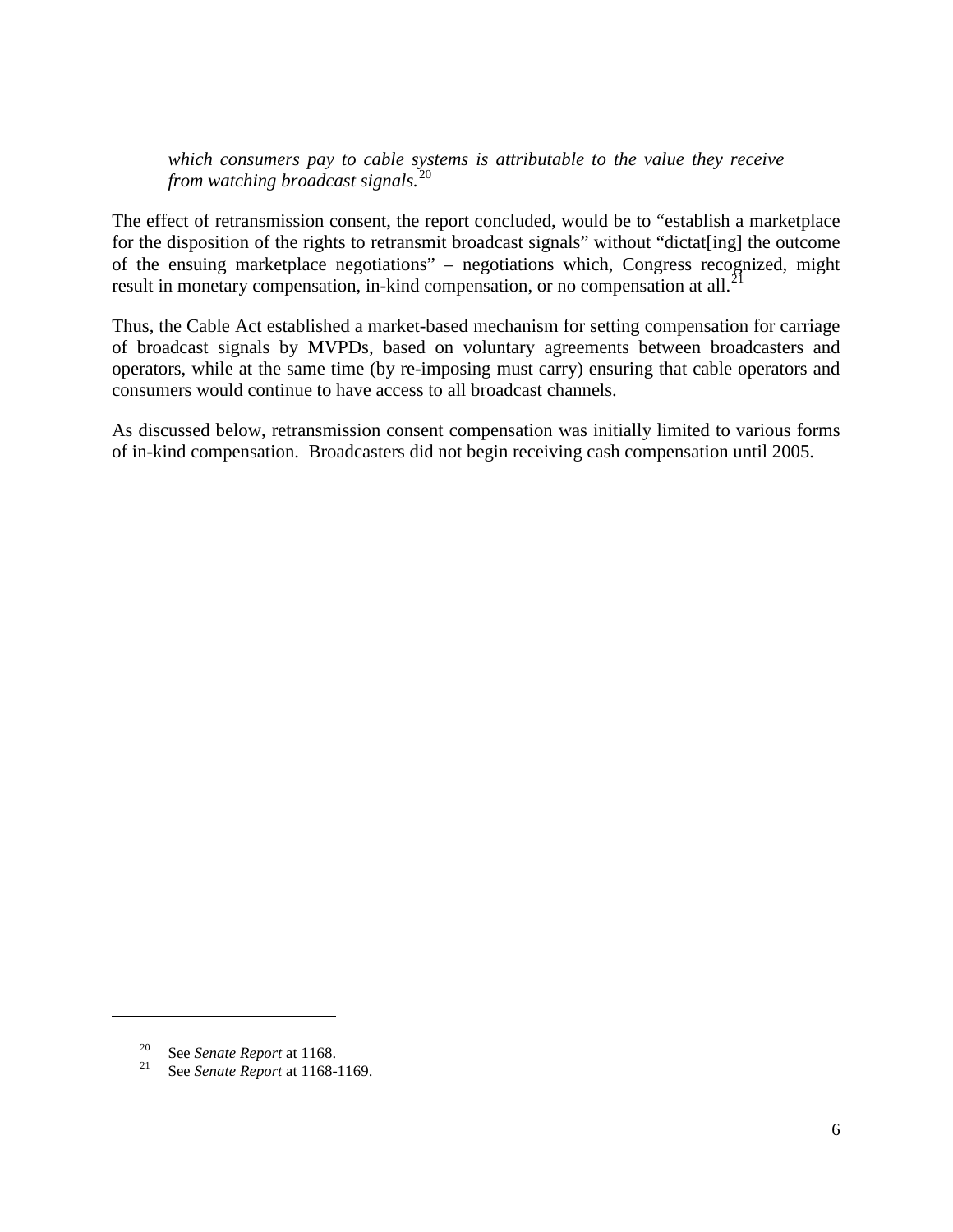## **III. The Economics of Retransmission Consent**

The economic effects of retransmission consent are determined in large part by three distinguishing characteristics of markets for video content and distribution.

- First, video production and distribution markets exhibit strong economies of scale and scope, meaning that the profitability, and ultimately the economic viability, of video producers and distributors depends on the ability to distribute their products and services to the widest possible audience.
- Second, video content markets are classic "multi-sided" markets in which providers compete on their ability to attract both "upstream consumers" (e.g., advertisers, content) and "downstream consumers" (e.g., distributors, viewers).
- Third, the market for retransmission consent compensation is a bargaining market, in which firms negotiate to determine how the value created by carriage of broadcast signals is divided between MVPDs and broadcasters.

As discussed below, all three of these characteristics are important for understanding the impact of retransmission consent on the video marketplace and on consumer welfare in general.

## *A. Economies of Scale in TV Broadcasting*

 $\overline{a}$ 

Television broadcasting is subject to economies of scale associated with the need for large capital investments in broadcasting equipment and production facilities and with the "first copy" property – i.e., the fact that the "first copy" of a television program is expensive to produce, but distribution to additional users is essentially costless.  $22 \times 10^{-12}$  $22 \times 10^{-12}$  In economic terms, television broadcasters and content producers experience high fixed costs and low marginal costs. Such firms have high break-even points: before earning any profits, they must produce sufficient output to earn a return on their invested capital and to pay for their fixed operating costs.

Empirical estimates of the extent of economies of scale in television broadcasting show that smaller stations (e.g., as measured by total revenues) have significantly higher costs per unit of output than larger ones.<sup>[23](#page-11-1)</sup> There is also substantial evidence that the production of public affairs programming (i.e., news) is positively correlated with station revenues.  $24$ 

<span id="page-11-0"></span><sup>22</sup> See e.g., Bruce M. Owen and Steven S. Wildman, *Video Economics* (Cambridge: Harvard University Press,

<span id="page-11-2"></span><span id="page-11-1"></span> $\frac{23}{23}$  See Jeffrey A. Eisenach and Kevin W. Caves, *The Effects of Regulation on Economies of Scale and Scope in TV Broadcasting* (June 2011) at 14 (available at [http://papers.ssrn.com/sol3/papers.cfm?abstract\\_id=1894941\)](http://papers.ssrn.com/sol3/papers.cfm?abstract_id=1894941) (hereafter Eisenach and Caves (2011)) (finding that output rises 22 percent faster than costs over the relevant range). <sup>24</sup> See Eisenach and Caves (2011) at 46-47 for a summary of the relevant literature.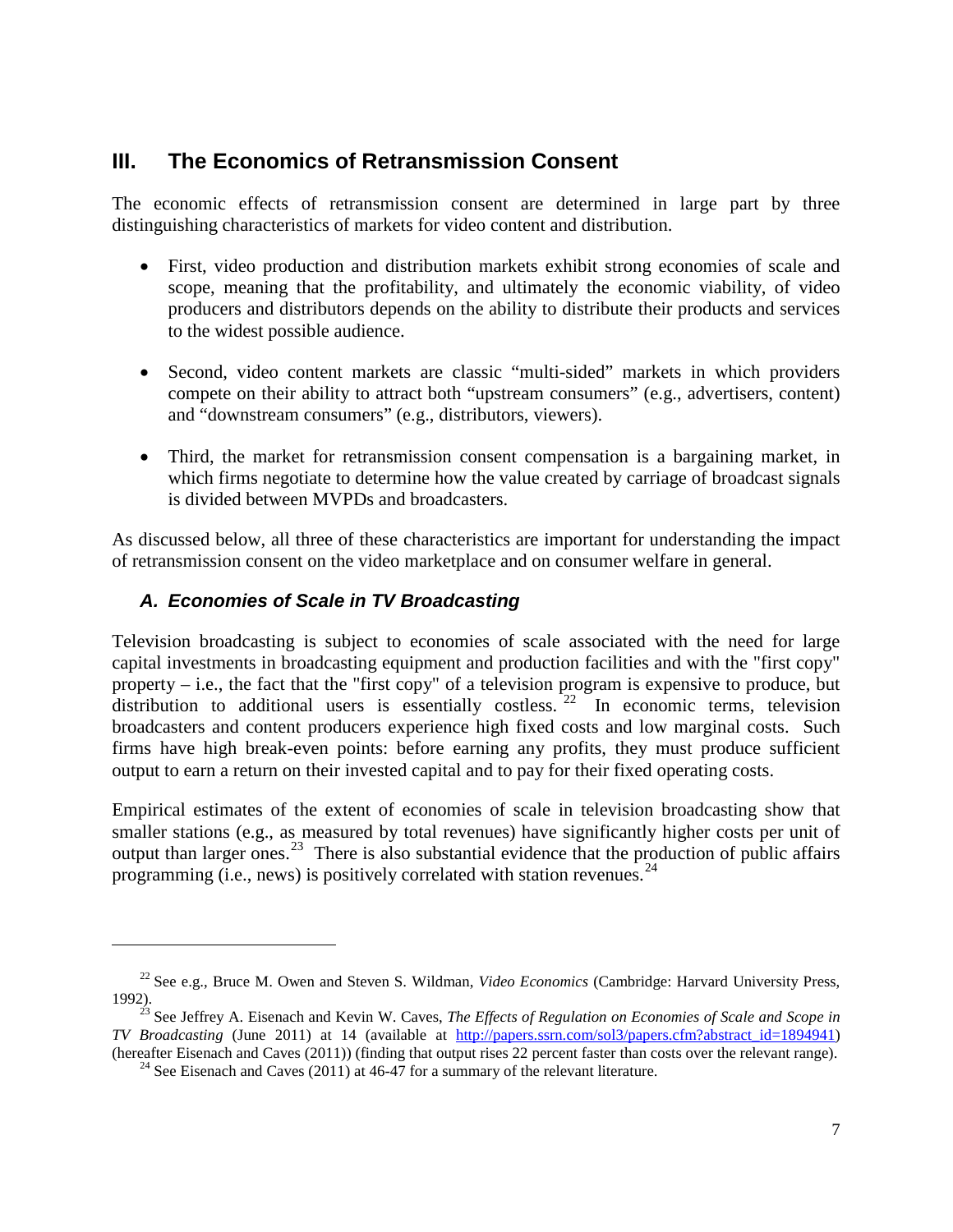The presence of strong scale economies in television broadcasting means that legal or regulatory barriers to achieving the efficient level of broadcast station revenues have a disproportionate impact on industry output both in terms of the amount of programming produced and in terms of overall financial viability and thus the number of broadcast stations. As discussed below, the evidence suggests that retransmission consent has played an important role in enabling the continued growth of the television broadcasting sector in the U.S.

#### *B. Video Distribution as a Multi-Sided Market*

The market for broadcast television is a classic multi-sided market which creates value, in part, by bringing different types of customers – i.e., advertisers, content creators, and viewers – together in a marketplace (sometimes referred to in the economics literature as a "platform").<sup>[25](#page-12-0)</sup> The economic efficiency of such markets is determined by the market operator's ability to set prices and product characteristics in such a way as to achieve the most efficient blend of different customer types. To take a simple example, a newspaper filled with advertising but no news stories could be sold at a low price to readers, but its value to most readers would be limited. Conversely, a newspaper with no advertising might be desirable to many consumers, but without advertising revenues, the price charged to readers might limit its appeal. While the economics of multi-sided platforms are complex, it is generally true that the prices charged to each type of customer are positively related to their elasticity of demand: In simple terms, the customers that value participation most pay the highest prices, while customers who place a lower value on participation pay less – or may even be subsidized.<sup>[26](#page-12-1)</sup>

The two-sided nature of television broadcasting has obvious and important implications for retransmission consent. Increasing competition on the advertising side of the traditional television broadcaster business model (e.g., from online advertising) has likely made the demand for television advertising more elastic, while increasing demand for content has reduced the elasticity of demand for their broadcast content. The appropriate economic response (from both a profit maximization and consumer welfare perspective) is to shift some of the costs of television broadcasting from the advertising side to the content side of the market. In the U.S., as discussed below, retransmission consent has provided a means for accomplishing this economic transformation.

### *C. Retransmission Consent as a Bargaining Market*

 $\overline{a}$ 

The market for retransmission consent is a bargaining market, meaning that prices and terms are negotiated between upstream and downstream firms for the exchange of complementary inputs. Economists assess such markets using bargaining models, in which the division of value between

<span id="page-12-0"></span><sup>&</sup>lt;sup>25</sup> See generally Jean-Charles Rochet and Jean Tirole, "Platform Competition in Two-Sided Markets," *Journal* of the European Economic Association, 1;4 (June 2003) 990-1029.

<span id="page-12-1"></span><sup>&</sup>lt;sup>26</sup> Elasticity of demand is the percentage change in quantity demanded that results from a change in the price of a good. Goods with more elastic demand react more sharply to a change in price than goods with inelastic demand.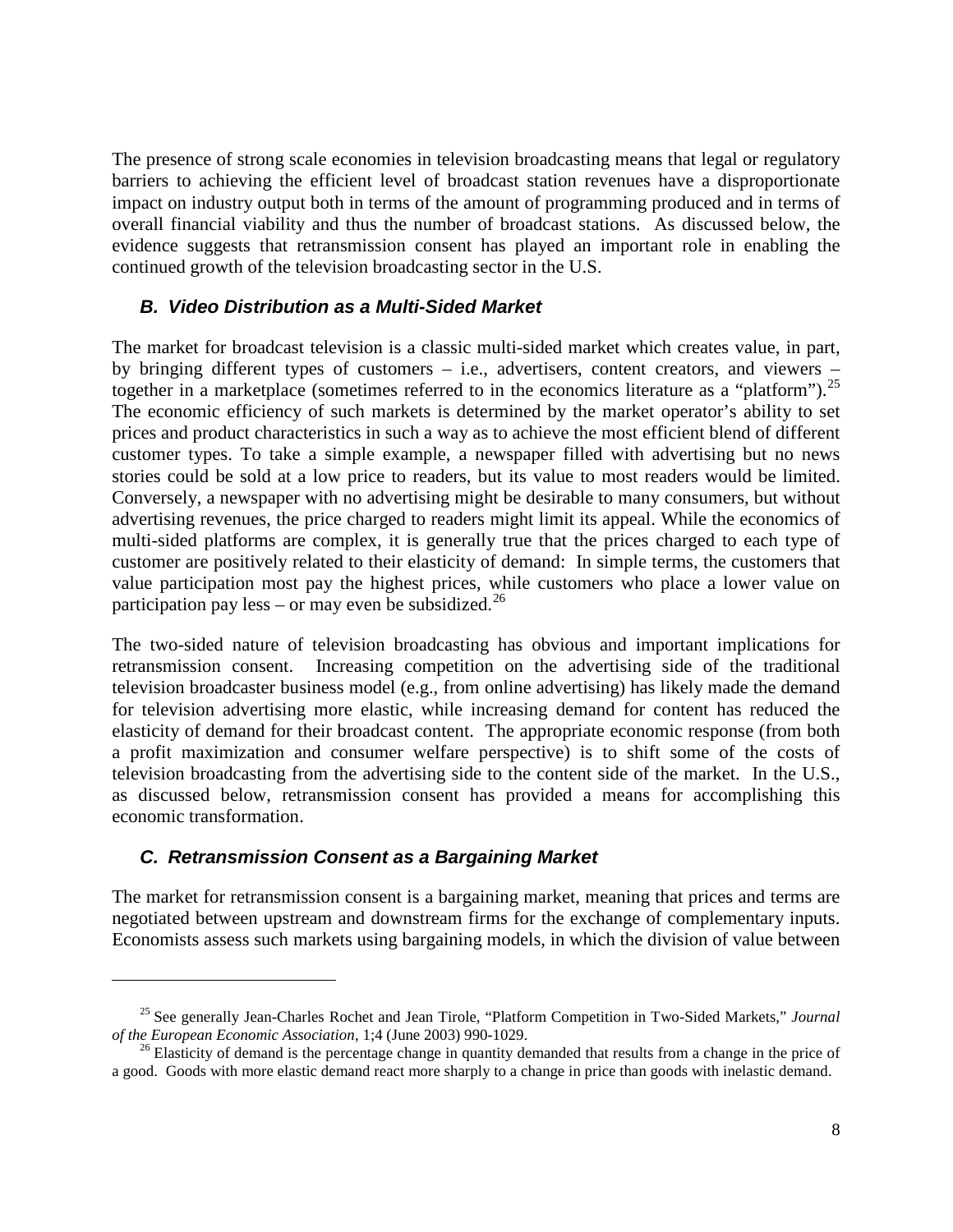the parties is determined by each party's alternatives in the event of an impasse: If one party to the transaction loses relatively little (compared to a situation in which the transaction does not occur) and the other loses a great deal, the party that would lose less from the absence of a deal is regarded has having greater bargaining power. $^{27}$  $^{27}$  $^{27}$ 

In the U.S., the emergence of alternative distribution systems – first DBS and more recently telephone companies – was accompanied by what many interpret as a shift in bargaining power. As noted above, for the first 13 years after retransmission consent was put in place, compensation was only paid in-kind, suggesting that broadcasters did not have sufficient bargaining power to insist on more substantial payment or, put differently, that the lack of competition in the downstream market limited the impact of the retransmission consent regime. The implication for nations considering adopting retransmission consent as a means of revitalizing their broadcast television sectors is that it is important to examine market structure and bargaining power issues and to consider adopting mechanisms – such as the U.S. requirement to "negotiate in good faith" – to ensure that the goals of the policy are ultimately achieved. [28](#page-13-1) In particular, in circumstances where there is market power in the downstream market for distribution, there may be a case for regulatory oversight.

<span id="page-13-0"></span><sup>&</sup>lt;sup>27</sup> See generally Ken Binmore, Ariel Rubinstein and Asher Wolinsky, "The Nash Bargaining Solution in Economic Modelling," The RAND Journal of Economics,  $17(2)$  (1986) 176-188.

<span id="page-13-1"></span><sup>&</sup>lt;sup>28</sup> As noted above, the Communications Act requires both parties to "negotiate in good faith." The FCC has implemented the good faith provision using a two-part framework; first a list of seven objective negotiation standards and beyond those a "totality of circumstances" standard. (FCC, *In the Matter of Amendment to the Commission's Rules Related to Retransmission Consent, Report and Order and Further Notice of Proposed Rulemaking*, MB Docket No 10-71 (March 31, 2014) at ¶10). During the Canadian consideration of a retransmission consent regime, some parties advocated adoption of a "baseball-style" arbitration regime. (See Armstrong and Eisenach (2009) at 29).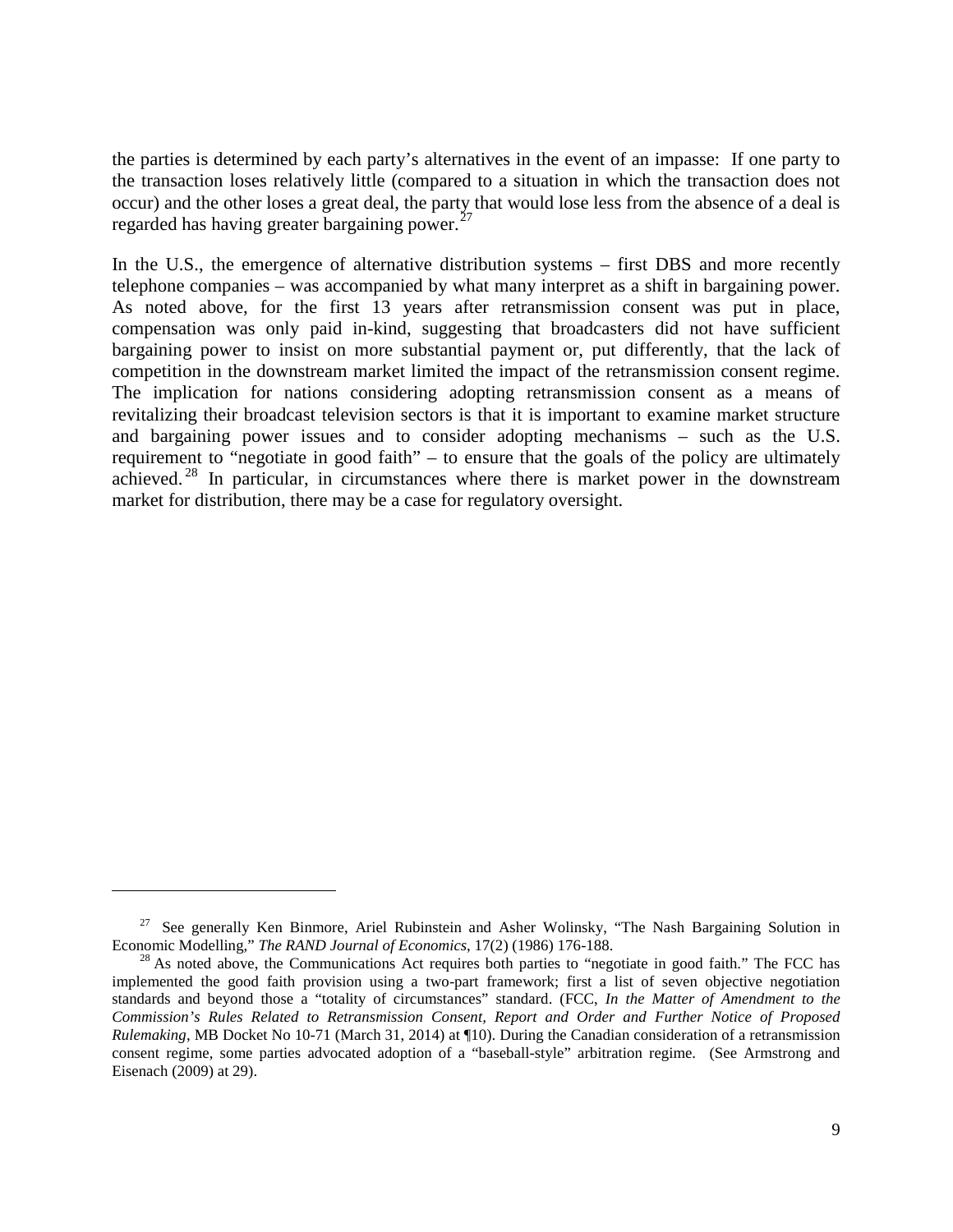# **IV. The Impact of Retransmission Consent in the U.S. Video Market**

The ability of broadcasters to obtain compensation for their programming from MVPDs has had profound effects on the market for video content in the U.S. Initially, retransmission consent compensation took the form of in-kind payments, including agreements by cable operators to carry new cable channels offered by the broadcast networks. More recently, cash compensation for retransmission consent has become a key revenue source that has allowed broadcasters to not only remain financially viable, but to invest in new technologies and to create innovative, high quality programming. As a result, the video market in the U.S. is thriving, with increasing revenues, enhanced consumer choices and higher levels of viewership, and free-to-air television remains a strong and viable choice for U.S. consumers. This section begins by describing the structure of the U.S. video distribution market. Next, it discusses the nature and magnitude of retransmission consent compensation. Finally, it assesses the economic significance of retransmission consent to the broadcast sector.

### *A. Structure of the U.S. Video Content and Distribution Market*

The U.S. video distribution market has traditionally been comprised of two main sectors, the broadcast sector and the multichannel video programming distribution (MVPD) sector; as in other countries, it also now includes an emerging over-the-top (OTT) sector which uses broadband Internet connections to distribute video programming.

- The broadcast sector includes broadcast television stations, most of which are owned by station groups, and the broadcast networks that create much of the programming shown on broadcast stations. Broadcast stations broadcast signals over-the-air, currently in digital format. Their signals are also distributed by MVPDs.
- The MVPD sector includes cable operators (those operating more than one system are referred to as multiple system operators, or "MSOs"); direct-broadcast satellite ("DBS") operators; and, telephone companies that have entered the video distribution business ("telcos"). In 2013 about 100 million households subscribed to an MVPD, accounting for 86 percent of all television households. In addition, cable networks (or "channels") create the content (in addition to broadcast content) that is distributed by MVPDs.
- OTT providers, such as Netflix, package programming and make it available over broadband Internet connections.

According to the FCC, there were 1,388 full-power commercial television broadcast stations and 395 non-commercial ("educational") stations operating in the U.S. as of March  $2014.^{29}$  $2014.^{29}$  $2014.^{29}$  The vast

<span id="page-14-0"></span><sup>29</sup> See FCC, *Broadcast Station Totals as of March 31, 2014* (April 9, 2014) (available at [http://transition.fcc.gov/Daily\\_Releases/Daily\\_Business/2014/db0409/DOC-326518A1.pdf\)](http://transition.fcc.gov/Daily_Releases/Daily_Business/2014/db0409/DOC-326518A1.pdf). Of these, 1,030 commercial and 288 educational stations operated in the UHF band and the remainder in the VHF band. In addition, there were 429 "Class A" stations (with lower power ratings) and approximately 6,000 "low power" and "translator" stations. As discussed below, the number of full power commercial broadcast stations has grown steadily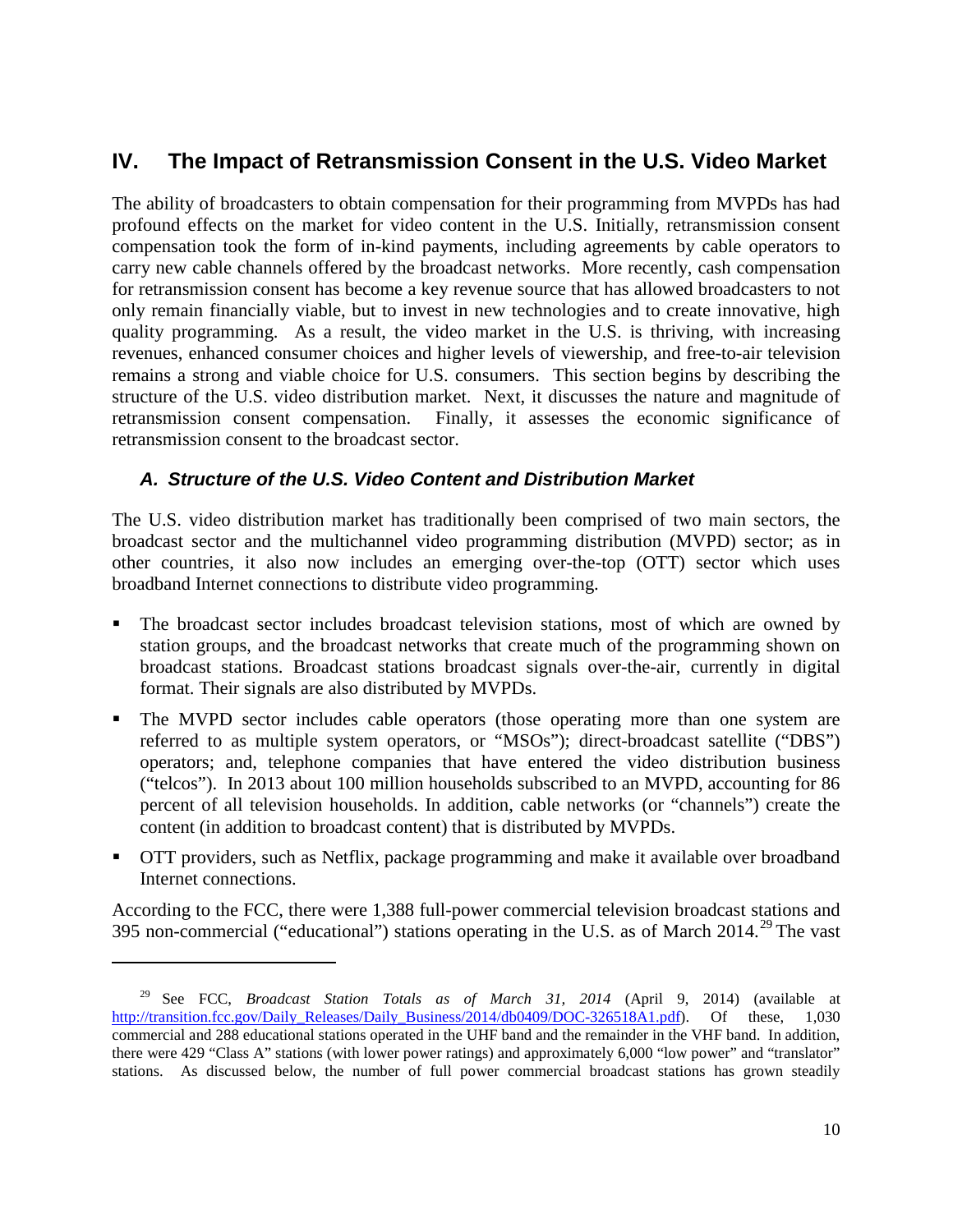majority of these stations (about 92 percent) are affiliated with one of the nationwide broadcast networks, which provide content in the form of prime-time programming, national news programs, and sports. The four so-called "major" networks are ABC, CBS, FOX and NBC. Others include general programming networks like The CW and MyNetworkTV; Spanish language networks such as Univision, Telemundo and TeleFutura; religious networks like TBN; and, a variety of regional networks. The broadcast networks make varying amounts of programming available to their affiliates. For example, ABC, CBS and NBC provide about 22 hours of prime time programming each week, while Fox provides 15 hours per week. Networks also provide daytime programming in varying quantities. [30](#page-15-0) The remainder of broadcast programming is produced locally.

Most broadcast stations are owned by broadcast owners groups, which own multiple stations in different markets throughout the U.S. Among the major ownership groups are stations owned and operated by the broadcast networks themselves (e.g., ABC, CBS, Fox, NBC; often referred to as "O&O stations") as well as station groups as seen in Table 1, such as Gannett Broadcasting, ION Media and Sinclair Broadcast Group. U.S. statutes and FCC regulations place limits on station ownership both nationally (no station group may own stations reaching more than 39 percent of U.S. television households)<sup>[31](#page-15-1)</sup> and locally (through a complex formula based on the size of the market).  $32$ 

throughout the history of television broadcasting, and continues to do so. Local television markets are generally defined by the collection of geographic areas (counties) where audiences predominantly view the broadcast stations of a particular metropolitan area. These "Designated Market Areas" (DMAs) are defined by Nielsen, a television ratings company. There are about 210 DMAs in the United States. As of January 1, 2014, the DMAs ranged from New York with almost 7.5 million television households down to Glendive, Montana with a little over 4,000 television households. See Nielsen, *Local Television Market Universe Estimates* (January 2014) (available at http://www.tvb.org/media/file/TVB\_Market\_Profiles\_Nielsen\_TVHH\_DMA\_Ranks\_2013-2014.pdf).

<span id="page-15-0"></span><sup>&</sup>lt;sup>30</sup> See FCC, *Annual Assessment of the Status of Competition in the Market for the Delivery of Video Programming, Fifteenth Report* (July 22, 2013 at ¶153 (hereafter *15th MVPD Report*). CBS provides its affiliates with about 98 hours of scheduled programming per week, leaving 70 hours for the affiliate. See CBS Corp., SEC

<span id="page-15-2"></span><span id="page-15-1"></span>Form 10-K (December 2013) at I-30. <sup>31</sup> See *15th MVPD Report* at ¶155. <sup>32</sup> See *15th MVPD Report* at ¶157.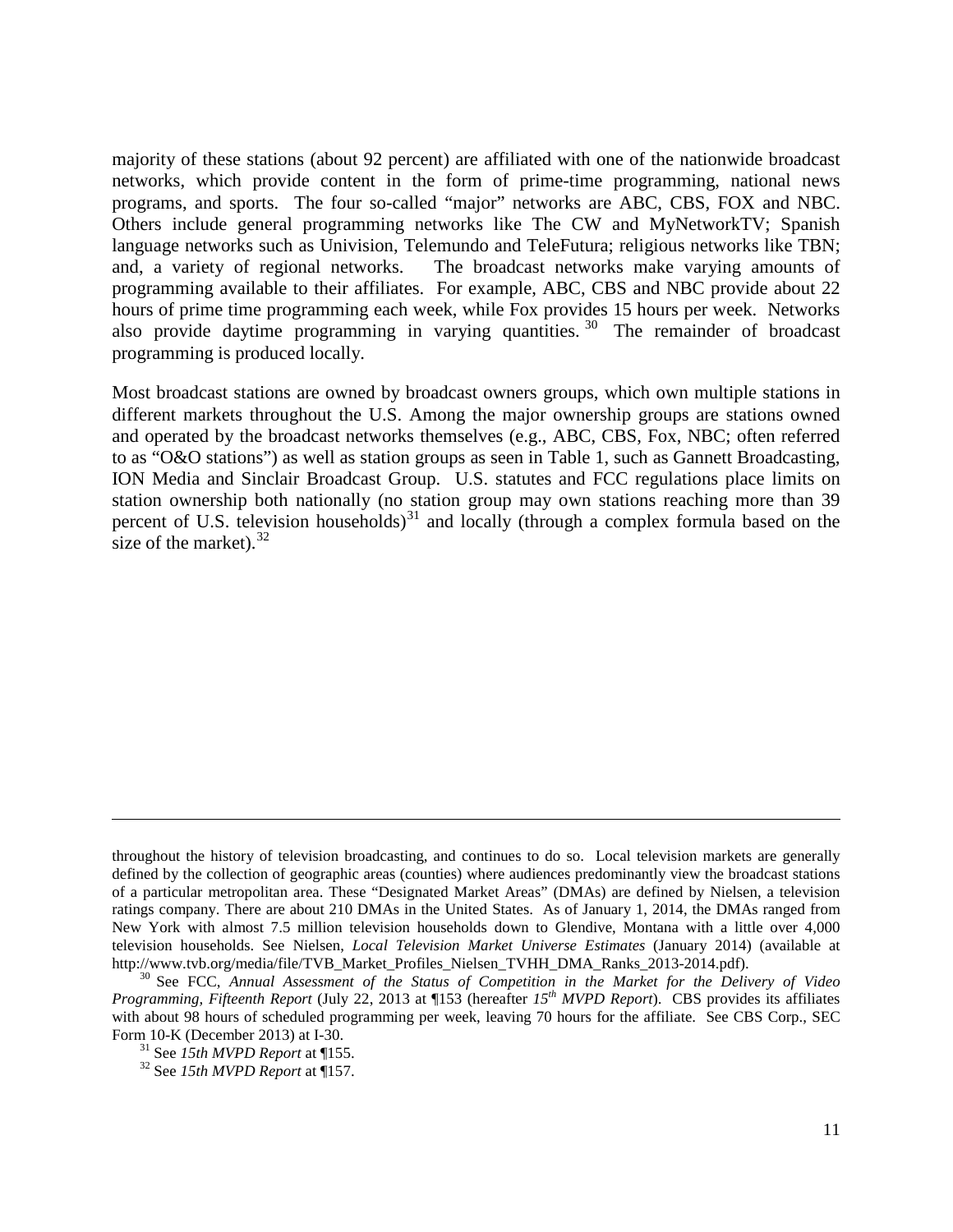| <b>Station Group</b>                                          | <b>Total TV Stations</b> |
|---------------------------------------------------------------|--------------------------|
| Sinclair Broadcast Group, Inc.                                | 103                      |
| ION Media Networks, Inc.                                      | 63                       |
| LIN Media LLC                                                 | 61                       |
| Word of God Fellowship, Inc. d/b/a Daystar Television Network | 55                       |
| Nexstar Broadcasting Group, Inc.                              | 53                       |
| Univision Communications Inc.                                 | 51                       |
| Gray Television, Inc.                                         | 48                       |
| Raycom Media, Inc.                                            | 43                       |
| <b>Entravision Communications Corporation</b>                 | 43                       |
| <b>Tribune Company</b>                                        | 41                       |
| Gannett Co., Inc.                                             | 38                       |

**TABLE 1: TOP TV STATION GROUPS BY STATION COUNT (2013)**

*Source: SNL Kagan.*

 $\overline{a}$ 

The MVPD sector is comprised of cable MSOs like Comcast, Time Warner Cable<sup>[33](#page-16-0)</sup> and Charter Communications, $34$  satellite operators DirecTV $35$  and DISH Network, and telephone companies that provide video such as AT&T and Verizon. Cable and telco operators serve limited jurisdictions: the largest, Comcast, has operations in 39 states and passes about 52 million out of about 130 million U.S. homes), but there are approximately 1,500 smaller cable and telco MVPDs serving much smaller areas, as well as hundreds of small telcos which have begun offering television service in addition to voice and broadband.<sup>36</sup> DBS operators provide services on a nationwide basis, but since the mid-2000s have been able to offer local programming by using "spot beam" technology which allows them to target local broadcast programming into local markets. As of the end of 2013, there were about 100 million MVPD video subscribers in the U.S., of which cable operators served about 54 million, DBS served about 34 million and telcos served about 12 million. MVPD subscribership peaked in 2011 and has been declining, albeit slowly, since. $37$ 

In addition to carrying broadcast stations, MVPDs also carry content from cable networks such as ESPN, CNN, Fox News, the Disney Channel and the Weather Channel.<sup>[38](#page-16-5)</sup> As shown in Figure [1,](#page-17-0) there are approximately 800 cable networks operating in the U.S. Many of these are affiliated with broadcasting companies and/or cable operators like NBC/Comcast, The Walt Disney

<span id="page-16-0"></span><sup>&</sup>lt;sup>33</sup> As of July 2014, Comcast and Time Warner Cable are awaiting approval from the U.S. Department of Justice and the FCC to consummate Comcast's acquisition of Time Warner Cable.

<span id="page-16-4"></span><span id="page-16-3"></span><span id="page-16-2"></span><span id="page-16-1"></span><sup>&</sup>lt;sup>34</sup> Approximately 25 percent of Charter Communications is owned by Liberty Media.<br><sup>35</sup> As of July 2014, DirecTV and AT&T are awaiting approval from the U.S. Department of Justice and the Federal Communications Commission to consummate AT&T's acquisition of DirecTV.<br><sup>36</sup> See 15th MVPD Report at  $\P$  24-30 and Table 1.<br><sup>37</sup> See SNL Kagan, *Multichannel Video Subscription Count Drops in 2013* (March 2014).<br><sup>3</sup>

<span id="page-16-5"></span>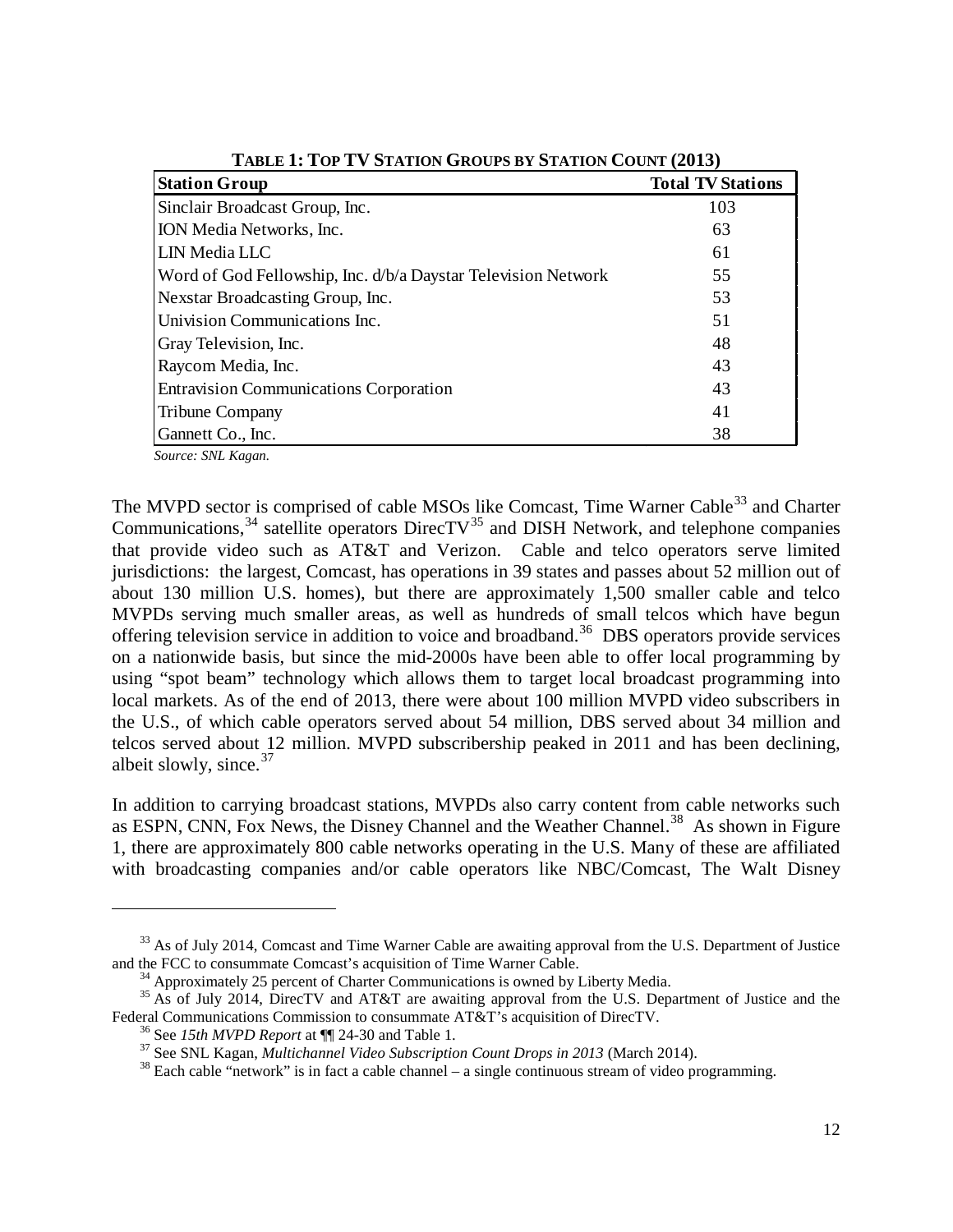Company (which owns the ABC broadcast network), CBS and Fox, though others (like the Discovery Network) are independent. As discussed below, cable networks now account for about two thirds of all television viewing in the U.S., while broadcast networks account for about a third.



<span id="page-17-0"></span>**FIGURE 1: GROWTH OF CABLE PROGRAMMING NETWORKS (1990-2006, 2012)**

The third sector of the video distribution market is comprised of emerging OTT providers, such as Netflix, YouTube, Apple and Amazon. Such firms aggregate programming from a variety of sources, including programming produced by broadcast and cable networks, content (e.g. movies) from video production companies; they are also increasingly beginning to produce and distribute proprietary content, such as Netflix "House of Cards," a derivation of a popular British miniseries.<sup>39</sup> The OTT sector is growing rapidly, and is credited by many with the "cord cutting"

*Source: FCC Video Competition Reports 10th - 14th Notes: [1] Data not available from 2007-2011. [2] Figure estimated by the FCC for 2012.*

<span id="page-17-1"></span><sup>39</sup> See Julianne Pepitone, "Netflix's \$100 Million Bet on Must-See TV," *money.cnn.com* (February 1, 2013) (available a[t http://money.cnn.com/2013/02/01/technology/innovation/netflix-house-of-cards/\)](http://money.cnn.com/2013/02/01/technology/innovation/netflix-house-of-cards/).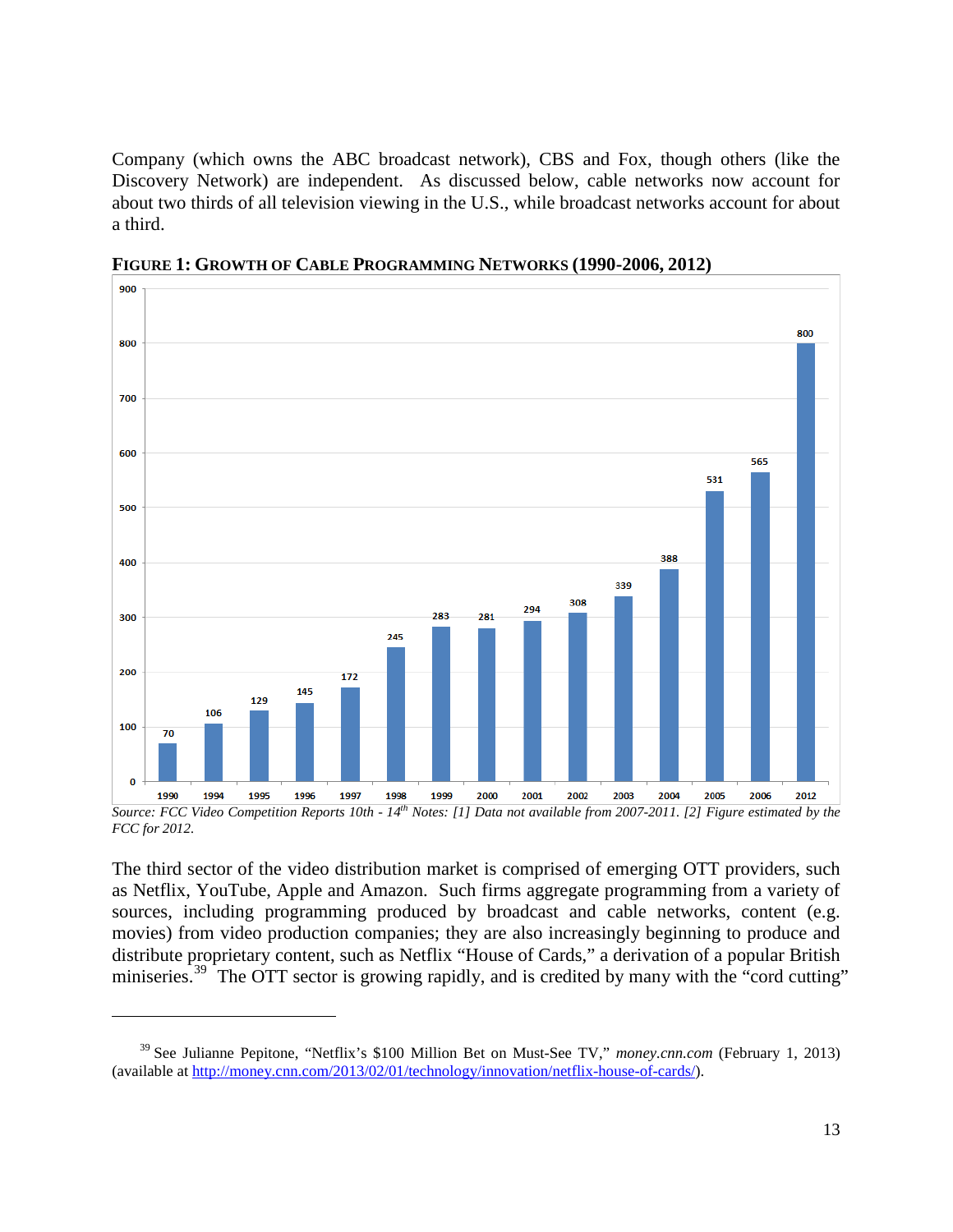evidenced in the decline of MVPD subscribership. SNL Kagan estimates that in 2012 revenues in the combined paid and ad-supported market for online video totaled \$6.42 billion, a figure that is expected to more than double to \$14.2 billion by  $2017<sup>40</sup>$  $2017<sup>40</sup>$  $2017<sup>40</sup>$  However, MVPD revenues still dwarf OTT revenues at  $$102.4$  billion in 2012.<sup>[41](#page-18-2)</sup>

The structure of the U.S. video market is illustrated in [Figure 2](#page-18-0) below. As the figure shows, retransmission consent compensation is paid by MVPDs (cable, satellite and telco) distributors to broadcast stations; as discussed further below, a significant portion of the revenue flows through to broadcast networks. As shown in the figure, other sources of revenue supporting TV programming production include advertising, license fees received from international and online distribution, and the sale of rights to "rerun" programming (called "syndication").



<span id="page-18-0"></span>**FIGURE 2: BROADCAST TELEVISION INDUSTRY STRUCTURE**

*Source: Fitch Ratings, Credit Encyclo-Media, Volume VI, 2013-2014 at 76.*

<span id="page-18-2"></span><span id="page-18-1"></span><sup>40</sup> See SNL Kagan, *The State of Online Video Delivery* (July 2013) at 4-5. <sup>41</sup> See SNL Kagan, *Multichannel Programming Fees as a Percent of Multichannel Video Revenues* (April 28, 2014).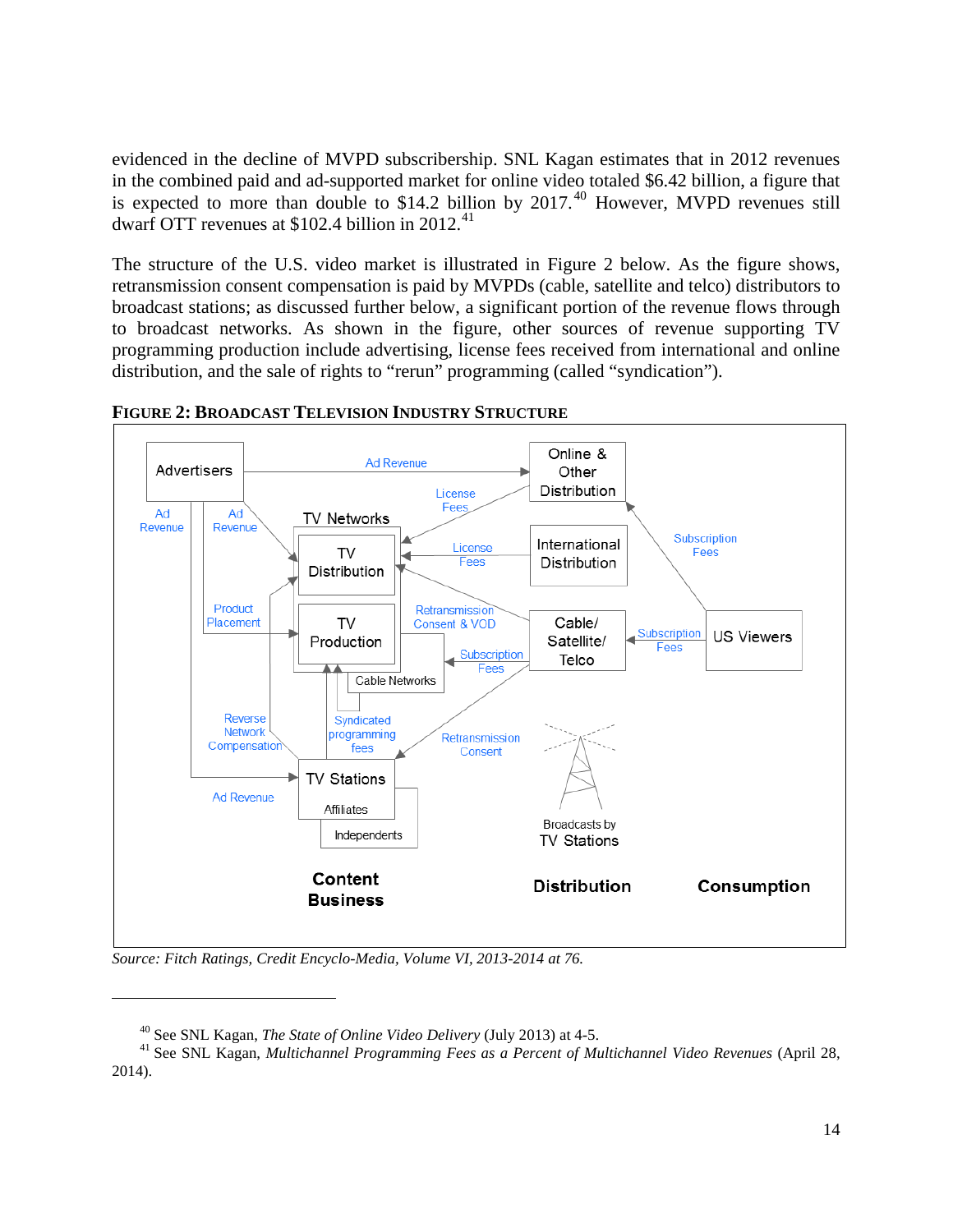The U.S. video market is undergoing significant change. First, there is substantial consolidation underway in both the broadcasting and MVPD sectors. Broadcast station transactions during 2013 totaled over \$8 billion, including mergers between station group owners Tribute Broadcasting and Local TV Holdings (\$2.7 billion), Gannett Broadcasting and Belo Corporation  $(\$2.2 \text{ billion})$ , and Sinclair Broadcast Group and Allbritton Communications  $(\$1 \text{ billion})$ .<sup>[42](#page-19-0)</sup> Among MVPDs, Comcast is currently seeking approval to acquire Time Warner Cable, while AT&T recently announced plans to acquire DBS provider DirecTV. All such transactions require Federal government approval.

Second, the FCC is in the process of planning an "incentive auction" which will provide broadcasters an opportunity to turn in their spectrum licenses in return for compensation to be determined through a reverse auction process, with the resulting spectrum to be auctioned to mobile broadband operators.<sup>43</sup> It is possible, though by no means assured, that the incentive auction will result in a significant number of broadcast stations – the National Association of Broadcasters estimates as many as 400 – relinquishing their licenses and either going off the air or "channel sharing" (i.e., combining two broadcast streams onto a single digital stream by multicasting). [44](#page-19-2)

## *B. Trends in Retransmission Consent Compensation*

Retransmission consent compensation totaled over \$3 billion in 2013 and is expected to more than double by 2019. As noted above, however, cash retransmission consent compensation is a relatively recent phenomenon: For more than a decade, compensation took the form of in-kind payments such as agreements by MVPDs to carry cable networks owned by the broadcasters. The nature and impact of in-kind compensation is discussed in the first subsection below; the growth of cash compensation is discussed in the second subsection.

### **1.** *In-Kind Compensation, 1992-2004*

 $\overline{a}$ 

As the FCC explained in a 2005 report, MVPDs initially refused to pay cash compensation to broadcasters:

<span id="page-19-0"></span><sup>42</sup> See Pew Research Center, *Acquisitions and Content Sharing Shapes Local TV News in 2013* (March 26, 2014) (available at [http://www.journalism.org/files/2014/03/Local-News-Aquisitions-and-Content-Sharing-Shapes-](http://www.journalism.org/files/2014/03/Local-News-Aquisitions-and-Content-Sharing-Shapes-Local-TV-News-in-2013_Final.pdf)[Local-TV-News-in-2013\\_Final.pdf\)](http://www.journalism.org/files/2014/03/Local-News-Aquisitions-and-Content-Sharing-Shapes-Local-TV-News-in-2013_Final.pdf). <sup>43</sup> See FCC, *In the Matter of Expanding the Economic and Innovation Opportunities of Spectrum Through* 

<span id="page-19-1"></span>*Incentive Auctions, Report and Order*, GN Docket No. 12-268 (June 15, 2014) (available at http://transition.fcc.gov/Daily\_Releases/Daily\_Business/2014/db0602/FCC-14-50A1.pdf).

<span id="page-19-2"></span><sup>&</sup>lt;sup>44</sup> See National Association of Broadcasters, *Spectrum Impact Studies, FCC Presentation* (July 2011) (available at http://apps.fcc.gov/ecfs/document/view?id=7021699087).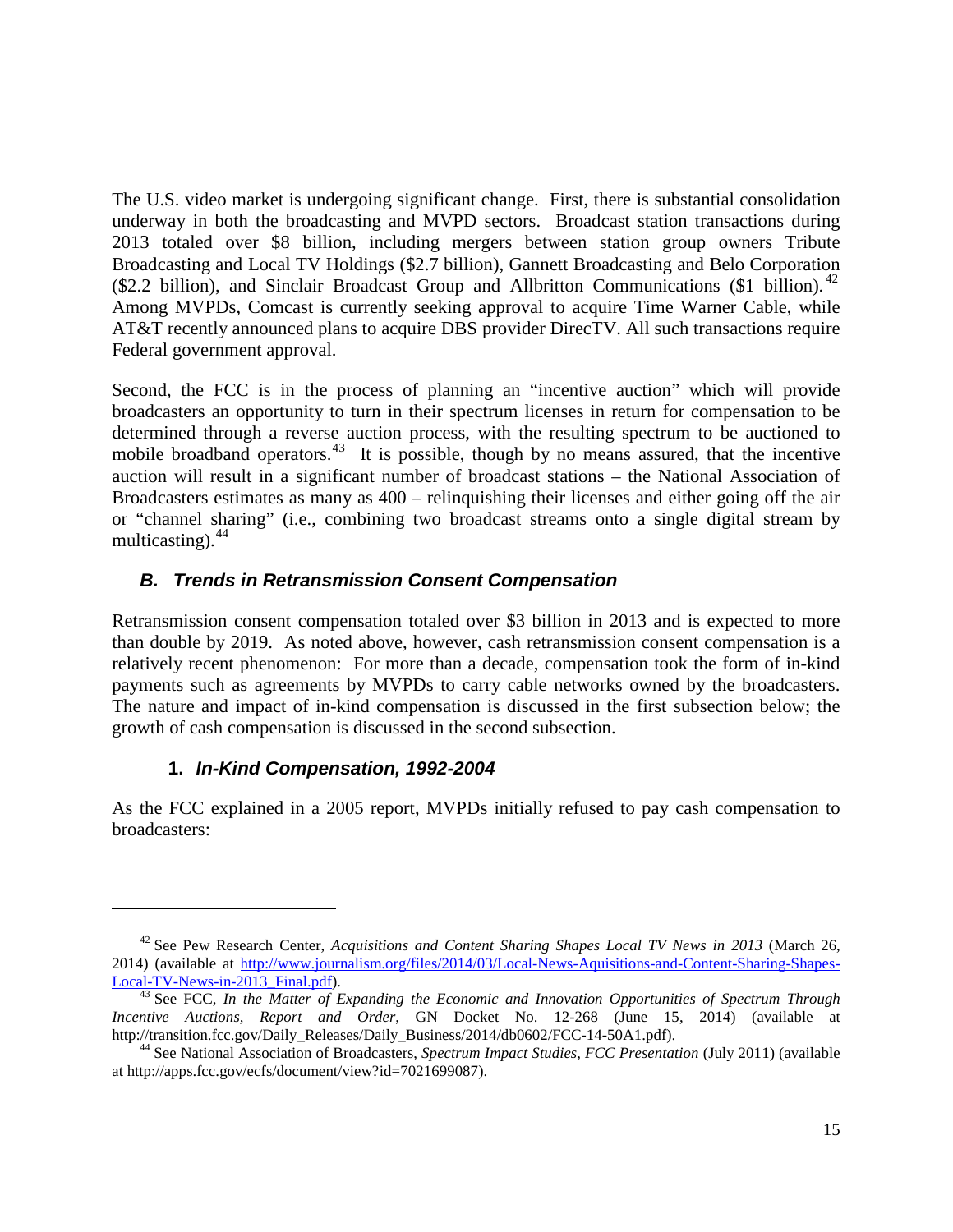*During the first round of retransmission consent negotiations, broadcasters initially sought cash compensation in return for retransmission consent. However, most cable operators – particularly the largest multiple system operators (MSOs) – were not willing to enter into agreements for cash, and instead sought to compensate broadcasters through the purchase of advertising time, cross-promotions, and carriage of affiliated channels. Many broadcasters were able to reach agreements that involved in kind compensation by affiliating with an existing non-broadcast network or by securing carriage of their own newly-formed non-broadcast networks. Broadcast stations that insisted on cash compensation were forced to either lose cable carriage or grant extensions allowing cable operators to carry their signals at no charge until negotiations were complete.*[45](#page-20-0)

In a 2004 regulatory filing, the Walt Disney Company stated:

*Eventually, agreements were reached between the broadcast networks and the major cable operators that provided for the cable operators to carry various new broadcast network-owned cable programming services in return for retransmission consent rights to local broadcast station signals. Today, cable operators carrying cable networks as consideration for retransmission consent rights is a common practice.*[46](#page-20-1)

While retransmission consent agreements were and remain confidential – meaning that information about the precise nature and extent of retransmission consent compensation must be gleaned from companies' public statements and financial reports – there is little doubt that retransmission consent facilitated the creation of many new cable networks between 1992 and 2005.

Indeed, as shown in Figure 1 above, the rate at which new cable networks were introduced increased following the adoption of retransmission consent, suggesting that both broadcasters and consumers benefited from retransmission consent despite the absence of cash compensation.<sup>[47](#page-20-2)</sup>

<span id="page-20-1"></span><span id="page-20-0"></span><sup>&</sup>lt;sup>45</sup> See *SHVERA Report* at ¶10.<br><sup>46</sup> See *In the Matter of Comment Requested on A La Carte and Themed Tier Programming and Pricing Options for Programming Distribution On Cable Television and Direct Broadcast Satellite Systems, Comments Of The Walt Disney Company*, MB Docket No. 04-207 (July 15, 2004) attaching, Economists Inc., "The Fair Market Value Of Local Cable Retransmission Rights For Selected ABC Owned Stations". <sup>47</sup> This expansion coincided with the widespread growth of digital broadcasting, which made possible the

<span id="page-20-2"></span>delivery of hundreds of channels over MVPD distribution networks. As shown in Figure 1, by 2006, there were 565 cable television channels in the U.S.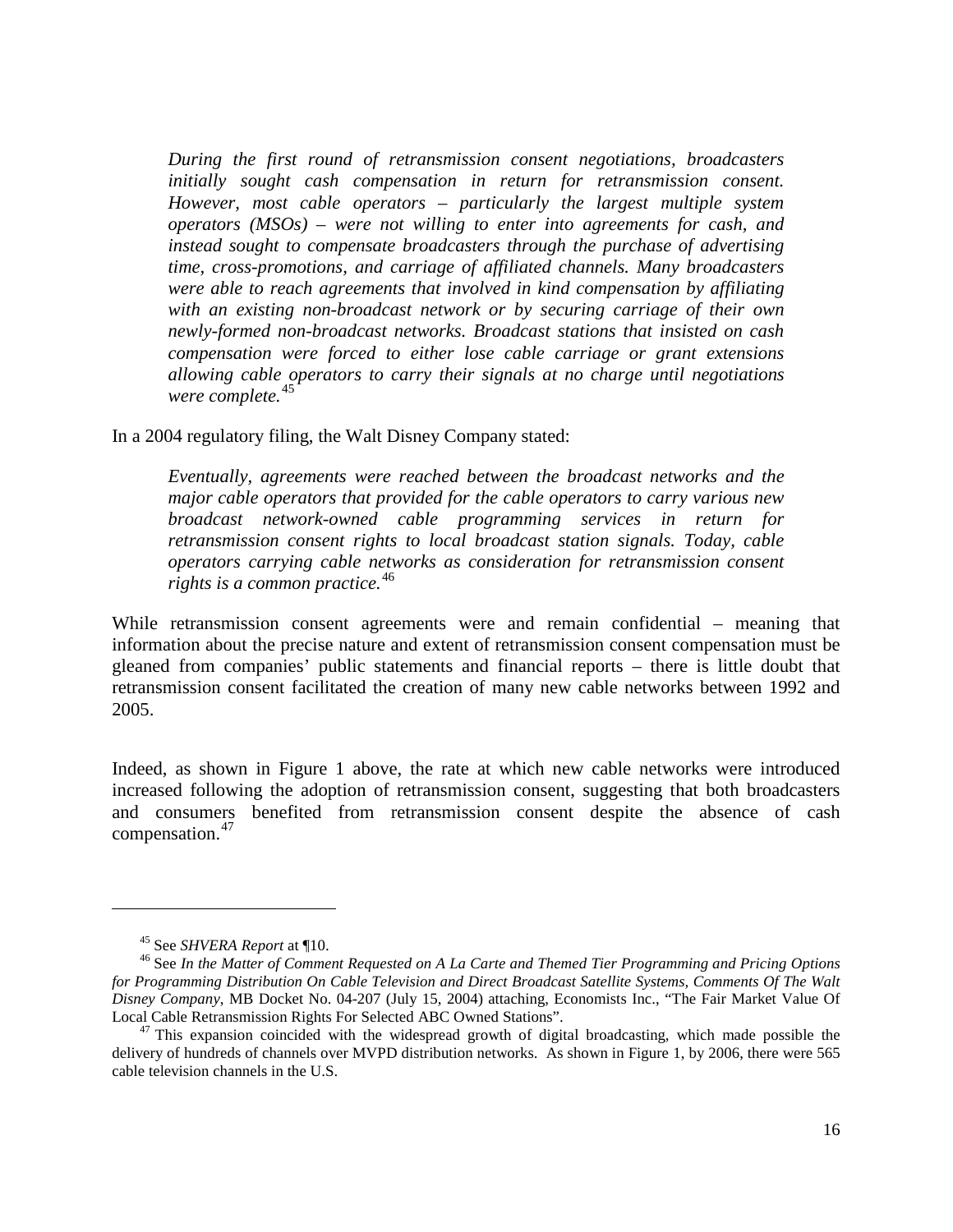#### **2.** *Cash Compensation, 2005-Present*

The first publicly reported retransmission consent agreements that provided for cash compensation occurred in 2005. Specifically, the 2005 *Annual Report* of the Sinclair Broadcast Group reported that "[a]s the competition for programming content increases among the many cable, satellite and telecommunications companies, we are in a position to realize significant additional revenues," and added that "as these agreements come up for renewal, *we are including terms which provide us with retransmission fee revenues.*<sup>[48](#page-21-0)</sup> Other agreements around this time also began to incorporate cash compensation. As CBS Corporation reports, it has "since 2006 … implemented a systematic process of seeking monetary consideration for its retransmission consent."<sup>[49](#page-21-1)</sup> As mentioned earlier, many believe one reason for the shift was the emergence of satellite and telco distribution alternatives to cable TV.

SNL Kagan, a respected industry analyst firm, provides estimates of retransmission compensation from 2006 forward. As shown in Figure 3, estimated payments have increased from \$215 million in 2006 to \$3.3 billion in 2013, and are forecast to increase to \$7.6 billion by 2019. (To be completely clear, the numbers in Figure 3 below are purely payments made to broadcasters for free to air content and do not include compensation paid, for example, to cable programming networks.) Consistent with SNL Kagan's projections, broadcasters report that they expect retransmission revenues to continue to grow. For example, 21st Century Fox president and COO Chase Carey said in the company's February 2014 earnings call that "Retransmission is also an ongoing source of growth and we continue to conclude agreements at or above our targets."<sup>[50](#page-21-2)</sup> He had previously indicated (in 2012) that the value Fox was receiving for its stations was "clearly not close to reflecting the competitive value of ... the FOX Network."<sup>[51](#page-21-3)</sup>

<span id="page-21-0"></span><sup>&</sup>lt;sup>48</sup> See Sinclair Broadcasting Group, SEC Form  $10$ -K (December 2005) at 7 (emphasis added).<br><sup>49</sup> See CBS Corporation, SEC Form  $10$ -K (December 2013) at I-21.

<span id="page-21-3"></span><span id="page-21-2"></span><span id="page-21-1"></span><sup>&</sup>lt;sup>50</sup> See SNL Kagan, *Economics of Broadcast TV Retransmission Revenue* (May 2014) at 10.<br><sup>51</sup> See Deutsche Bank, *Media & Telecom Conference Transcript* (February 28, 2012) at 8-9.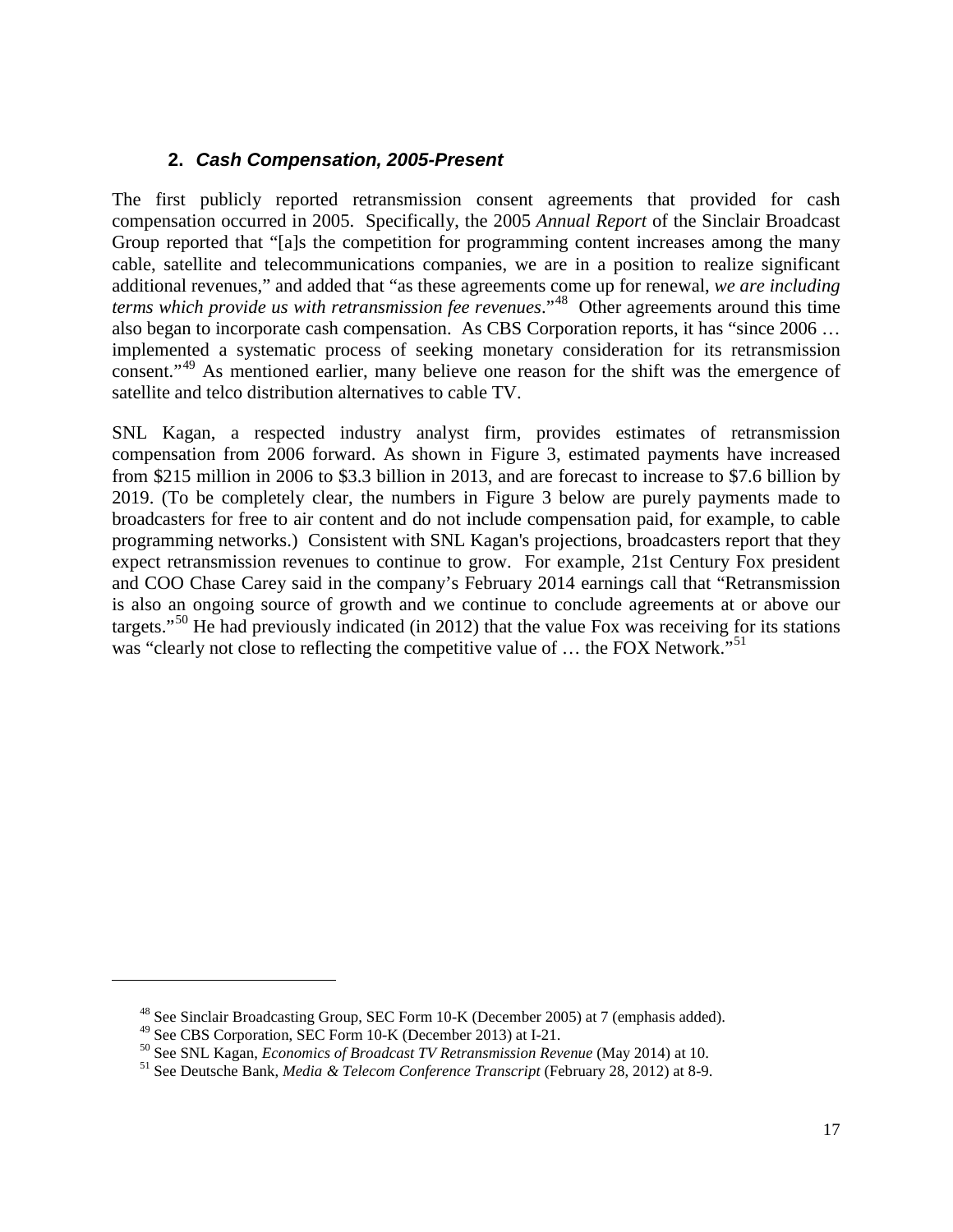

**FIGURE 3: ACTUAL AND PROJECTED RETRANSMISSION COMPENSATION (2006-2019)**

 $\overline{a}$ 

The effect of cash compensation for retransmission consent on the mix of broadcast station revenue has been significant, and is expected to become more so. As shown in Figure 4, SNL Kagan estimates that as of 2006, 96 percent of broadcast station revenues were from advertising, two percent from online media, and one percent from a combination of retransmission consent and payments by the networks to the stations. By 2013, the proportion accounted for by advertising had dropped to 80 percent, retransmission consent compensation had increased to 14 percent, and online revenues had risen to six percent. Retransmission consent revenues are projected to account for 25 percent of TV station revenues by 2019.<sup>[52](#page-22-0)</sup>

*Source: SNL Kagan. (2006-2013 data is actual; 2014-2019 projected).*

<span id="page-22-0"></span><sup>52</sup> See R. Flynn, *The Complete Picture of TV Station Industry Revenues 2006-2019*, SNL Kagan (February 14, 2014).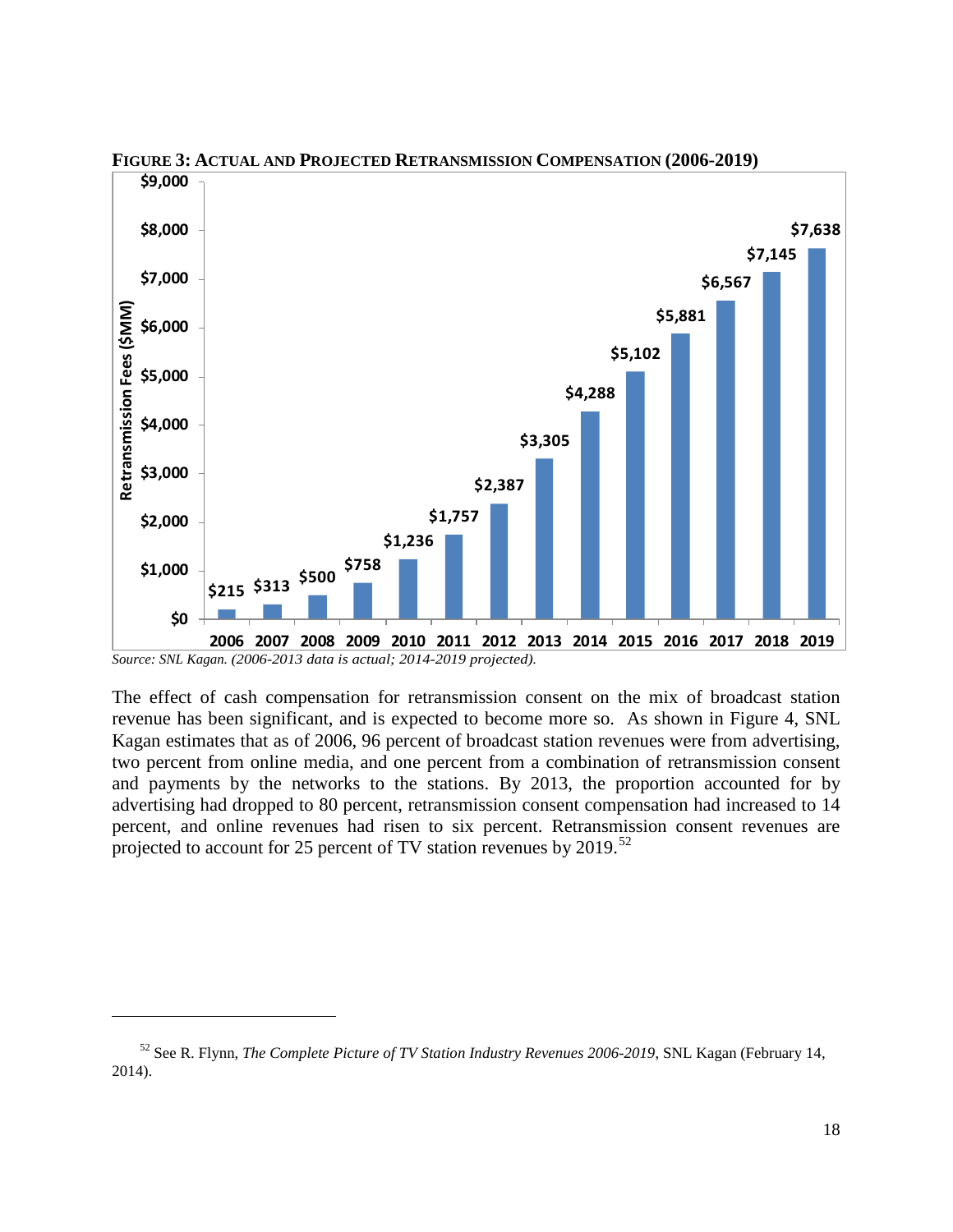

#### **FIGURE 4: SOURCES OF TV STATION REVENUE (2006-2019)**

### *C. Economic Impact of Retransmission Consent*

Retransmission consent compensation has contributed to the economic vitality of the broadcast television sector in the U.S. and will continue to do so in the future. In the face of increasing competition for advertising, the ability of broadcasters to implement a two-sided business model has given both television station owners and the broadcast networks with which they are affiliated the ability to upgrade facilities, increase the quantity of programming provided (through multi-casting), improve the quality of their signals (through the provision of highdefinition channels), and increase the quantity and quality of programming (including news and public affairs programming, as well as national and international sporting events).

### **1.** *Significance of Retransmission Consent to Broadcast Revenues*

Television stations traditionally have been primarily supported by both local and national advertising,  $53$  with competition coming from other media such as radio and print. Competition in

*Source: SNL Kagan, Total TV Station Industry Revenue Projections, February 2014. (2006-2013 data is actual; 2014-2019 projected).*

<span id="page-23-0"></span><sup>53</sup> See *15th MVPD Report* at ¶¶ 203-206.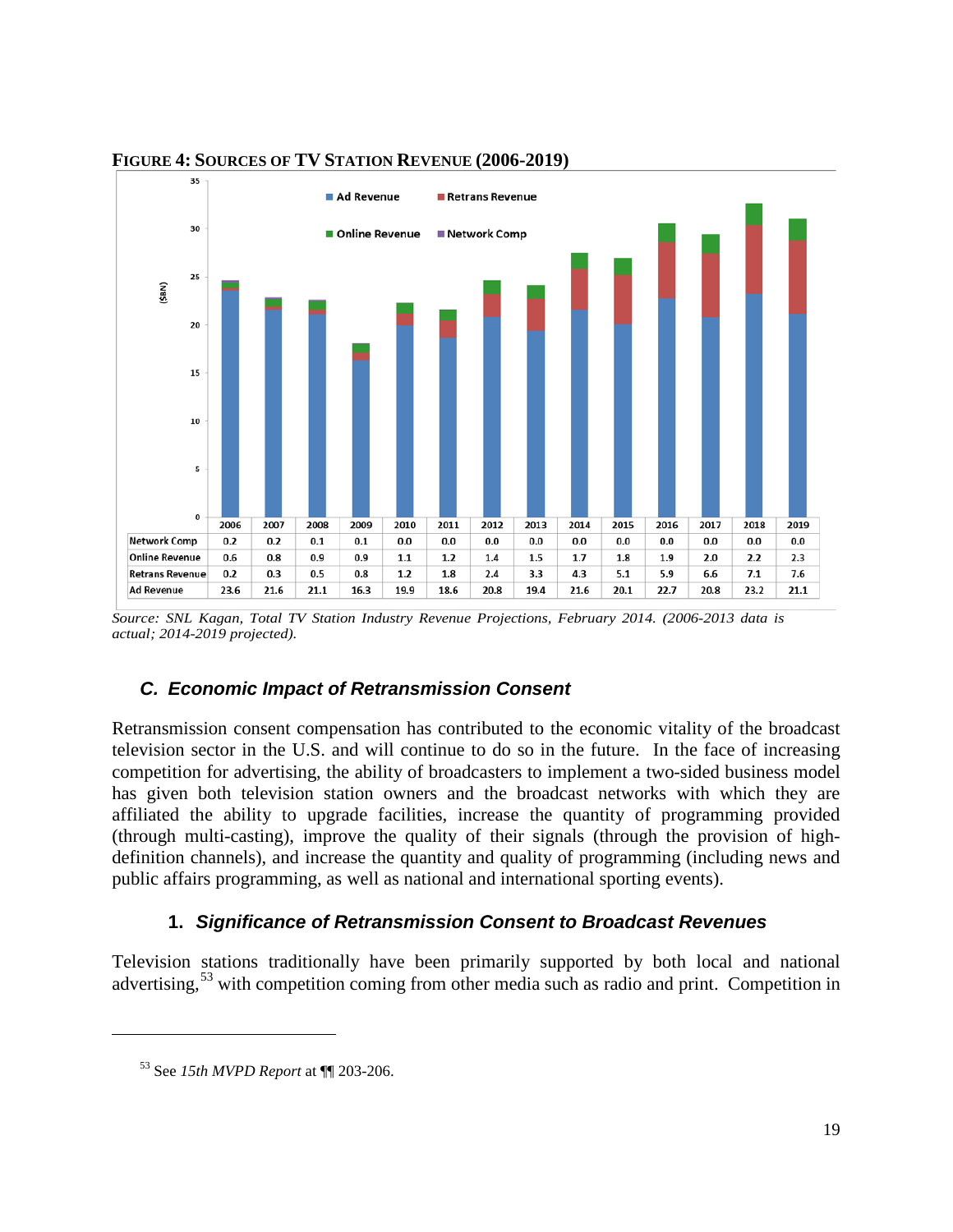both the local and national markets has been intensified by the rise of new advertising vehicles, including the Internet, cable networks, and, most recently, mobile.

As shown in Figure 5, as recently as 2010 broadcast television was the third largest form of local advertising, but has since been surpassed by Internet and mobile advertising, which are growing rapidly.



**FIGURE 5: LOCAL ADVERTISING REVENUE BY PLATFORM (1996-2013)**

*Source: SNL Kagan.*

The data in Figure 5 also illustrate the impact of increasing competition on TV stations' local advertising revenues (represented by the dark blue portions of each bar). While local Internet and mobile advertising has grown rapidly since the end of the recession, rising from \$10 billion in 2008 to \$18 billion in 2013, local TV ad revenues actually declined over the same period, from \$12 billion to \$11 billion.

Figure 6 presents comparable data for national advertising, and tells a very similar story. Advertising revenues for Internet and mobile media, and for national cable TV networks, are increasing rapidly, while broadcast TV ad revenues remain at the same levels in 2013 as a decade earlier.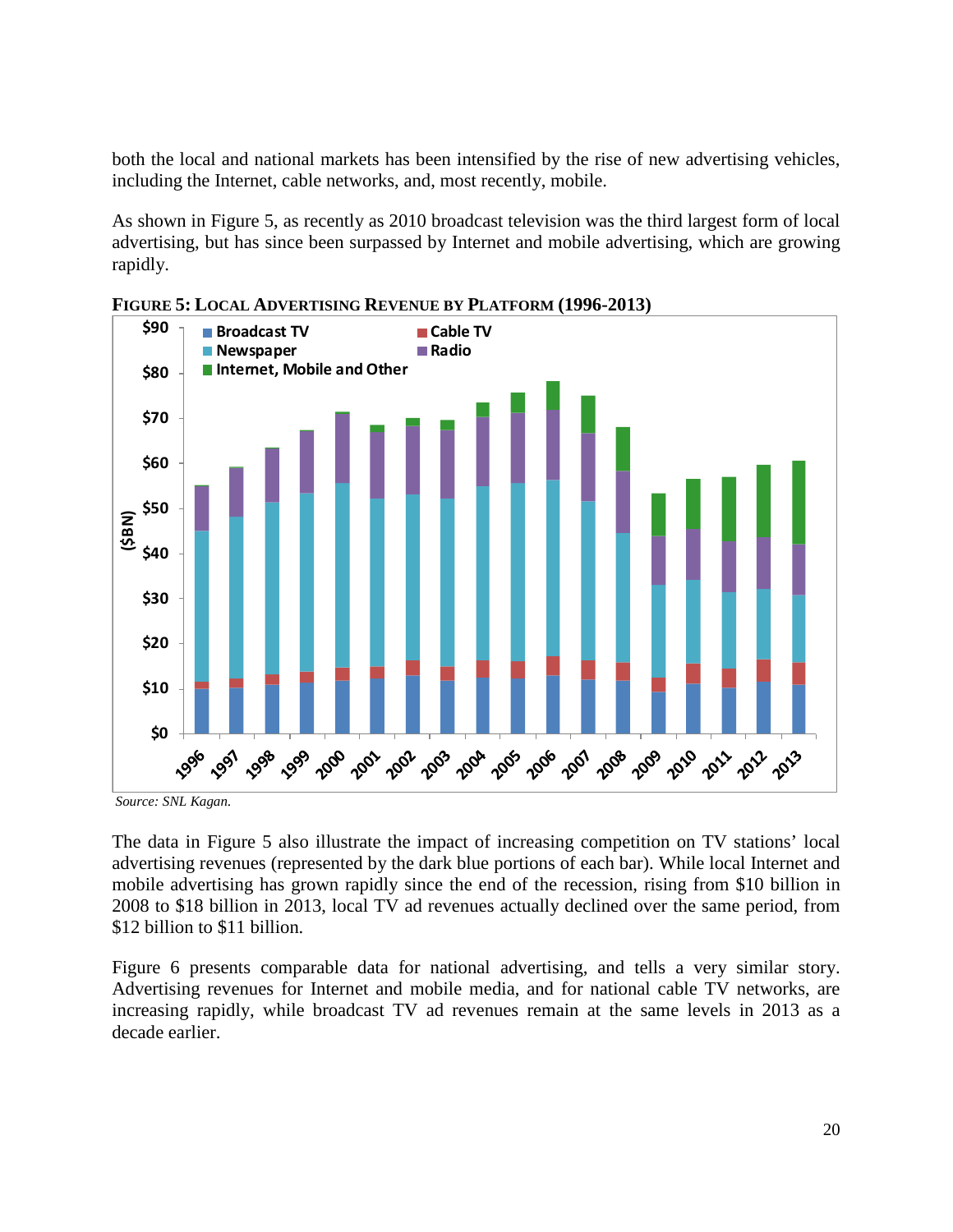

**FIGURE 6: NATIONAL ADVERTISING REVENUE BY PLATFORM (1996-2013)**

*Source: SNL Kagan.*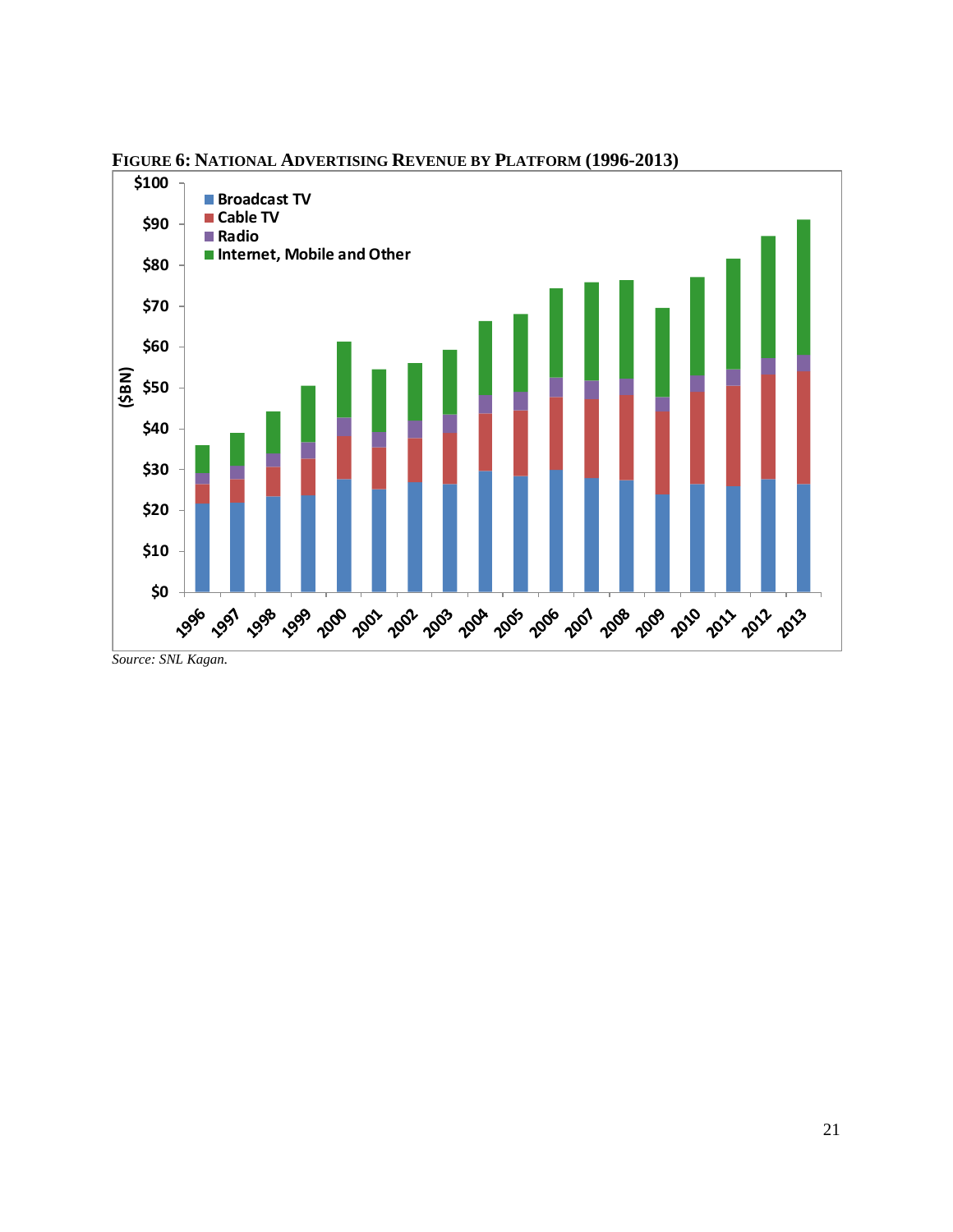The data reported in Figures 5 and 6 are in nominal dollars, not adjusted for inflation. Figure 7 shows total TV advertising revenues for the same period in real terms. As the data show, television advertising revenues overall decline by more than 20 percent in real terms during this period, from \$31.7 billion in 1996 to \$25.0 billion in 2013.



**FIGURE 7: NATIONAL AND LOCAL BROADCAST TELEVISION ADVERTISING REVENUES (REAL\$, 1996-2013)** [54](#page-26-0)

*Source: SNL Kagan; NERA Economic Consulting.*

 $\overline{a}$ 

The data shown in Figures 5-7 helps to explain why the availability of retransmission consent has played such a crucial role in the economics of the over-the-air television industry in recent years, accounting for a large and growing proportion of broadcasters' revenues. Indeed, as shown in [Table 2,](#page-27-0) retransmission consent revenues now make up nearly a quarter of all revenues for some publicly traded station groups.

<span id="page-26-0"></span> $54$  Spot television advertising represents national ads that are broadcast to select local TV markets, i.e., they are "spotted" to certain areas.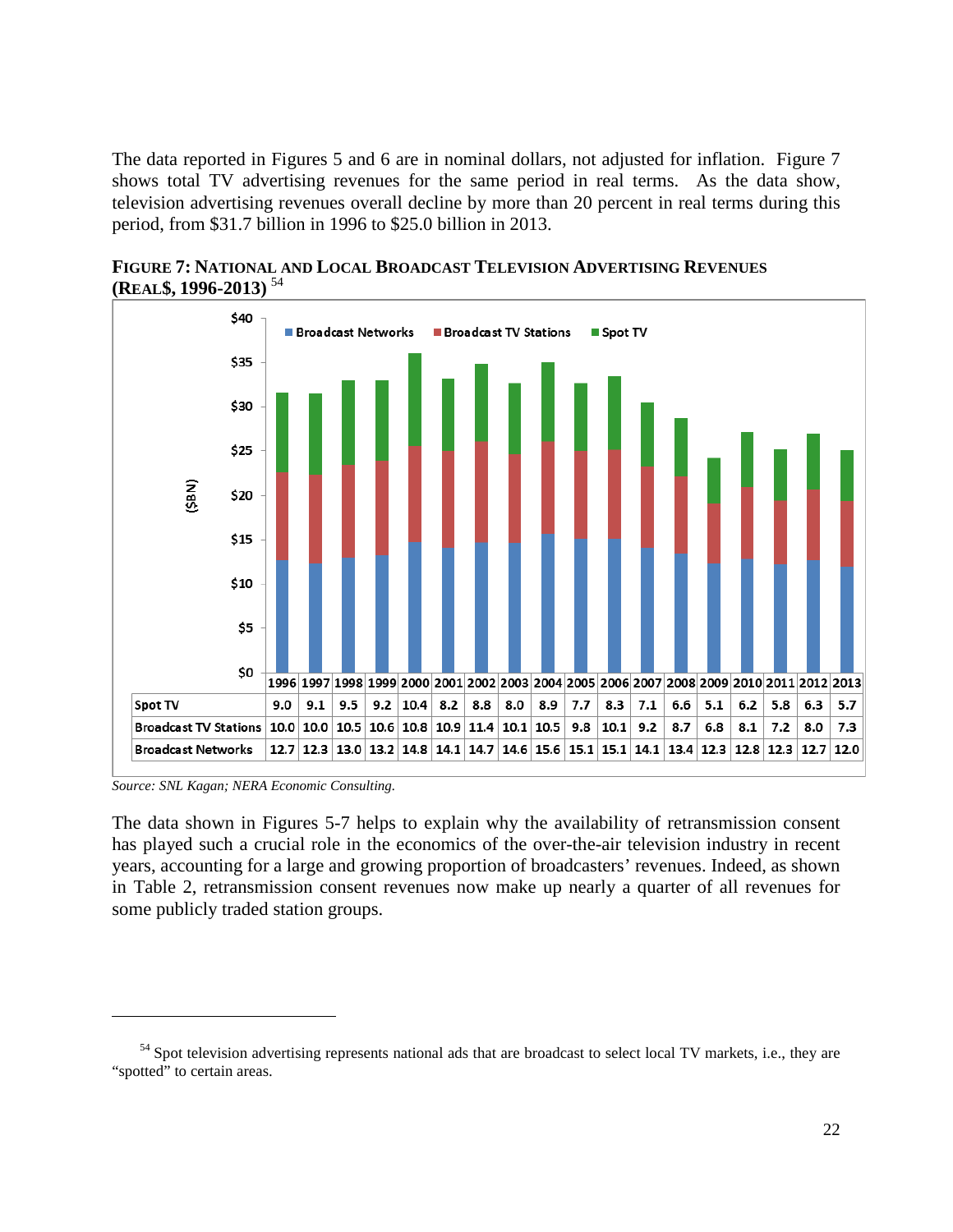|              |                          |                | Retrans Revenue (\$MM) | <b>Retrans % of TV Rev.</b> |      |  |
|--------------|--------------------------|----------------|------------------------|-----------------------------|------|--|
| Rank         | Company                  | 2012           | 2013                   | 2012                        | 2013 |  |
| $\mathbf{1}$ | Univision (UNI & TEL)    | 358            | 431                    | 18%                         | 19%  |  |
| 2            | 21st Century (FOX & MNT) | 308            | 429                    | 16%                         | 22%  |  |
| 3            | CBS Corp. (CBS & CW)     | 250            | 324                    | 17%                         | 23%  |  |
| 4            | <b>Sinclair</b>          | 198            | 313                    | 20%                         | 24%  |  |
| 5            | Comcast (NBC & TEL)      | 40             | 202                    | 3%                          | 14%  |  |
| 6            | Walt Disney (ABC)        | 122            | 165                    | 12%                         | 17%  |  |
| 7            | Gannett                  | 97             | 148                    | 11%                         | 18%  |  |
| 8            | LIN Media LLC            | 92             | 130                    | 17%                         | 20%  |  |
| 9            | Tribune                  | 85             | 103                    | 7%                          | 10%  |  |
| 10           | Nexstar                  | 61             | 101                    | 16%                         | 20%  |  |
| 11           | Media General            | 65             | 94                     | 11%                         | 17%  |  |
| 12           | Meredith Corp            | 48             | 91                     | 15%                         | 24%  |  |
| 13           | Allbritton               | 34             | 43                     | 14%                         | 20%  |  |
| 14           | E.W. Scripps             | 31             | 43                     | 6%                          | 10%  |  |
| 15           | Gray TV.                 | 34             | 40                     | 8%                          | 12%  |  |
| 16           | Entravision              | 20             | 22                     | 13%                         | 14%  |  |
| 17           | Journal                  | 10             | 22                     | 7%                          | 13%  |  |
| 18           | Saga                     | $\overline{2}$ | $\overline{2}$         | 10%                         | 12%  |  |
|              | Total                    | 1,855          | 2,704                  | 12%                         | 19%  |  |

<span id="page-27-0"></span>**TABLE 2: RETRANSMISSION REVENUE FOR MAJOR STATION GROUPS (2012-2013)**

*Source: SNL Kagan.*

 $\overline{a}$ 

Retransmission consent is important both to the owners of local television stations (i.e., the station groups listed in Table 2) and to the television broadcast networks that produce over-theair programming, who also share in retransmission consent revenue in two ways. First, as noted above, the networks (or their parent companies) own and operate ("O&O) local broadcast stations, which receive retransmission consent revenues directly. [Figure 8](#page-28-0) shows the division of retransmission consent fees between O&O stations, on the one hand, and network affiliates, on the other. [55](#page-27-1) As the figure shows, in 2013, O&O stations received about \$1.5 billion in compensation, compared with \$1.7 billion for network affiliates.

<span id="page-27-1"></span><sup>&</sup>lt;sup>55</sup> Retransmission consent fees received by independent stations are not shown, but based on the small proportion of viewing hours accounted for by independent stations they are expected to account for only a small proportion of the total.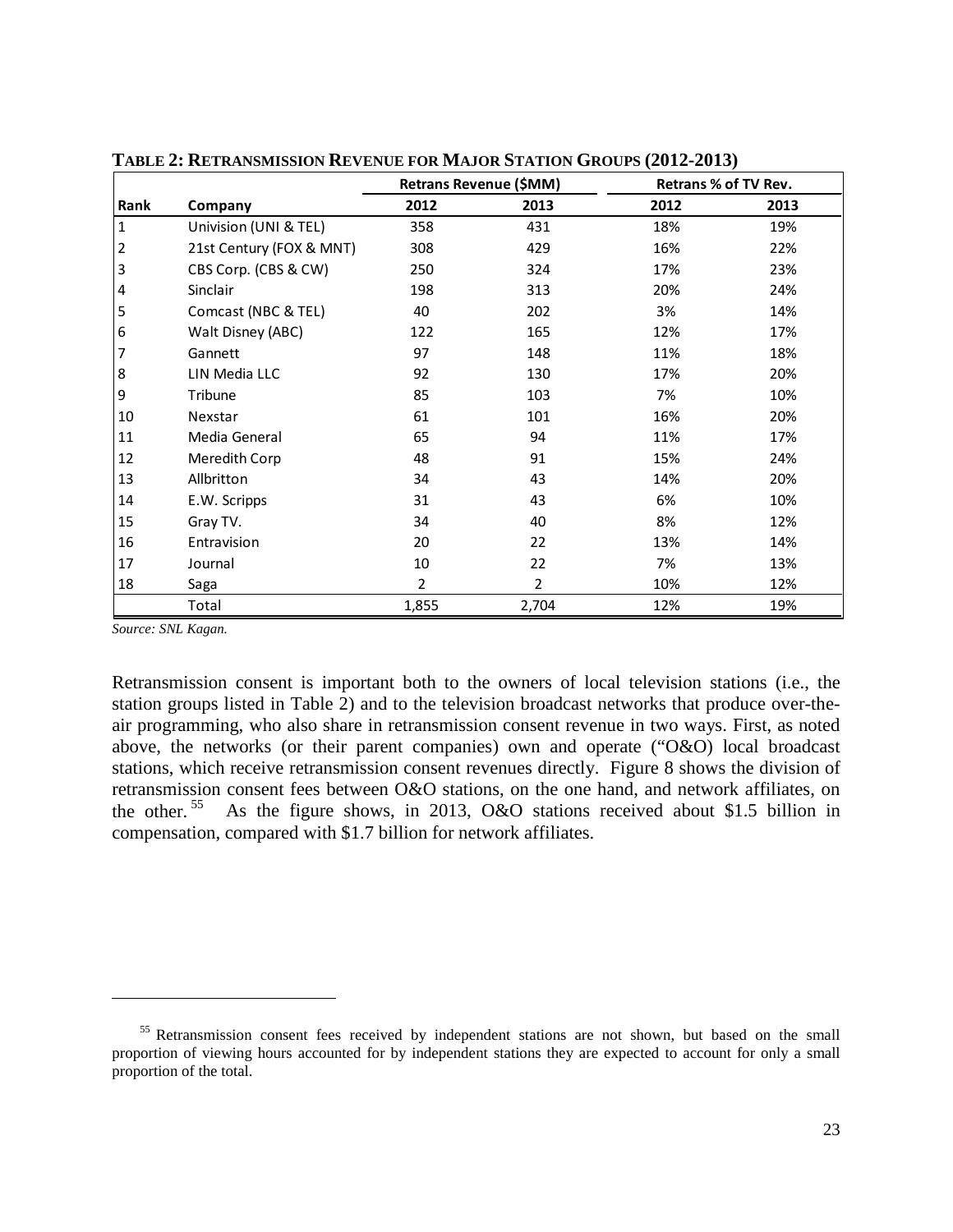

#### <span id="page-28-0"></span>**FIGURE 8: GROSS RETRANSMISSION FEES, O&O STATIONS AND NETWORK AFFILIATES (2010-2019)**

The second way networks benefit from retransmission consent is through payments from their affiliates. Beginning around 2010, networks began negotiating agreements with network affiliates under which the affiliate stations share a portion of their retransmission consent revenues with the network, a form of payment known as "reverse compensation" or "reverse retrans." These reverse compensation payments reflect the value of the programming provided by the networks to the station and increasing ability of the stations, through retransmission consent, to monetize that value. As seen in [Figure 9](#page-29-0) reverse compensation is expected to grow from \$391 million in 2012 to \$2.3 billion by 2019.

Figure 9 shows the total retransmission consent revenues received by broadcast networks, including payments to O&O stations and reverse retrans payments from affiliates. As the figure shows, broadcast networks received over \$2 billion in total retransmission consent payments in 2013, comprising 13 percent of their Net Operating Revenue.<sup>[56](#page-28-1)</sup>

*Source: SNL Kagan. (2010-2013 data is actual; 2014-2019 projected).*

<span id="page-28-1"></span><sup>56</sup> See SNL Kagan, *TV Network Industry Benchmarks* (accessed May 27, 2014).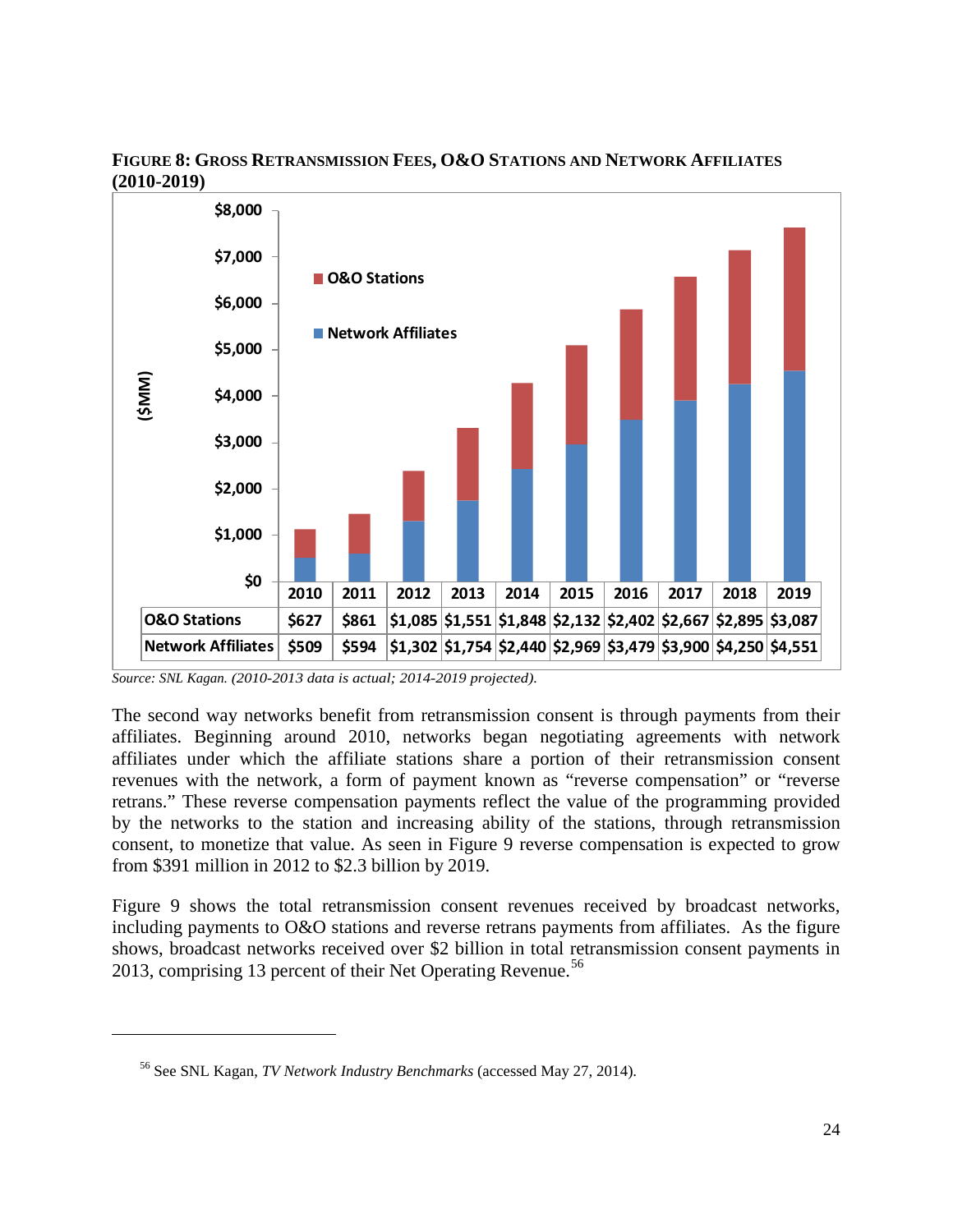

<span id="page-29-0"></span>**FIGURE 9: NET RETRANSMISSION FEES RECEIVED BY BROADCAST NETWORKS (2010-2019)**

*Source: SNL Kagan. (2010-2013 data is actual; 2014-2019 projected).*

Figure 10 shows the amount of retransmission consent revenues that remain with local broadcast stations, net of reverse compensation. As the figure shows, net retransmission consent revenues for local broadcasters totaled roughly \$1.2 billion in 2013.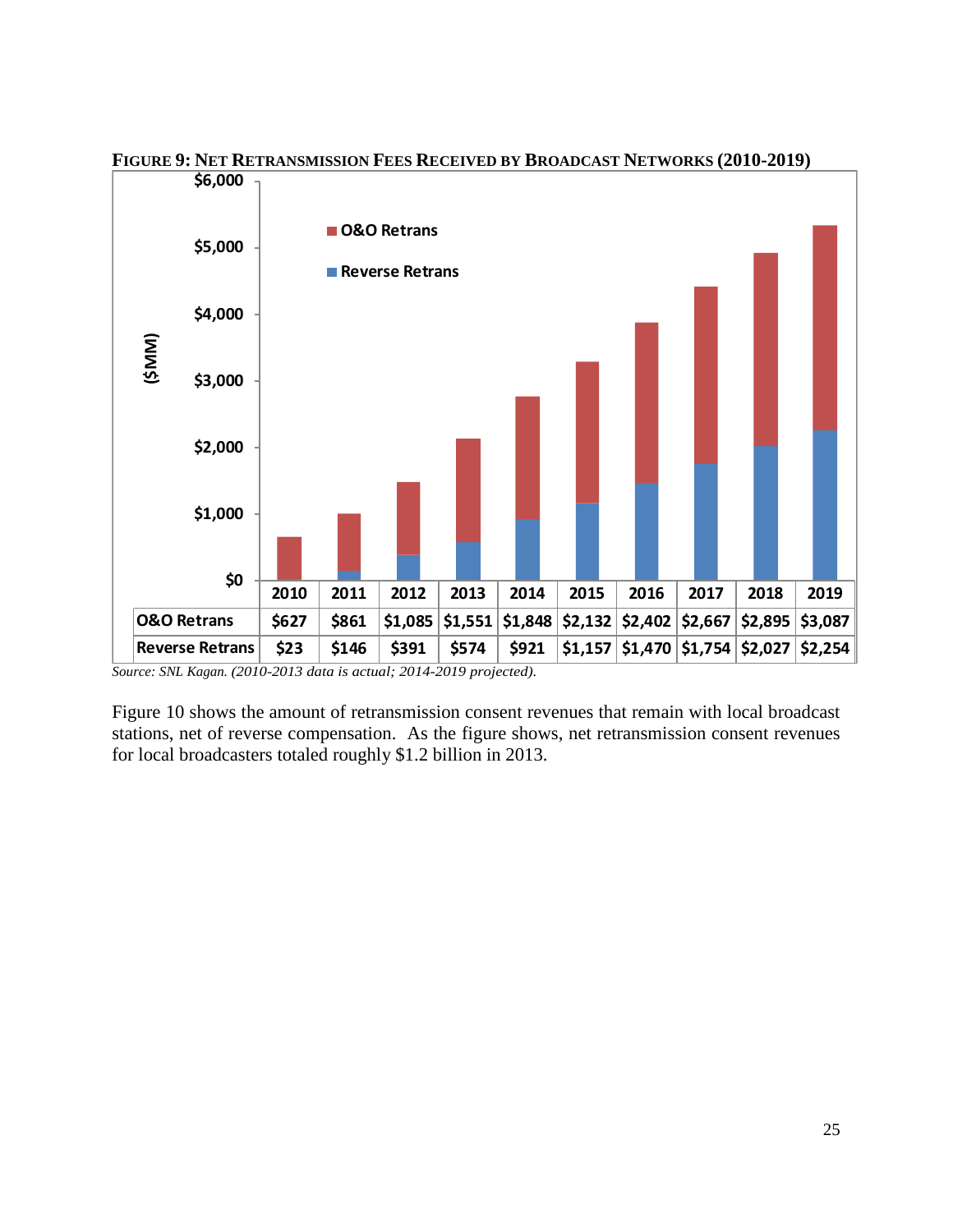

**FIGURE 10: NET RETRANSMISSION FEES ACCRUED BY NETWORK AFFILIATES (2010-2019)**

*Source: SNL Kagan. (2010-2013 data is actual; 2014-2019 projected).*

### **2.** *The Impact of Retransmission Consent on Broadcast Finances*

As the above data suggests, retransmission consent compensation has had a significant impact on the financial viability of the U.S. broadcast television industry, and that impact is expected to grow over time.

As in other countries, the global recession of 2007-2009 had a significant impact on the profitability of U.S. broadcasters, and that impact was magnified by the emergence of increased competition for advertising, as detailed above. The profitability of U.S. broadcasters declined precipitously as a result,  $57$  and eleven U.S. broadcasters – including the Tribune Company, Ion Media Networks and Young Broadcasting – filed for bankruptcy protection between 2008 and 2010.<sup>[58](#page-30-1)</sup> The emergence of retransmission consent compensation thus came at an important moment for the industry.

<span id="page-30-1"></span><span id="page-30-0"></span><sup>57</sup> See Sam Schechner and Rebecca Dana, "Local TV Stations Face a Fuzzy Future," *The Wall Street Journal* (February 10, 2009).<br><sup>58</sup> See Eisenach and Caves (2011) at 25.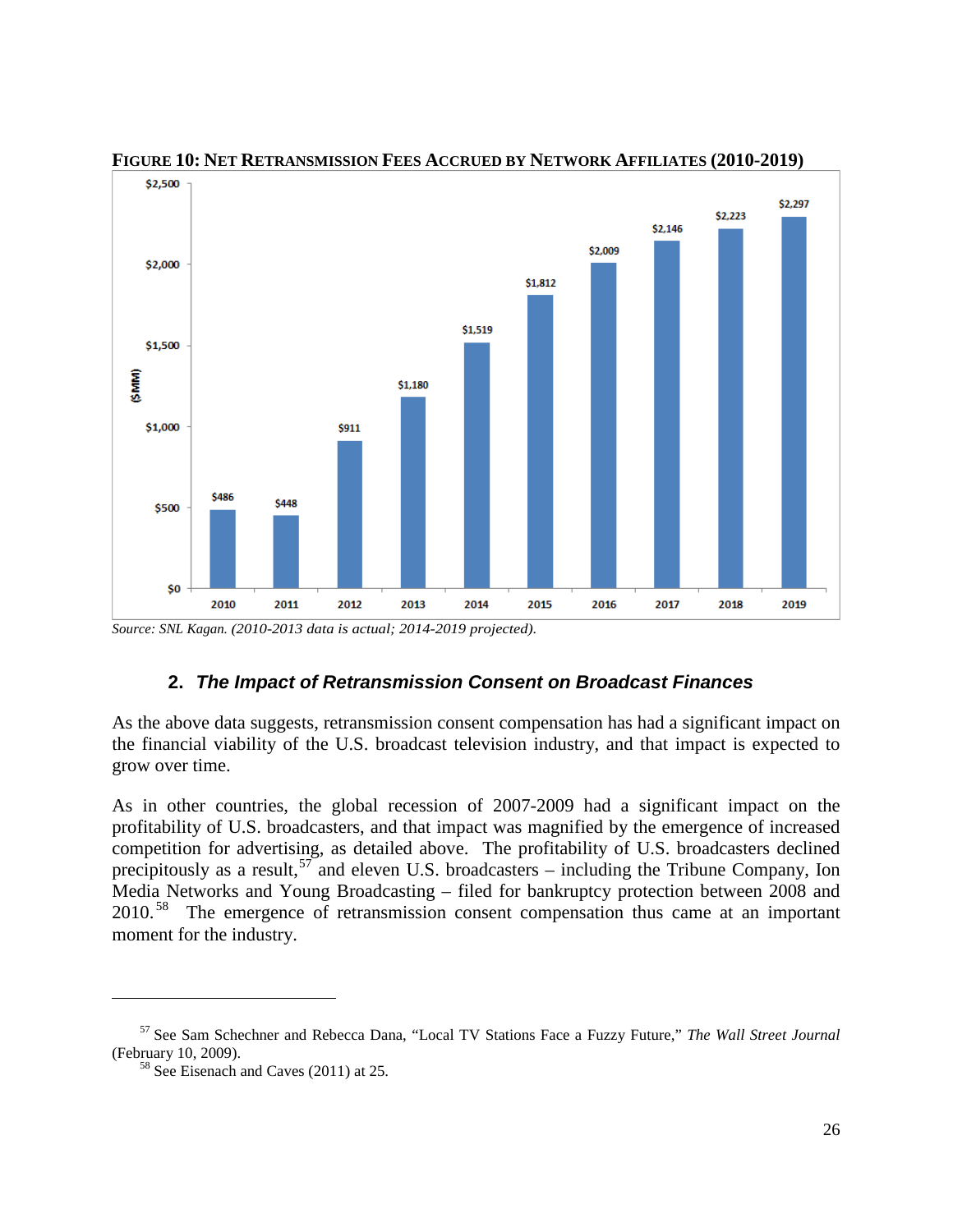As shown in Figure 11, *net* retransmission consent compensation (after paying reverse compensation to the networks) accounted for 16 percent of broadcast station cash flow margins in 2013, up from just six percent in 2010.<sup>[59](#page-31-0)</sup>



**FIGURE 11: TELEVISION STATION NET RETRANSMISSION FEES AS A PERCENTAGE OF CASH FLOW MARGINS (2010-2013)**

The figures above need to be considered in light of the strong economies of scale inherent in broadcasting – i.e., the fact that an increase in revenues does not result in significantly higher costs, but instead flows through to the bottom line. A recent analysis of the impact of retransmission consent on broadcaster profitability in the U.S. found that the elimination of retransmission consent revenues would reduce the average profit margins of broadcast television stations by nearly 80 percent, from 14.8 percent to 3.1 percent, resulting in long-run economic losses that ultimately would force many broadcasters to exit the industry.<sup>[60](#page-31-1)</sup>

*Sources: SNL Kagan, NERA Economic Consulting.*

<span id="page-31-1"></span><span id="page-31-0"></span><sup>&</sup>lt;sup>59</sup> Operating cash flow equals the difference between cash received from customers and cash paid to suppliers less categories such as interest, taxes and dividends.

 $\frac{60}{n}$  See Eisenach and Caves (2011) at 37-38.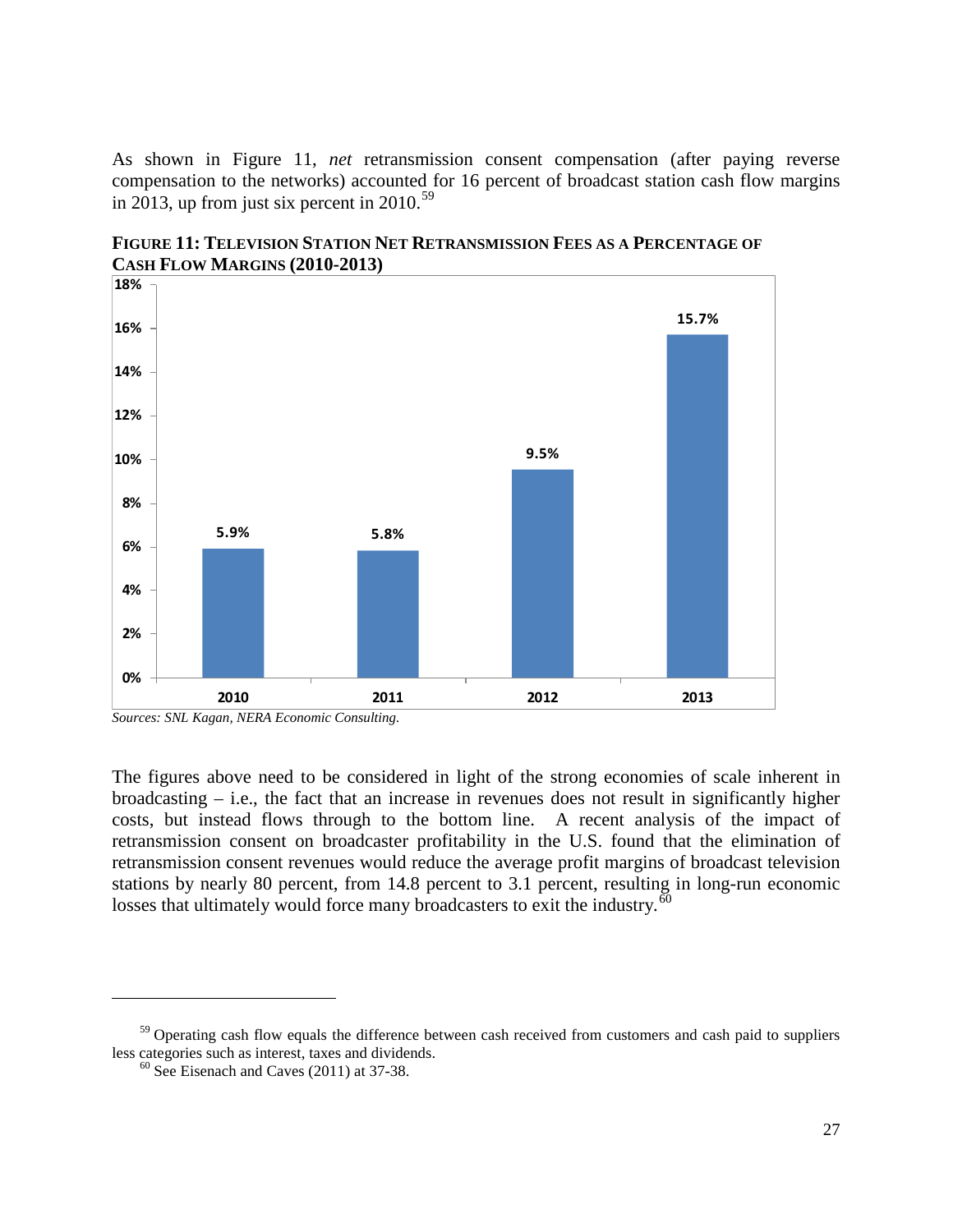#### **3.** *Retransmission Consent's Impact on the Quantity and Quality of Programming and Distribution*

The improved financial situation occasioned by the retransmission consent regime has been accompanied by increases in the quantity and quality of broadcast programming and in broadcasters' ability to invest in improved facilities and new technologies. As shown in [Figure](#page-32-0)  [12,](#page-32-0) the \$3.3 billion television stations received in retransmission consent revenues in 2013 accounted for 34 percent of their spending on programming; put differently, holding profits constant, in the absence of retransmission consent compensation broadcasters would have had to reduce the amount they spend producing content by more than a third.<sup>[61](#page-32-1)</sup>



<span id="page-32-0"></span>**FIGURE 12: GROSS RETRANSMISSION FEES AS A PERCENTAGE OF PROGRAMMING EXPENSES (2006-2013)**

*Source: SNL Kagan.*

<span id="page-32-1"></span><sup>&</sup>lt;sup>61</sup> In a dynamically competitive industry with free entry, such as television broadcasting, firms do not earn excess returns. Rather, competition forces suppliers to invest increased revenues in improved quality or expanded capacity.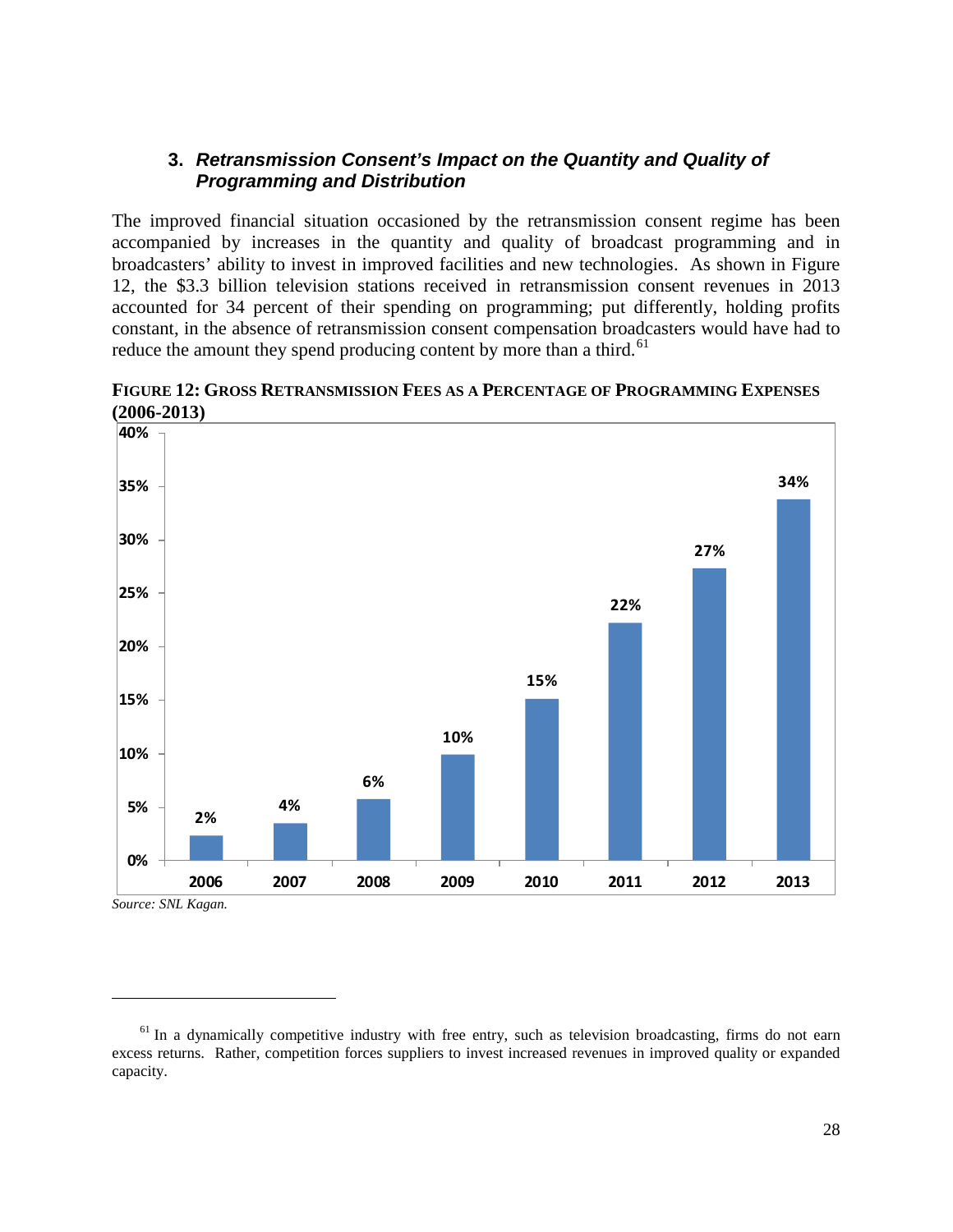Retransmission consent has also allowed broadcasters to retain (or regain) rights to programming, especially sports programming, that would not otherwise have been available on free over-the-air television. Historically, most sports programming, including both national and local sports broadcasts,  $62$  was available on over-the-air television. Over the years much of this programming moved to cable networks, who were able to offer higher compensation as a result of their access to multiple revenue streams (e.g., including both advertising and monthly subscription fees). Thus, for example, a portion of American football (NFL) games moved from a broadcast network to ESPN, a cable network, in 2006. As Fox Networks explained in a 2010 filing at the FCC:

*Today, the broadcast business is facing new challenges and it is apparent that without creating a second revenue stream, broadcasters will no longer be able to acquire major sports events and the popular entertainment programming.*[63](#page-33-1)

Indeed, retransmission consent has provided broadcasters the wherewithal to both retain and regain broadcast rights to NFL games, as it recently won back the right to broadcast some games that had gone to a cable network by creating a second source of revenue. [64](#page-33-2) Sports programming is not the only beneficiary. Indeed, there is widespread agreement that the quality of American television is at an all-time high, leading many to refer to the present as the "Golden Age of Television."[65](#page-33-3) As FCC Commissioner Ajit Pai stated in July 2013:

*American consumers are reaping the benefits of competition and innovation in the video marketplace. While many fondly refer to the period between 1948 and 1959 as the Golden Age of Television, there is no time like the present for those who savor quality content.*[66](#page-33-4)

More recently, in March 2014, *New York Times* media and culture reporter David Carr wrote that:

*The vast wasteland of television has been replaced by an excess of excellence that is fundamentally altering my media diet and threatening to consume my waking life in the process.*[67](#page-33-5)

Another positive effect of retransmission consent has been on the production of local news. As noted above, the relationship between local news production and station revenues is well documented, and the growth of retransmission consent has led to increases in local television

<span id="page-33-3"></span><span id="page-33-2"></span><span id="page-33-1"></span><span id="page-33-0"></span> $62$  In the U.S., teams in most professional sports broadcast games locally separate from games broadcast nationally.<br>
<sup>63</sup> See *Fox Letter to FCC*.<br>
<sup>64</sup> See M. Ilas, "CBS to Air NFL's Thursday games," *SNL Kagan* (February 5, 2014).<br>
<sup>65</sup> See e.g., Jeff Bewkes, "The Coming Golden Age of Television," *The Wall Street Journal* 

<span id="page-33-4"></span>

<span id="page-33-5"></span>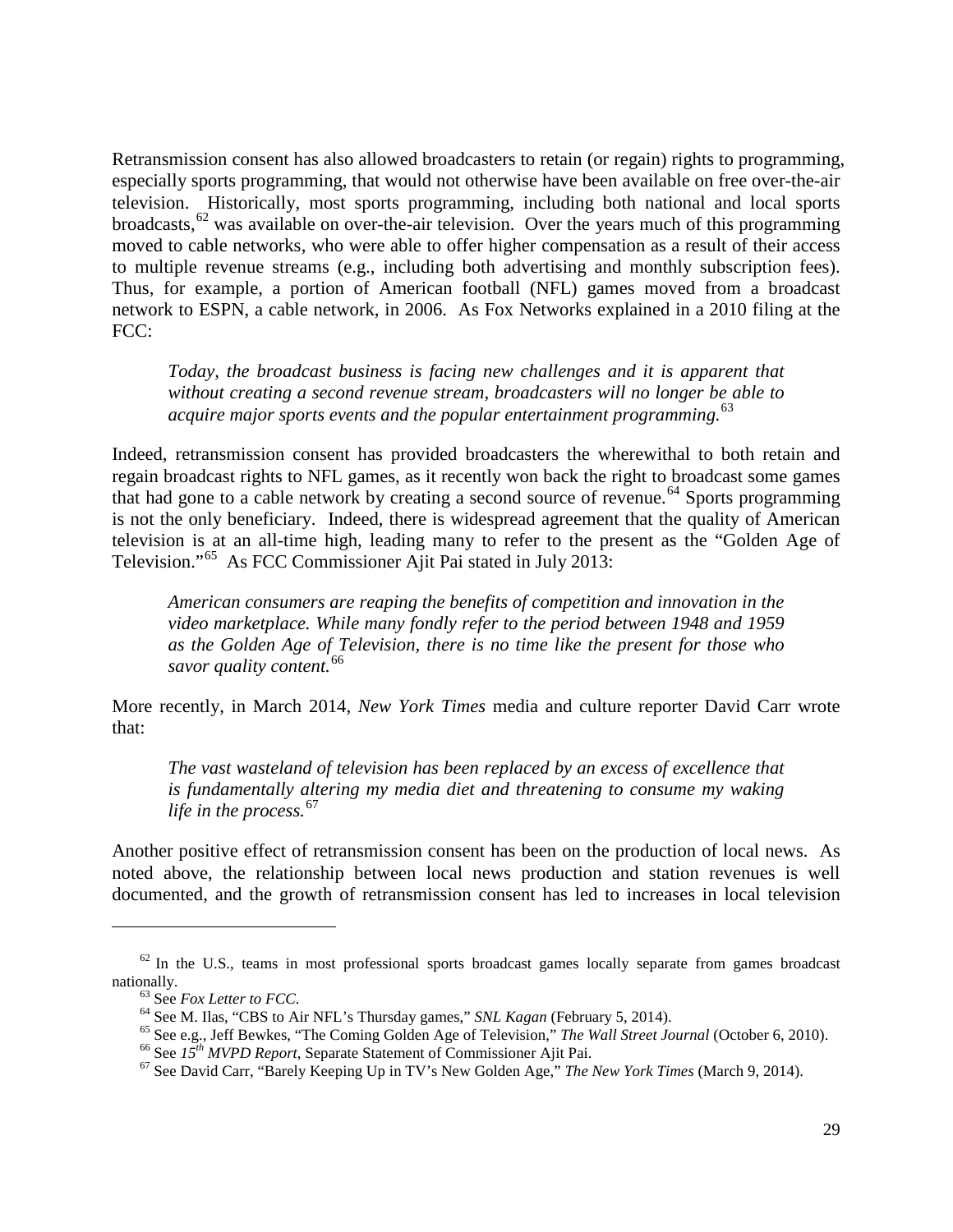news and public affairs programming. As shown in Figure 13, the emergence of retransmission consent compensation coincided with a significant increase local news production by commercial broadcasters, from under four hours per weekday to 5.5 hours in 2011. A recent study found that retransmission consent revenues are directly responsible for increasing news output by an average of 11 minutes per week for each of the approximately 1,300 commercial television stations in the U.S. $<sup>68</sup>$  $<sup>68</sup>$  $<sup>68</sup>$ </sup>



**FIGURE 13: AVERAGE HOURS OF LOCAL TV NEWS PER LOCAL STATION (WEEKDAYS, 2003-2011)**

*Source: RTDNA, Pew Research Center.*

<span id="page-34-1"></span><span id="page-34-0"></span> $\overline{a}$ 

Additional news production has also led to increased employment by broadcast stations. As shown in Figure 14, the median number of news programming related employees in television stations has increased nearly 20 percent, from 27 in 2001 to 32 in 2011.<sup>[69](#page-34-1)</sup>

<sup>&</sup>lt;sup>68</sup> See Eisenach and Caves (2011) at 46-47. <sup>69</sup> Staffing fell during the 2008-9 recession but recovered in 2010 and 2011.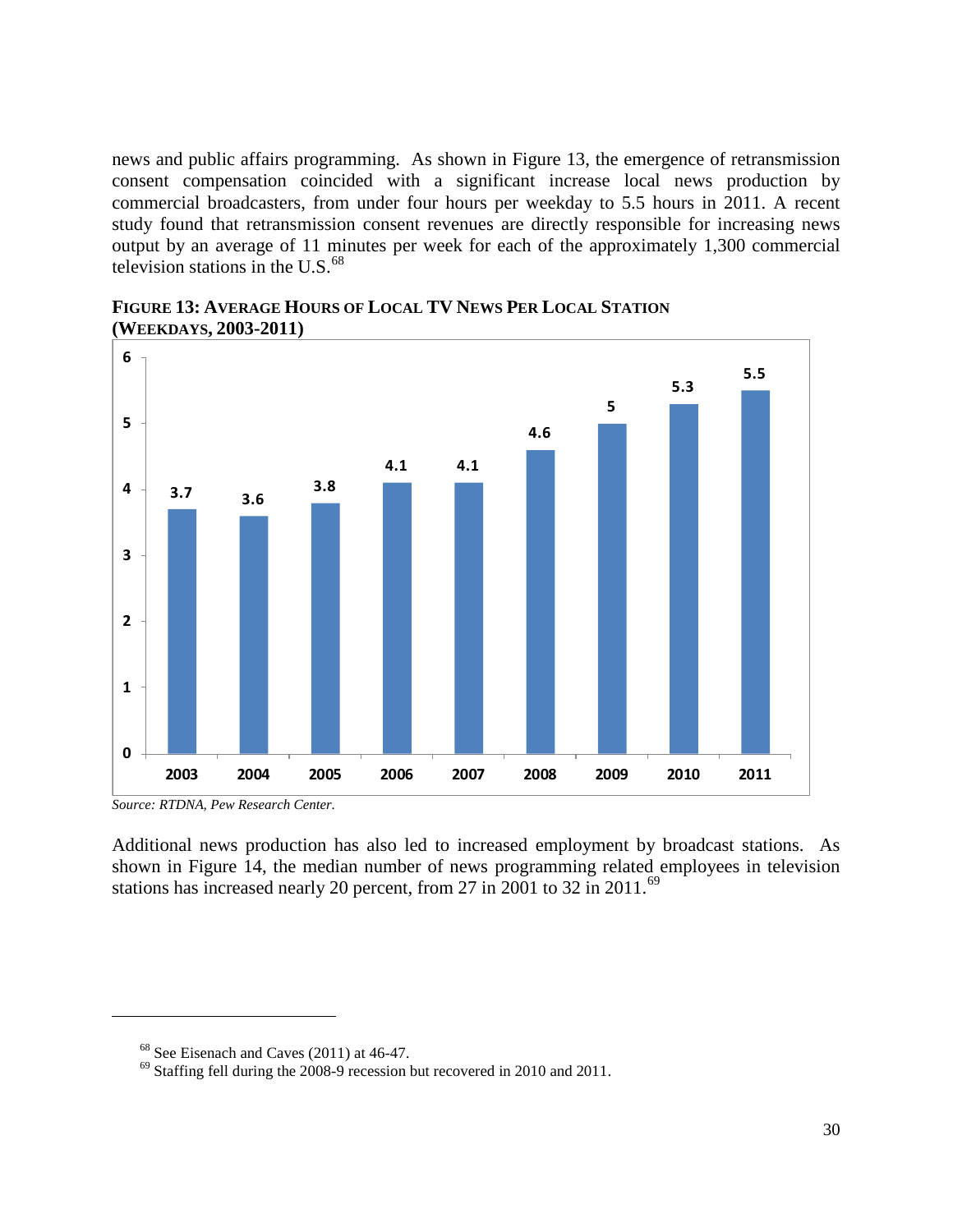

**FIGURE 14: MEDIAN NUMBER OF FULL-TIME TELEVISION NEWS EMPLOYEES (2001-2011)**

*Source: RTNDA.*

 $\overline{a}$ 

Retransmission consent compensation has also enabled broadcasters to invest in digital multicasting, the impact of which is seen in Figure 15.<sup>[70](#page-35-0)</sup> The National Association of Broadcasters reports that "Today, the total number of live over-the-air broadcast channels aired by full-power, Class A and low power television stations is an estimated 5,511 channels – up from 4,552 channels in 2012, and only 2,518 channels at year-end  $2010.^{17}$ .

<span id="page-35-0"></span> $\frac{70}{2}$  A digital signal allows for the broadcast of the original station's signal as well as about two additional signals. These additional signals are the digital multicasts. The U.S. fully switched to digital broadcasting in June 2009.<br><sup>71</sup> See Comments of the National Association of Broadcasters in MB Docket No. 14-16, *In the Matter of An* 

<span id="page-35-1"></span>*Assessment of the Status of Competition in the Market for the Delivery of Video Programming* (March 21, 2014) at 11 (citing Kagan Multiplatform Analysis 2014).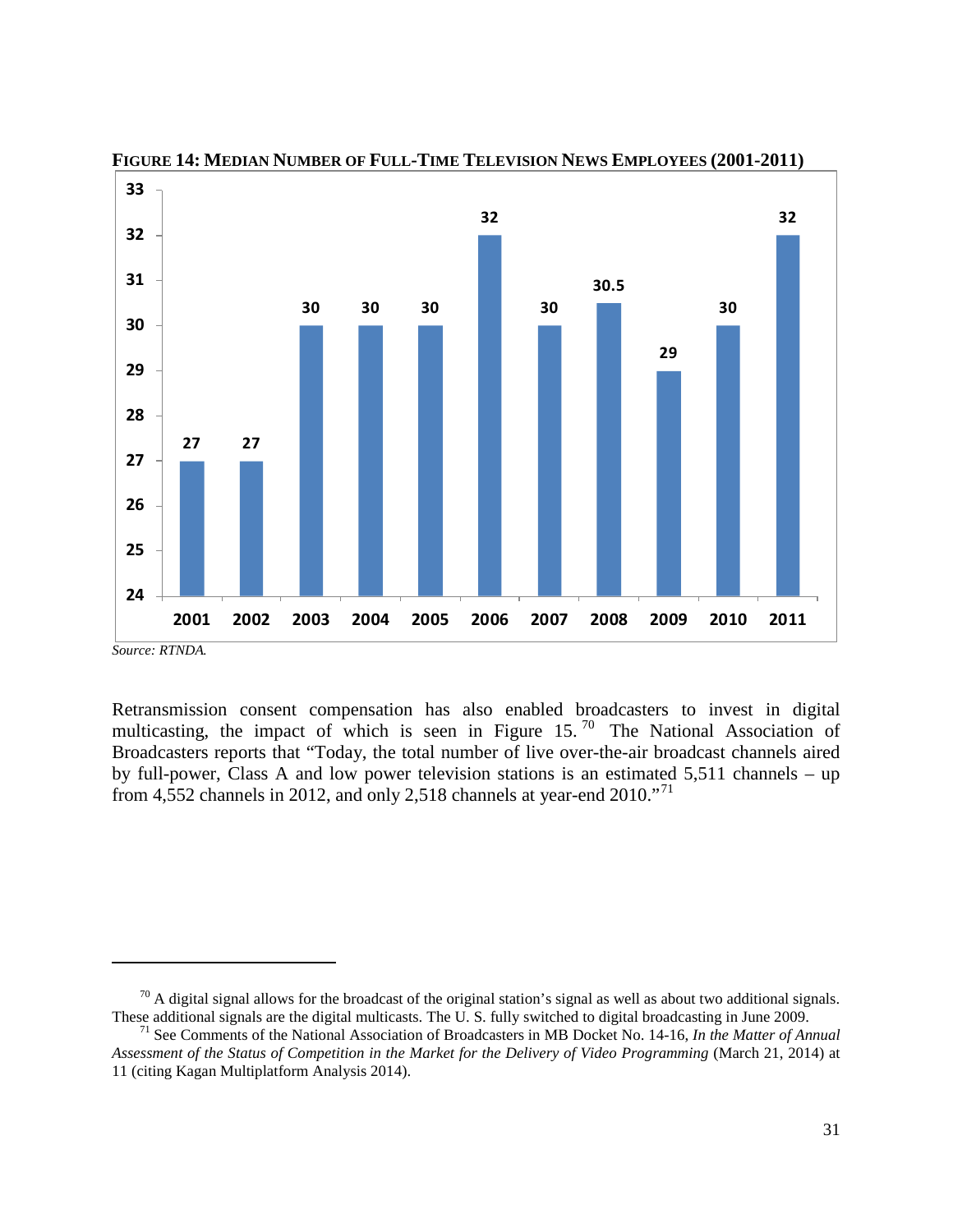

**FIGURE 15: OVER-THE-AIR BROADCAST CHANNELS (1954-2014)**

*Sources: Warren Communications, Federal Communications Commission, SNL Kagan, NERA Economic Consulting.*

 $\overline{a}$ 

These additional signals cover a range of programming genres, including ethnically-focused channels broadcast in Spanish and other languages, religious channels and a variety of other programming focused on particular audiences. Thus the growth in the number of broadcast video streams has been accompanied by increases in program diversity. [72](#page-36-0)

Finally, retransmission consent has also helped to finance the U.S. transition to high definition (HD) broadcasting. By 2009 the majority of national primetime programming and major sports

<span id="page-36-0"></span> $72$  In addition to multicasting, most broadcast network programming is now available for free on broadcasterowned websites for four weeks subsequent to its initial air date. For example, ABC's programming can be viewed on the Internet website abc.com. In the fourth quarter of 2013, the abc.com website had almost 10 million unique viewers, and abc.com viewers average 2.5 hours of viewing. Broadcasters are also increasingly making their programs available through third-party sites. In the fourth quarter of 2013, Hulu – a video distribution web site which is a joint venture of several major broadcast networks – had 14.4 million unique viewers who averaged 4.2 hours of viewing. While retransmission consent is not directly implicated in online distribution, it is largely responsible for giving broadcasters the financial capacity to invest in high quality programming and in new business ventures. See SNL Kagan, "Broadcast Nets See Big Gains In Q4'13 Online Views" (February 19, 2014).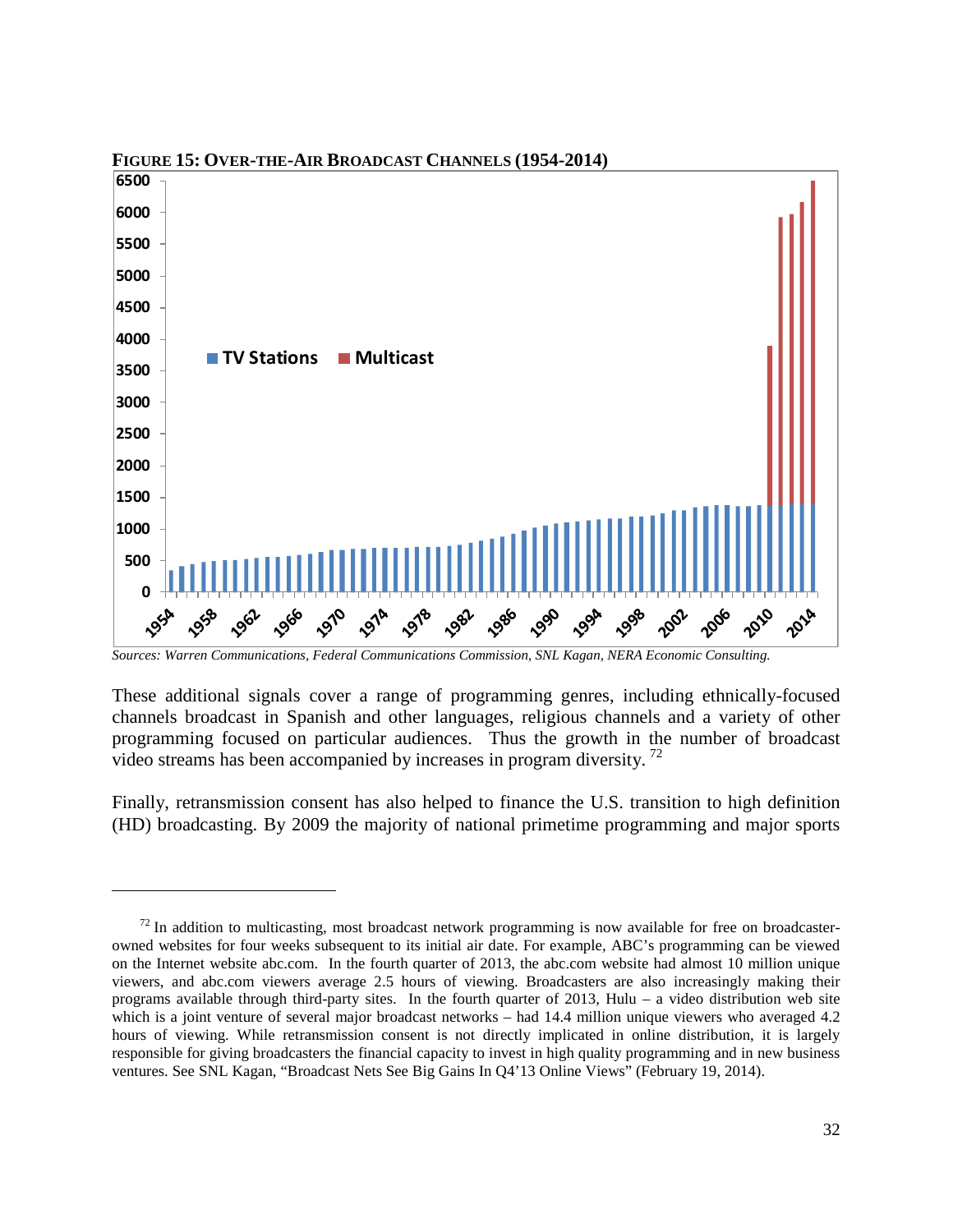events were broadcast in HD<sup>[73](#page-37-0)</sup> and proportion of stations broadcasting local news in HD rose from 33 percent in 2010 to 40 percent in 2011 and 60 percent in 2012.<sup>[74](#page-37-1)</sup> By 2014, 85.7 percent of full power commercial stations were broadcasting in HD, including nearly all of network affiliates.<sup>75</sup> Since the stations providing news broadcast in HD are concentrated in the larger metropolitan areas and network affiliates are present in every DMA, virtually all television households could receive these HD broadcasts.

The availability of HD programming has in turn led households to upgrade their television sets: In 2008, only 25 percent of television households had HD TV sets, of which 56 percent were receiving HD signals; by 2012 70 percent of households had HD sets, and 96 percent of those were receiving HD signals.<sup>[76](#page-37-3)</sup>

## **4.** *Retransmission Consent's Impact on Competition*

The investments television broadcasters have made in better programming and distribution capabilities have allowed them to stabilize their viewing audiences, as shown in [Figure 16,](#page-38-0) following a long period of audience decline.

<span id="page-37-0"></span><sup>&</sup>lt;sup>73</sup> See Comments of the National Association of Broadcasters, *In the Matter of Annual Assessment of the Status of Competition in the Market for the Delivery of Video Programming, MB Docket No. 07-269 (July 29, 2009) at 5* 

<span id="page-37-1"></span><sup>&</sup>lt;sup>74</sup> See Radio Television Digital News Association (RTDNA), TV and Radio News Staffing and Profitability Survey (2012) (available at a

<span id="page-37-3"></span><span id="page-37-2"></span>http://www.rtdna.org/article/2012\_tv\_and\_radio\_news\_staffing\_and\_profitability\_survey#.U7MHhxAabzA).<br><sup>75</sup> See SNL Kagan, *Multiplatform Analysis* (March 12, 2014).<br><sup>76</sup> See Nielsen, *Television Audience*, 2010 & 2011 at 4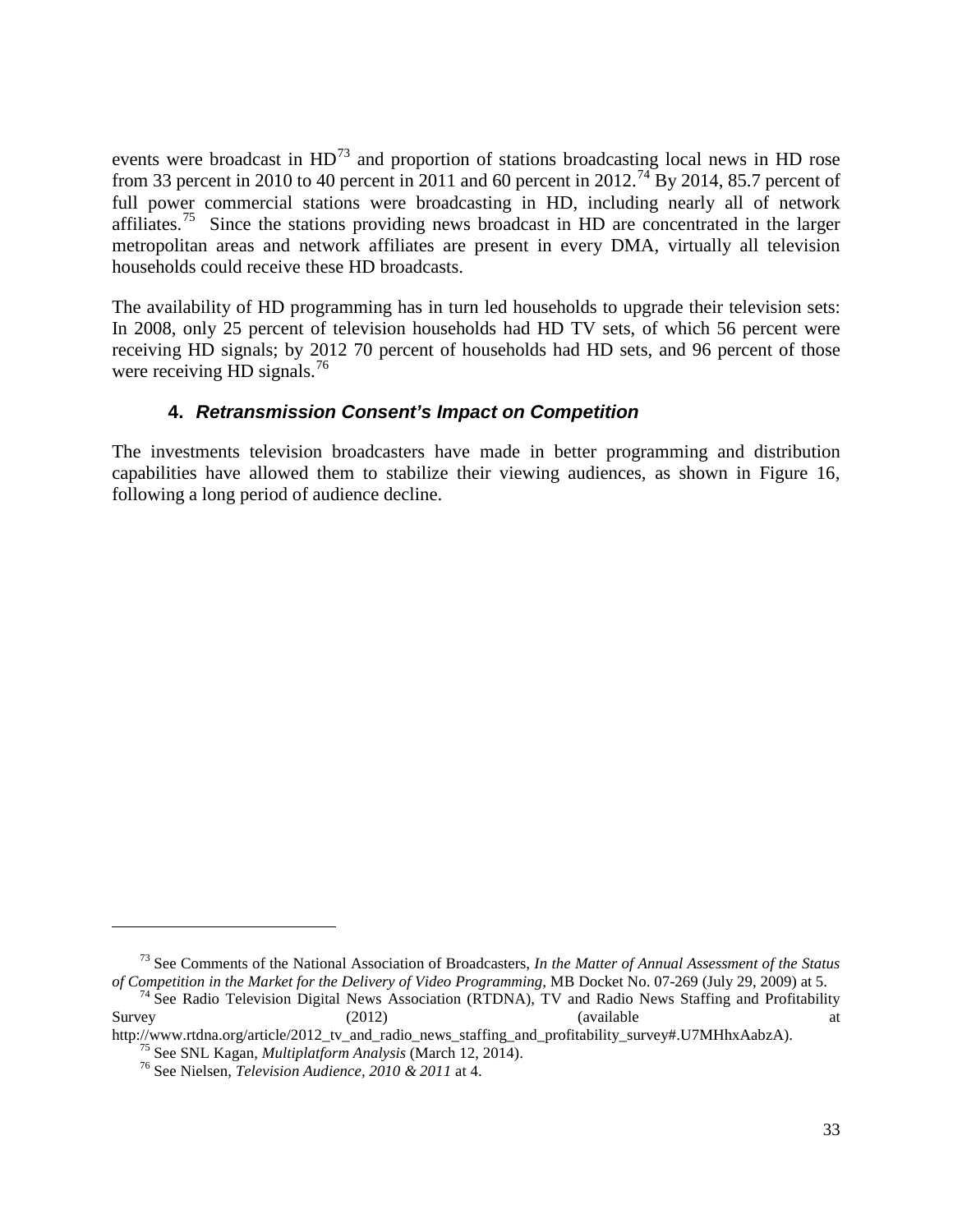

<span id="page-38-0"></span>**FIGURE 16: U.S. HOUSEHOLD PRIMETIME VIEWING SHARE (1990/91-2011/12)**

*Source: Cabletelevision Advertising Bureau. Broadcast includes broadcast TV network and local programming; cable TV includes cable network programming; other includes viewing of programming that cannot be assigned to a specific distributor.*

Competition between broadcast, cable and other forms of video programming has been good for consumers who continue to watch traditional television even as their viewing of newer video distribution formats is increasing. As shown in [Figure 17,](#page-39-0) the proliferation of programming outlets has led to increased overall viewing, as traditional television has retained its audience and viewing through the Internet has increased.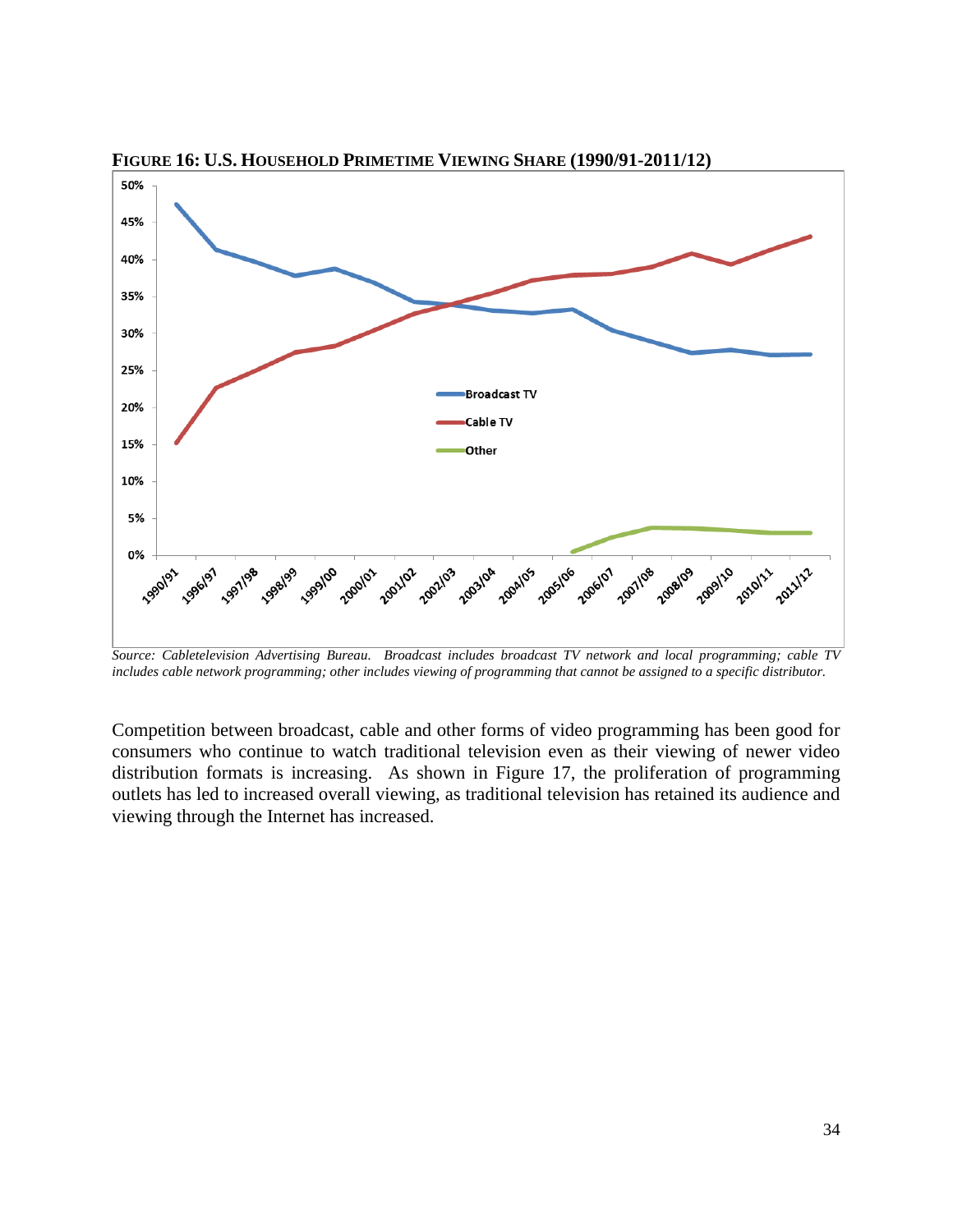

<span id="page-39-0"></span>**FIGURE 17: AVERAGE MONTHLY TIME (HOURS) SPENT VIEWING TELEVISION AND VIDEO ON THE INTERNET (2007-2013)**

 $\overline{a}$ 

The improvements in the variety and quality of broadcast television programming described above are also important because in the U.S. an increasing number of households either receive only television broadcast signals or have them as the primary programming source. As of May 2014, 10.2 percent of television households received over-the-air signals only (i.e., they did not subscribe to cable, DBS or telco video), up from 9.6 percent in February  $2012.^{77}$  $2012.^{77}$  $2012.^{77}$  Approximately an additional 15 percent of MVPD subscribers subscribed to a service level, called "entry-level basic service," that includes mainly local TV stations.<sup>[78](#page-39-2)</sup> Overall this means that some 25 percent of U.S. television households are fully or largely reliant on television broadcast programming. In the U.S., households relying solely on over-the-air television tend to have lower incomes than those subscribing to MVPDs.<sup>7</sup>

*Source: Nielsen.*

<span id="page-39-1"></span><sup>&</sup>lt;sup>77</sup> See Nielsen, National ADS, *Wired-Cable & Over-The-Air Penetration Trends*, reported by the Television Bureau of Advertising (available at http://www.tvb.org/research/media\_comparisons/4729/72512).

<span id="page-39-2"></span><sup>&</sup>lt;sup>78</sup> See FCC, *Report on Cable Industry Prices, In the Matter of Statistical Report on Average Rates for Basic Service, Cable Programming Service, and Equipment*, MM Docket No. 92-266 (June 7, 2013) at ¶11.<br><sup>79</sup> They are also composed of relatively larger numbers of racial/ethnic minorities (i.e., Asian-American,

<span id="page-39-3"></span>Hispanic-American or African-American). See GfK, *Home Technology Monitor 2013 Ownership Survey and Trend Report* (cited in in *, In the Matter of Annual Assessment of the Status of Competition in the Market for the Delivery*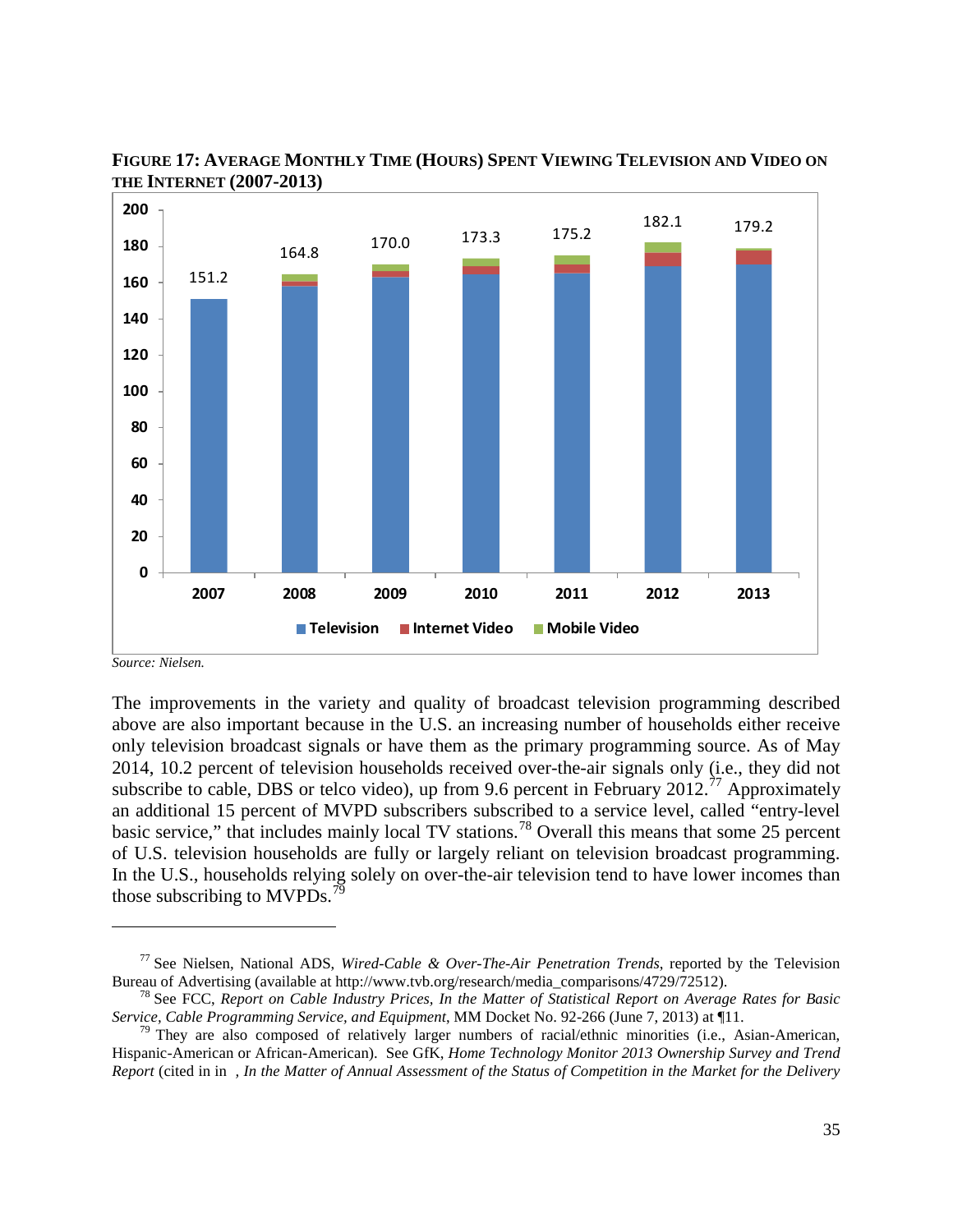#### *D. International Benchmarks*

The U.S. market for video content is distinguished from markets in other countries by a variety of characteristics, only some of which are related to the ability of broadcasters to obtain compensation from MVPDs for retransmission of their signals. Nevertheless, it is appropriate to note that the U.S. system has produced very desirable results by international standards.

As shown in Table 3, the U.S. has the highest amount of television viewing per person per day as well as the highest television revenue per capita. The U.S. also has a high rate of subscription (pay TV) take up, with 87 percent of television households subscribing.  $80$  Viewing in the U.S. is highly dispersed, with the number one rated channel only receiving a seven percent share of total viewing. This diversity contrasts with European countries and Australia where the leading channel garners about a 20 percent share of total viewing.<sup>81</sup>

*of Video Programming*, MB Docket No. 14-16 *Comments of the National Association of Broadcasters* (March 21, 2014), at 3-4.  $\frac{80}{10}$  The characteristics of subscription services differ between countries. According to Ofcom, "[i]n the US and

<span id="page-40-1"></span><span id="page-40-0"></span>Canada, pay-TV services are similar to those in the UK (providing access to a large number of additional TV channels in exchange for payment). But the pay-TV fee for some cable packages in the Netherlands and Sweden is more akin to an 'access charge'; in return for which consumers receive a limited number of television channels." See Ofcom, *International Communications Market Report* (2013) at 166 (hereafter *Ofcom Report*). <sup>81</sup> See *Ofcom Report* at Figure 3.1 and 166.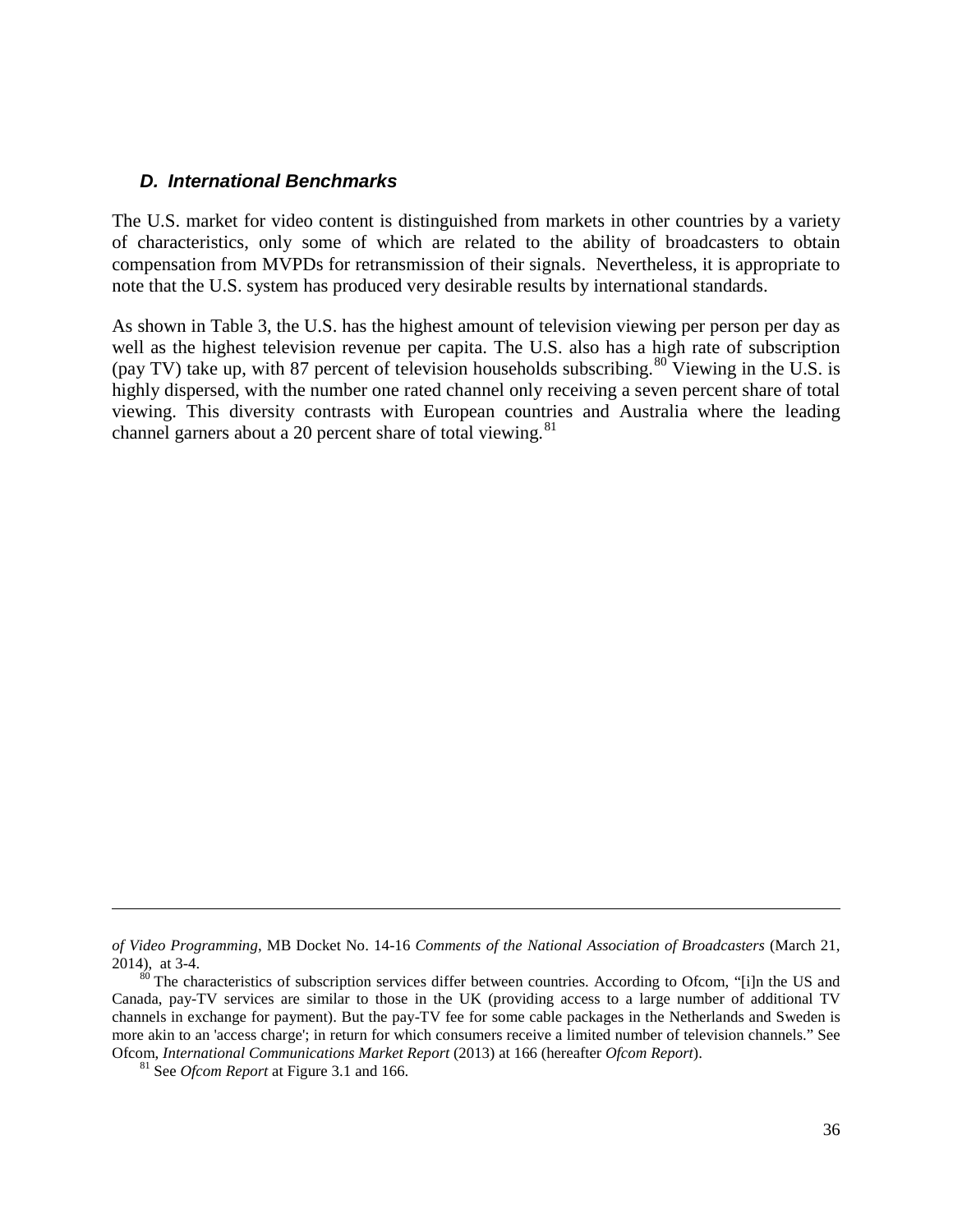|                           | <b>USA</b> | UK   | <b>FRA</b>  | <b>GER</b> | <b>ITA</b> | CAN                      | <b>JPN</b> | <b>AUS</b> | <b>ESP</b> | <b>NED</b> | <b>SWE</b> | <b>IRL</b> |
|---------------------------|------------|------|-------------|------------|------------|--------------------------|------------|------------|------------|------------|------------|------------|
| TV Revenue (bn)           | 103.6      | 11.7 | 9.6         | 11.0       | 6.7        | 4.5                      | 32.7       | 5.5        | 4.4        | 2.6        | 1.8        | 0.8        |
|                           |            |      |             |            |            |                          |            |            |            |            |            |            |
| Revenue per Capita        | 329        | 185  | 145         | 136        | 108        | 130                      | 257        | 249        | 93         | 152        | 200        | 169        |
| from advertising          | 125        | 56   | 41          | 41         | 52         | 63                       | 116        | 117        | 33         | 46         | 62         | 32         |
| from subscriptions        | 203        | 86   | 74          | 47         | 34         | 48                       | 97         | 95         | 25         | 67         | 96         | 100        |
| from public funds         | 1          | 44   | 33          | 51         | 24         | 18                       | 42         | 34         | 39         | 40         | 41         | 34         |
| % from advertising        | 0.38       | 0.30 | 0.28        | 0.29       | 0.47       | 0.49                     | 0.45       | 0.48       | 0.34       | 0.30       | 0.31       | 0.19       |
| % from subscriptions      | 0.62       | 0.46 | 0.50        | 0.34       | 0.31       | 0.37                     | 0.38       | 0.39       | 0.26       | 0.44       | 0.48       | 0.60       |
| % from public funds       | 0.00       | 0.24 | 0.22        | 0.37       | 0.22       | 0.14                     | 0.16       | 0.14       | 0.40       | 0.26       | 0.21       | 0.20       |
| TV License Fee            | ٠          | 145  | 102         | 176        | 91         | $\overline{\phantom{a}}$ | 108        |            |            |            | 194        | 130        |
| Largest TV Platform       |            |      |             |            |            |                          |            |            |            |            |            |            |
| Platform                  | Dcab       | Dsat | <b>IPTV</b> | Dsat       | <b>DTT</b> | Dcab                     | Dcab       | <b>DTT</b> | <b>DTT</b> | Dcab       | Acab       | Dsat       |
| % of Homes                | 40%        | 47%  | 32%         | 41%        | 51%        | 58%                      | 32%        | 61%        | 71%        | 53%        | 32%        | 53%        |
| TV Viewing per Day (mins) | 293        | 241  | 230         | 222        | 255        | 238                      | n/a        | 186        | 246        | 196        | 164        | 203        |
| No. 1 Channel Share       | 7%         | 21%  | 23%         | 13%        | 18%        | 9%                       | n/a        | 17%        | 14%        | 21%        | 24%        | 20%        |
| DTV take-up %             | 91%        | 100% | 97%         | 75%        | 100%       | 94%                      | 80%        | 93%        | 100%       | 85%        | 68%        | 96%        |
| Pay TV take-up %          | 87%        | 54%  | 64%         | 64%        | 33%        | 95%                      | 66%        | 31%        | 24%        | 99%        | 95%        | 73%        |

**TABLE 3: TELEVISION METRICS BY COUNTRY (2012)**

*Source: Ofcom. The TV License fee refers to the fee charged to television viewers as a form of public funding.*

As shown in Table 4, U.S. television industry revenues have grown since 2005 in absolute terms but also relative to Europe/Canada and Japan/Australia. For example, in 2005 Europe/Canada generated about 65 percent as much television revenue as the United States; by 2012 the proportion had fallen to about 53 percent.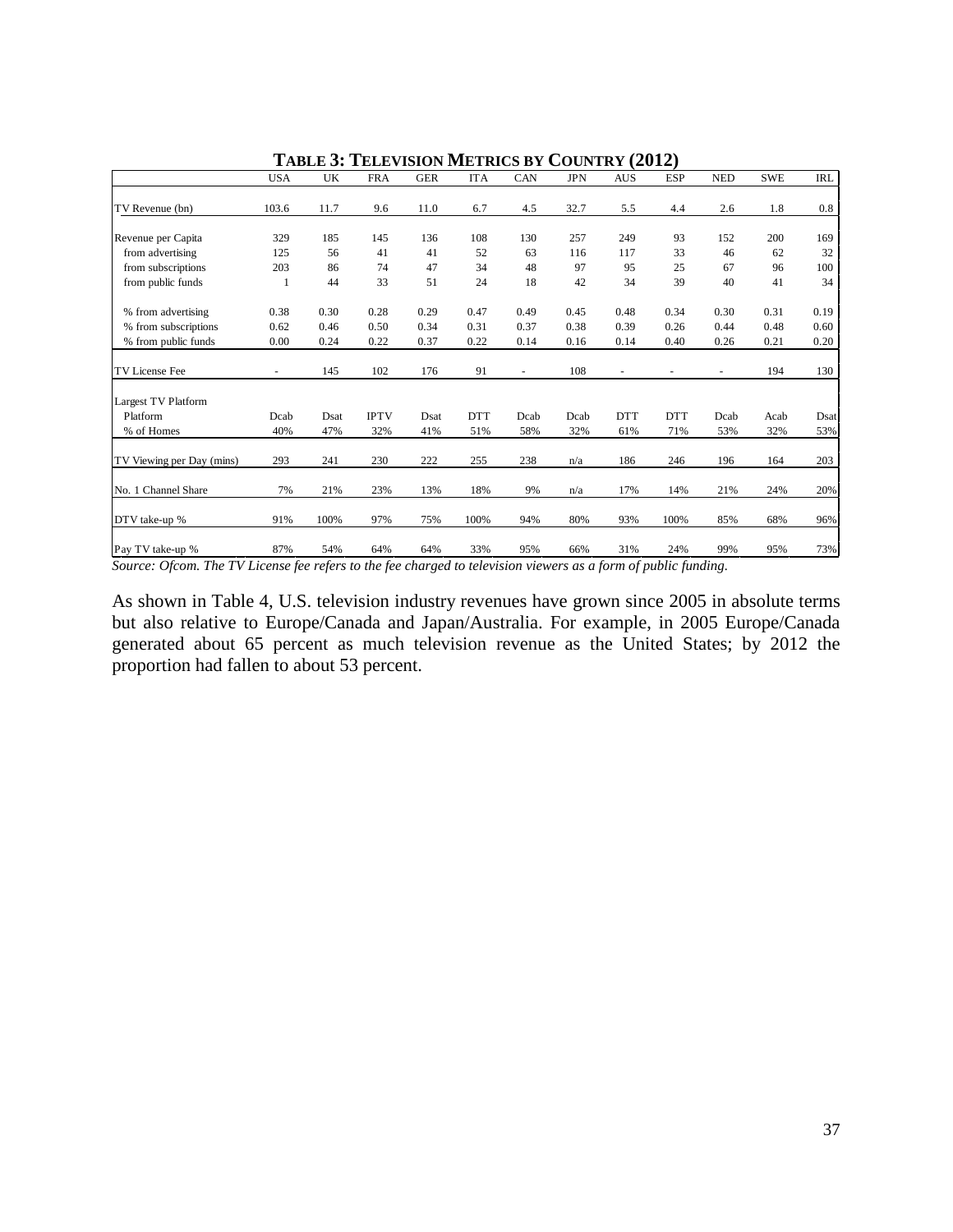|                                       | 2005 | 2006 | 2007 | 2008 | 2009 | 2010 | 2011 | 2012 |
|---------------------------------------|------|------|------|------|------|------|------|------|
| <b>USA</b>                            | 71   | 77   | 84   | 87   | 87   | 91   | 100  | 104  |
| Europe/Canada                         | 46   | 48   | 51   | 51   | 51   | 55   | 56   | 55   |
| Japan/Australia                       | 34   | 35   | 35   | 35   | 34   | 36   | 37   | 38   |
| Relative to the U.S.<br>Europe/Canada | 65%  | 62%  | 61%  | 59%  | 59%  | 60%  | 56%  | 53%  |
| Japan/Australia                       | 48%  | 45%  | 42%  | 40%  | 39%  | 40%  | 37%  | 37%  |

**TABLE 4: TELEVISION INDUSTRY REVENUE BY AREA (£BILLIONS, 2005-2012)**

*Source: Ofcom. Notes: [1] Revenues include advertising, subscriptions and public funding. [2] Europe includes UK, France, Germany, Italy, Spain, Netherlands, Sweden, Republic of Ireland and Poland.*

Thus, to summarize, the growth of retransmission consent compensation has U.S. has allowed broadcasters to invest in improved programming and increased distribution capacities, thus competing more effectively with pay TV operators for both advertising and audiences. Overall, the U.S. television industry is performing well both in absolute terms and relative to other countries.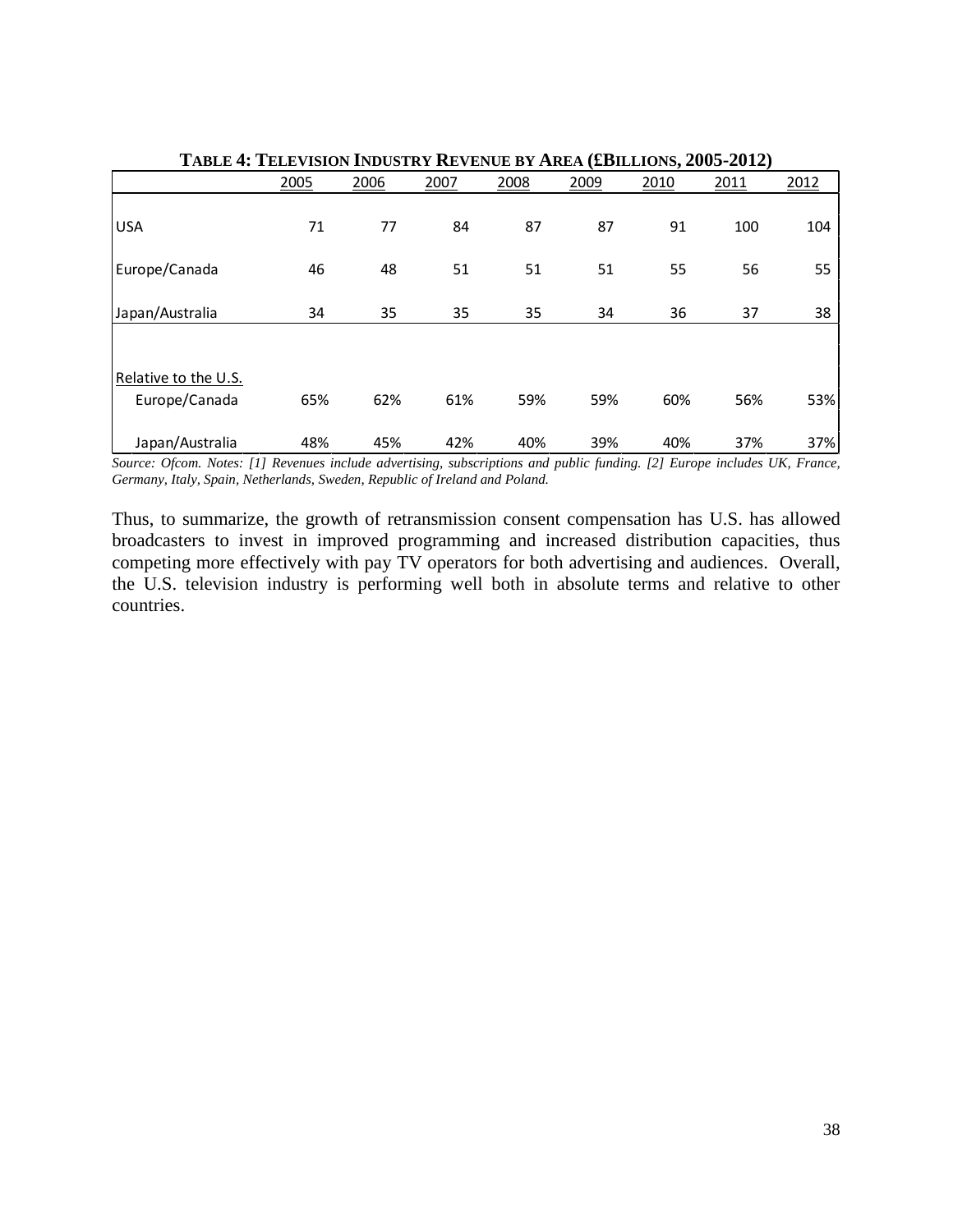# **V. Criticisms of Retransmission Consent by MVPD Operators**

For obvious reasons, MVPDs opposed the creation of retransmission consent (and the reimposition of must-carry), and they have continued to advance various criticisms over the course of the two decades the system has been in place. In general, MVPDs argue that retransmission consent has raised their input prices, and thus forced them to raise the prices MVPDs charge consumers. MVPDs have also pointed to the occasional negotiating impasses that have arisen in recent years as evidence of some sort of market failure. While a complete rebuttal of these charges is beyond the scope of this paper, it is important to note that these criticisms are misplaced.

First, while the monthly fees paid by consumers for pay TV services have increased faster than inflation for most of the past decade, the amount – and quality – of programming offered has increased even faster. Thus, when measured on either a price-per-channel basis or on the basis of price per viewing hour, pay TV prices have actually declined. For example, according to the FCC, the average monthly price per channel for expanded basic cable service – the most commonly subscribed pay TV package – fell from \$0.65 cents per channel to \$0.51 between 2006 and 2012, even as retransmission consent compensation increased.

Moreover, and importantly, while retransmission consent compensation comprises a significant proportion of broadcast stations' revenues, it is a much smaller proportion of costs for the much larger MVPD sector. As shown in Figure 18, retransmission consent compensation in 2013 accounted for less than two percent of cable operators' revenues, and is projected to level off at less than three percent of revenues in by the end of the decade.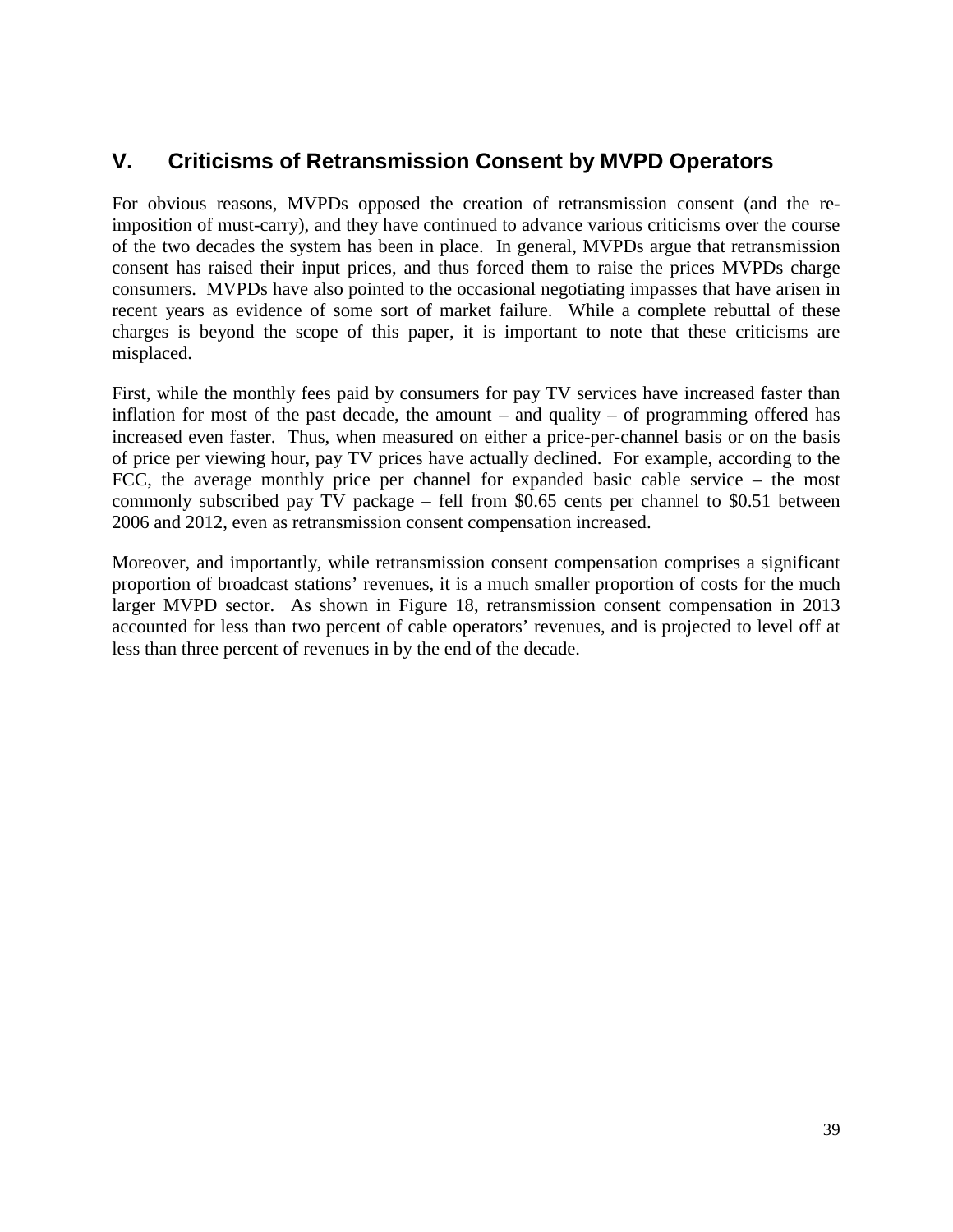

#### **FIGURE 18: CABLE RETRANSMISSION COMPENSATION AS A PERCENTAGE OF CABLE REVENUE (2006-2019)**

Thus, while the amount U.S. consumers spend on pay TV has increased faster than inflation in recent years, at least by some metrics, those increases cannot be attributed to retransmission consent compensation. In fact, the evidence demonstrates that television programming costs in the U.S. are rising slower than MVPD revenues, slower than other components of MVPD costs, and slower than MVPD profits.<sup>[82](#page-44-0)</sup>

Second, retransmission consent negotiations very seldom lead to bargaining impasses, and those that do occur typically are short-lived and affect relatively few consumers. In 2012 and 2013 there were approximately 1,390 licensed commercial television stations in the U.S. $^{83}$  $^{83}$  $^{83}$  During these years SNL Kagan reported a total of 21 instances of carriage interruption in 2012 and 17 instances in 2013, of which twenty-six of these involved a DBS operator (DirecTV or DISH Network), five involved Time Warner Cable and the other seven involved other cable

<span id="page-44-1"></span><span id="page-44-0"></span> $82$  See Jeffrey A. Eisenach and Kevin W. Caves, "Retransmission Consent and Economic Welfare," Navigant Economics (April 2010) (showing that U.S. programming costs are rising more slowly than MVPD revenues, MVPD costs and MVPD profits).<br><sup>83</sup> See FCC, *Broadcast Station Totals* as of June 30, 2012 and as of June 30, 2013.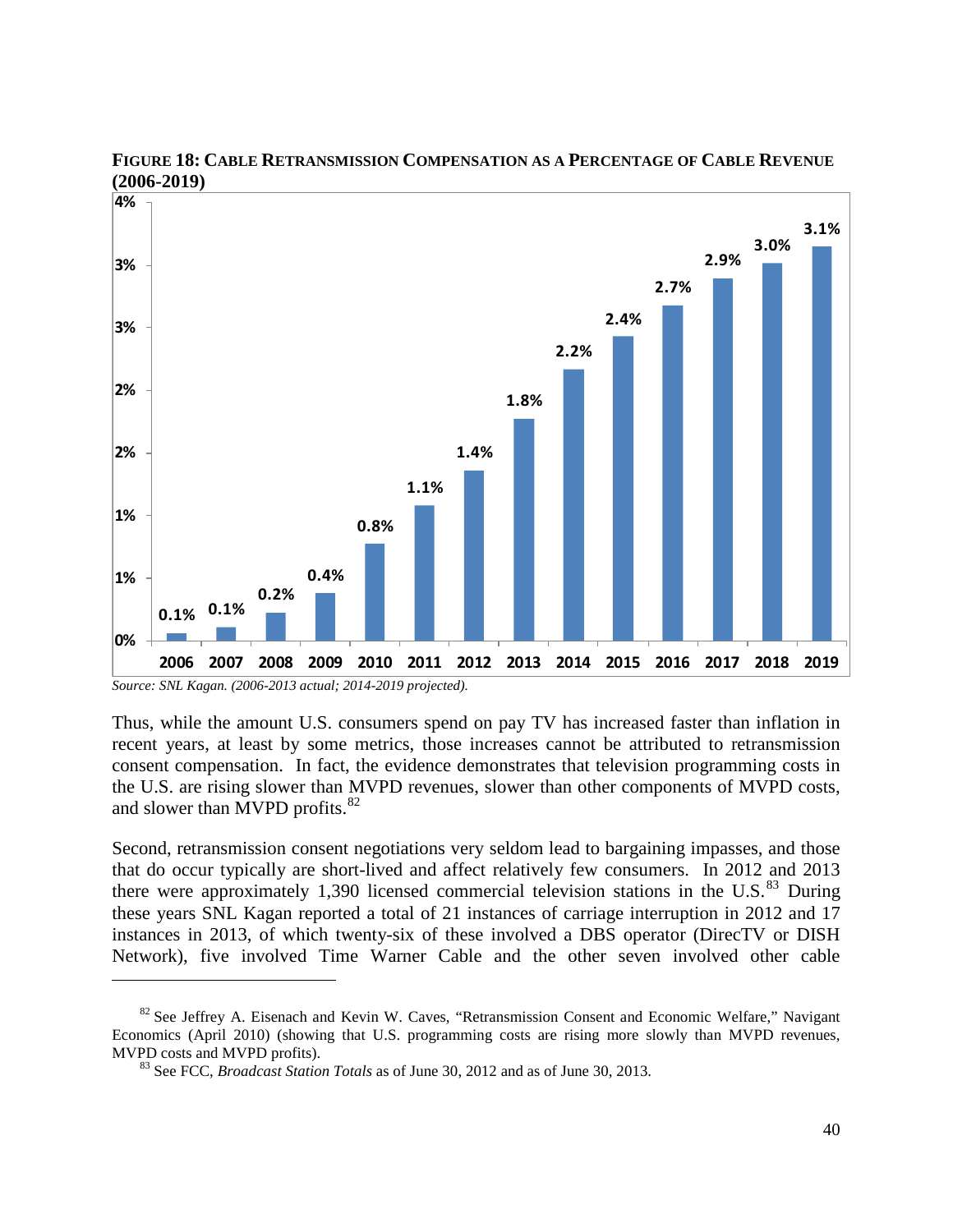companies.<sup>[84](#page-45-0)</sup> The number of stations involved ranged from as few as one to as many as 40, while the duration of the interruption ranged from as few as two days to as many as 187. The simple average duration of the disputes was 41 days, but this average is heavily affected by a few single-station disputes in 2012. The average duration when weighted by affected subscribers was approximately 25 days.

One way to measure the impact of retransmission disputes is to compare the weighted average number of subscriber days lost to the total number of subscriber days.<sup>[85](#page-45-1)</sup> In 2012, only 0.7 percent of total subscriber days were affected, and in 2013 the percentage fell to 0.6 percent.<sup>[86](#page-45-2)</sup> However, even these figures substantially overstate the impact on viewers, since only the viewers who would have been watching the channels affected by an impasse are actually affected by its absence. For example, accounting for the fact that ABC's share of total viewing is only about six percent would reduce the affected proportion of subscriber days to about  $0.05$  percent.<sup>[87](#page-45-3)</sup>

In general, retransmission consent negotiations almost always result in agreements on mutually acceptable terms. As SNL Kagan reported recently:

*Although signal disruptions (i.e., blackouts) have become more common over the past three years, they have involved a relatively small number of publicly declared retrans deals. Untold hundreds of retrans deals have been inked without any public announcement.*[88](#page-45-4)

MVPDs would prefer to return to situation prior to 1992, in which they had the ability to profit from carrying broadcasters' signals without permission and without compensation, and they have lobbied hard to achieve that goal, most recently in the context of Congressional efforts to renew the Satellite Television Extension and Localism Act of 2010 (STELA), which is set to expire at the end of 2014. Despite these efforts, the version of the legislation that passed the primary committee of jurisdiction in the U.S. House of Representatives with broad bi-partisan support contains only minor changes to retransmission consent (relating to the circumstances under which otherwise unaffiliated broadcasters can join together to negotiate retransmission consent

<span id="page-45-2"></span><span id="page-45-1"></span><span id="page-45-0"></span><sup>&</sup>lt;sup>84</sup> See SNL Kagan, *Publicized Retransmission Blackouts 2000-2014 YTD* (2014).<br><sup>85</sup> Data from SNL Kagan, *U.S. Cable Industry Benchmarks*.<br><sup>86</sup> This assumes that all subscribers in a television market watched the blacked only one station in each television market was affected. On average 1.4 stations per market were affected. <sup>87</sup> See Nielsen data in Cabletelevision Advertising Bureau, *TV Facts* (2013) at 30-33 for ABC primetime share

<span id="page-45-4"></span><span id="page-45-3"></span>in 2010-11. <sup>88</sup> SNL Kagan, *Economics of Retransmission Consent* (May 2014) at 2.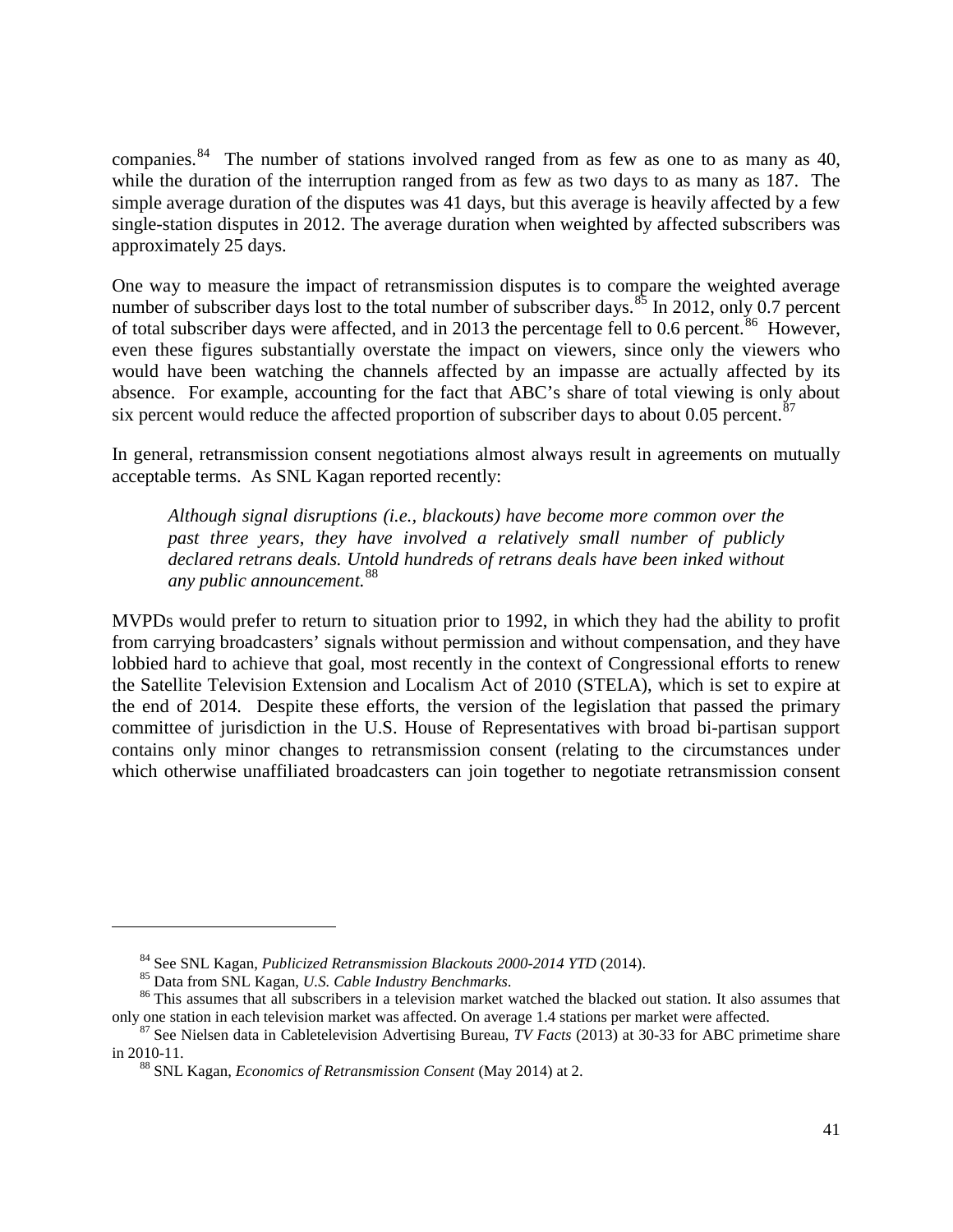agreements with  $MVPDs$ ;<sup>[89](#page-46-0)</sup> and, as this is written, it appears likely that a similar bill will pass the Senate, also with bi-partisan support.<sup>[90](#page-46-1)</sup>

Thus, both U.S. political and both Houses of Congress appear to agree that retransmission consent continues to serve its purpose. As Representative Greg Walden, Chairman of the House Telecommunications Subcommittee, put it in a December 2013 speech:

*Americans enjoy quality and choice in video programming that is the envy of consumers in the rest of the world. At the heart of this volume of video programming and choice lies retransmission consent: a recognition of the value of video programming.*<sup>[91](#page-46-2)</sup>

While details of the U.S. retransmission consent regime may change over time, the basic principle – that television broadcasters should be permitted to charge cable TV operators and other TV distributors for retransmitting their signals – appears to be firmly embedded in U.S. policy.

<span id="page-46-0"></span><sup>89</sup> See "U.S. House Panel Advances Satellite TV Law Reauthorization," *Reuters* (May 8, 2014) (available at [http://www.reuters.com/article/2014/05/08/us-usa-television-congress-idUSBREA470R820140508\)](http://www.reuters.com/article/2014/05/08/us-usa-television-congress-idUSBREA470R820140508).

<span id="page-46-2"></span><span id="page-46-1"></span><sup>&</sup>lt;sup>90</sup> See John Eggerton, "Senate Judiciary Leaders Introduce STELA Bill," *Broadcasting & Cable* (June 10, 2014) (available at http://www.broadcastingcable.com/news/washington/senate-judiciary-leaders-introduce-stelabill/131676).

 $91$  See Halonen (2013).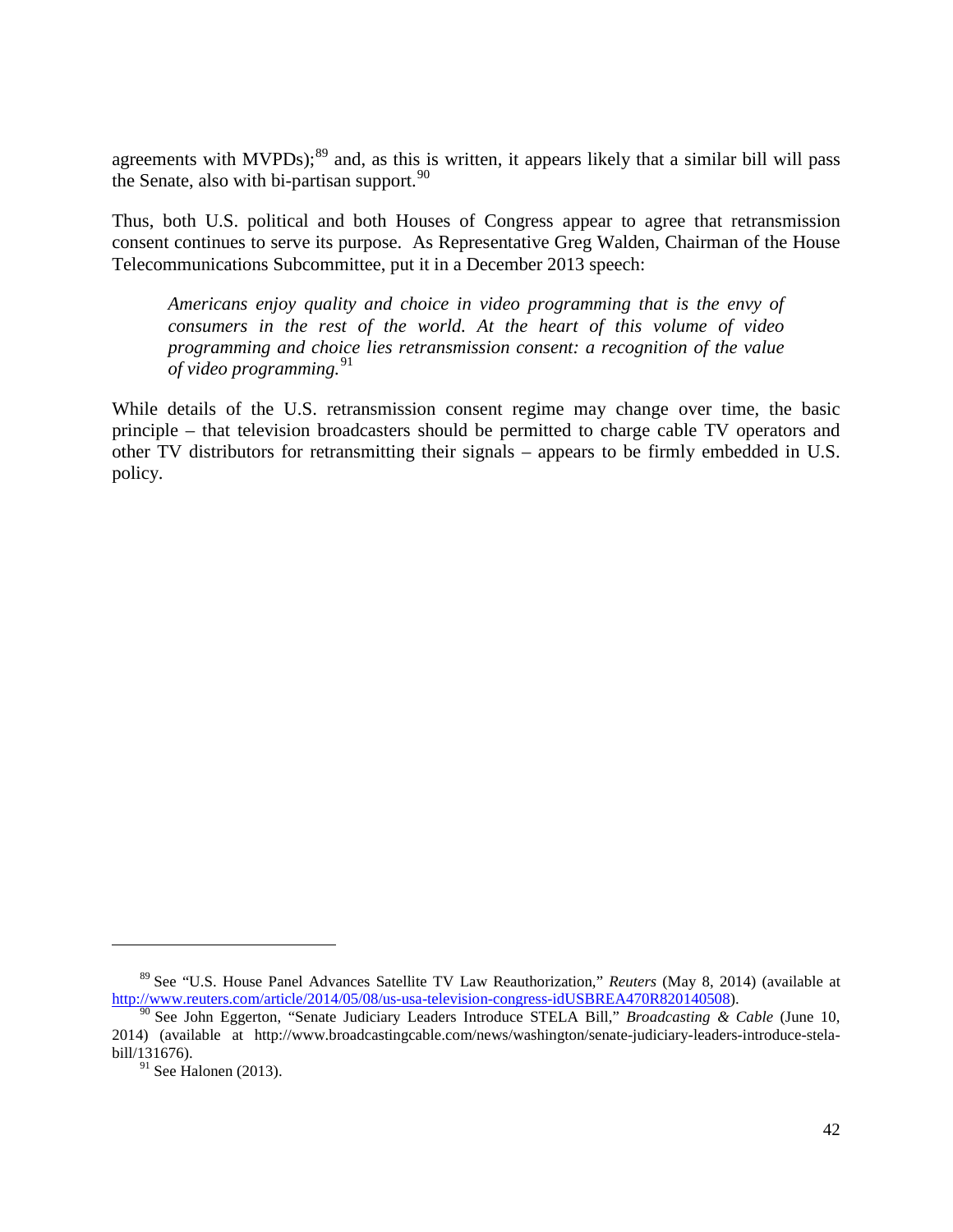## **VI. Conclusion**

Based on the results reported above, it is clear that retransmission consent has contributed positively to the development of a robust, innovative video content ecosystem in the U.S. By allowing television broadcasters to compete on a level playing field with pay TV distributors and, more recently, with new Internet-based services, it has increased competition in the market for digital video programming and distribution. U.S. consumers have benefited from better programming, including more news and other public interest programming, and from the ability to receive free over-the-air programming for which they would otherwise have to pay.

The success of the U.S. retransmission consent regime provides a useful example for other nations in which television broadcasting faces increasing competition from pay TV, Internetbased distributors, and other media. While the details of any such regime should be carefully tailored to reflect local realities, such as market structures and the balance of bargaining power between broadcasters and distributors, the U.S. example demonstrates that allowing broadcasters to be compensated for the value of their programming is good public policy.